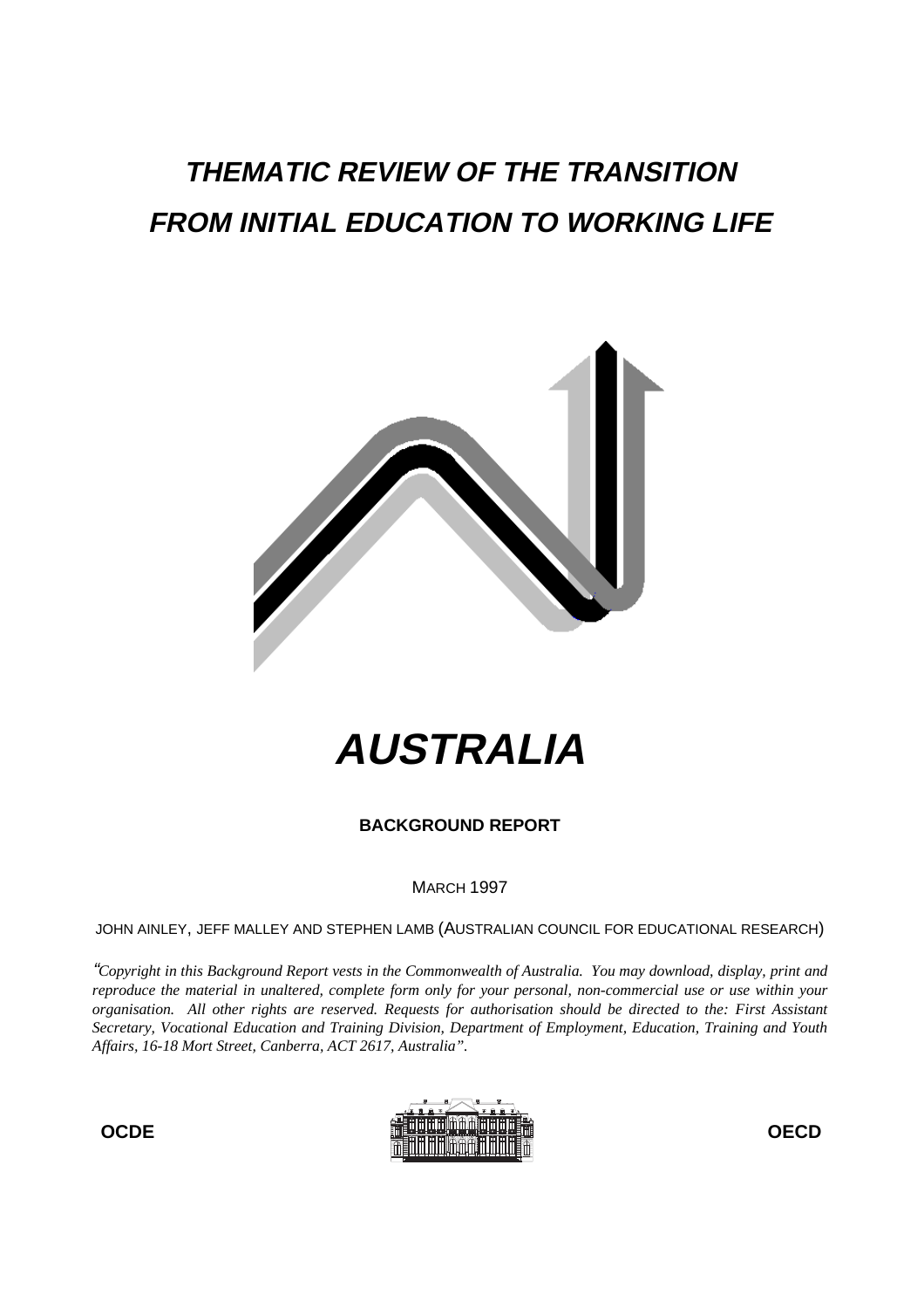## TABLE OF CONTENTS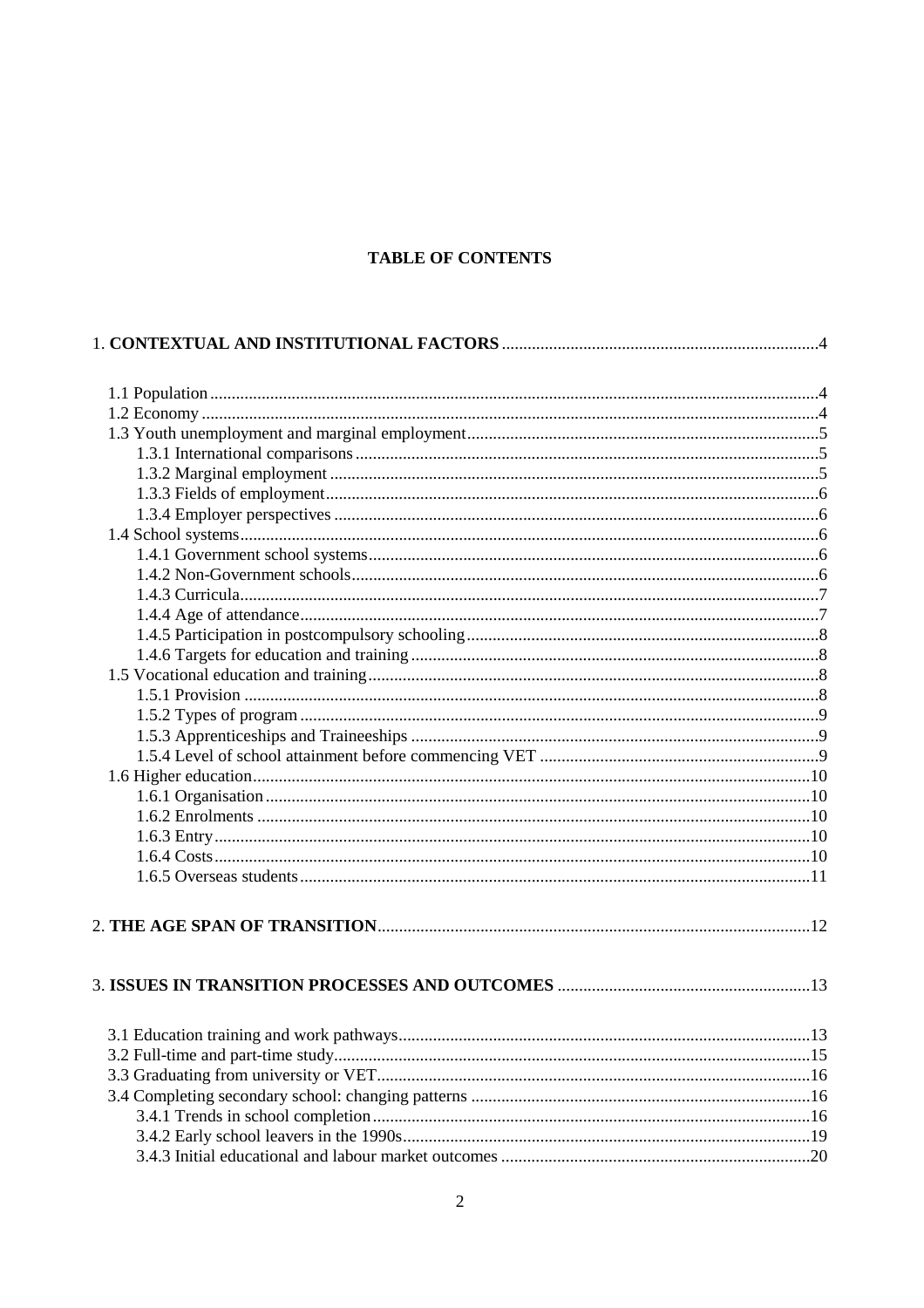| 4.1.4 The Modern Australian Apprenticeship and Traineeship System                    |  |
|--------------------------------------------------------------------------------------|--|
| 4.1.2 Group Training Schemes and the Provision of Apprenticeships and Traineeships31 |  |
|                                                                                      |  |
|                                                                                      |  |
|                                                                                      |  |
|                                                                                      |  |
|                                                                                      |  |
|                                                                                      |  |
|                                                                                      |  |
|                                                                                      |  |
|                                                                                      |  |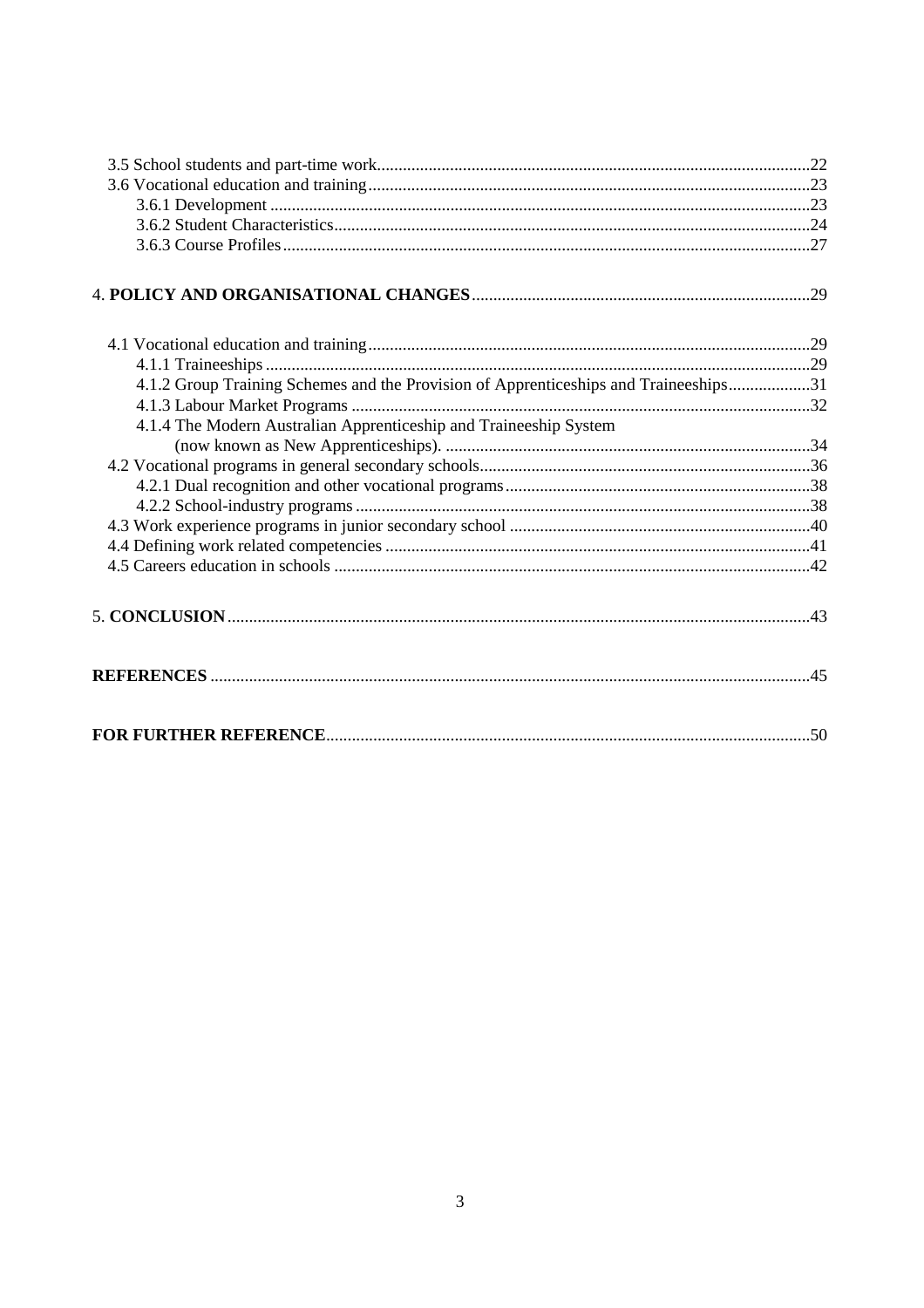## **1. CONTEXTUAL AND INSTITUTIONAL FACTORS**

#### **Population**

In 1993 the population of Australia was 18 million, having grown from 15 million in 1980. Population growth is projected by the World Bank to continue at a slightly reduced rate and reach 23 million by the year 2025. Although the overall population density is low (two inhabitants per square kilometre) it is a highly urbanised society with two-thirds of the population living in cities of more than 100 000 people; the two largest cities, Sydney and Melbourne contain 40 per cent of the population. Outside the cities the country is sparsely populated with small communities separated by vast distances.

The Australian population is mainly of European background although recent immigration has produced greater ethnic and cultural diversity. Largely as a consequence of immigration, the population more than doubled since 1950. One-third of Australians are either first or second-generation immigrants. In a departure from previous patterns, fewer than half of the post-1945 immigrants came from Britain or Ireland. During the 1950s and 1960s many immigrants arrived from southern European countries and more recently, the Middle East and South-East Asia have been important sources of immigrants. English remains the language of most activities in education. About 2.5 per cent of Australian school children are of Aboriginal descent, some of whom live in isolated communities.

## **Economy**

The World Bank classifies Australia as a high income country. In the 1992-93 financial year per capita GDP was just under A\$23 000 (US\$17 250). Within this generally affluent position the past few years have seen unemployment and overseas debt remain high. The economy, while growing relatively rapidly, had a rate of productivity increase below the OECD average (Burke, 1996). This situation has resulted in some attention being focused on education. The general political consensus has been that participation in education and training needed to be increased, curricula needed to be more relevant to national priorities, and that individuals and employers should finance an increasing share of the costs of educational expansion.

In general the labour force is well educated. In 1996 approximately one-half of the labour force held a post-school educational qualification (degree, diploma, certificate or trade qualification). In 1983 the equivalent proportion was 40 per cent. The growth in employment has been particularly rapid for degree holders. Over the past 20 years the proportion of full-time workers with university degrees has tripled to reach about 16 per cent in 1996. Even though there has been some decline in the relative earnings of university graduates, demand for tertiary education continued to grow through to 1996.

For the financial year 1990-91 total public and private expenditure on education was A\$21 billion, which represented 5.5 per cent of GDP (a decline from a peak of 6.3 per cent in the mid-1970s). The decline can be attributed largely to relatively static school enrolments and a fall in education costs. State and Federal governments supply more than 90 per cent of the funds for education. The States provide about 60 per cent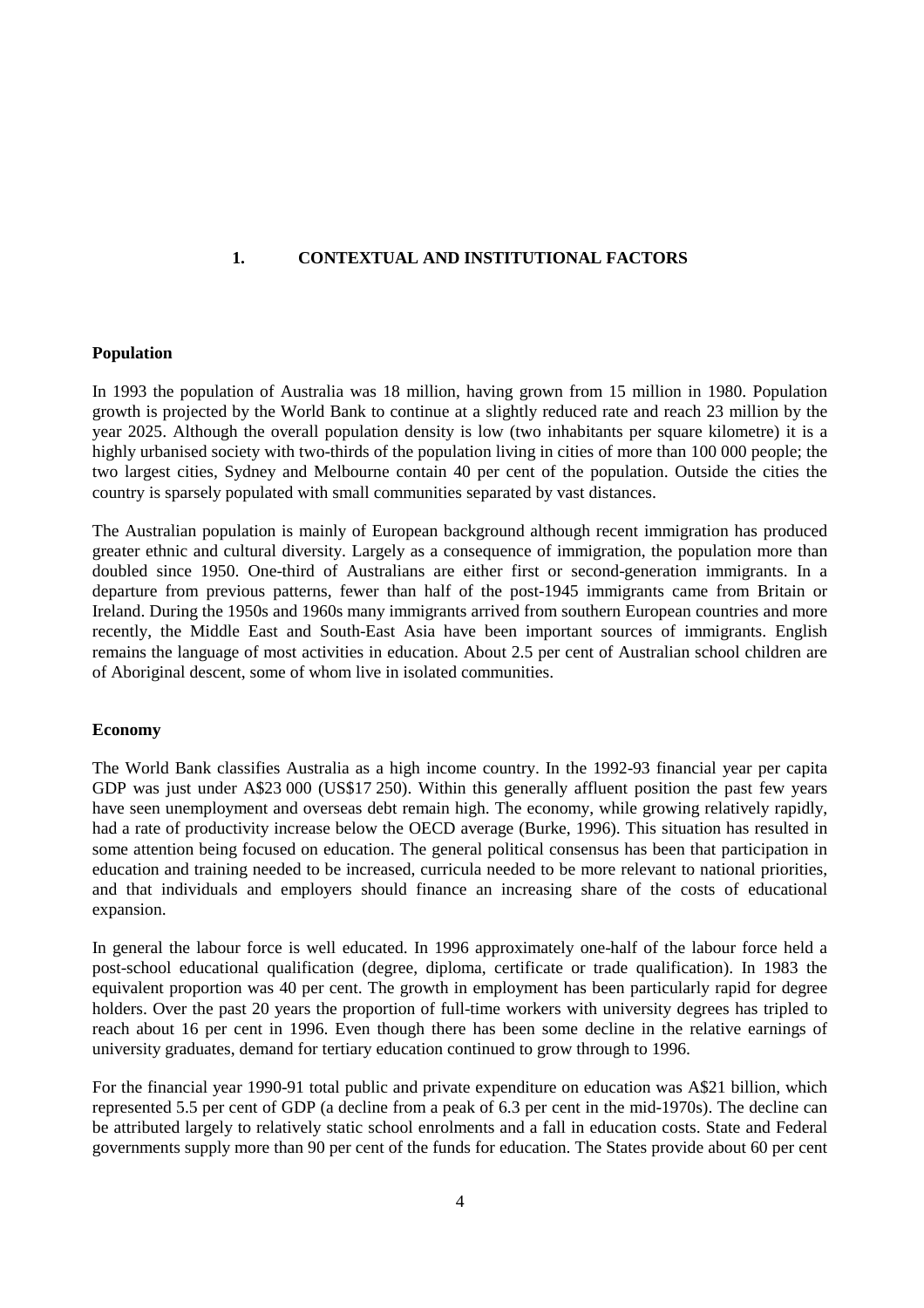of all public expenditure on education (90 per cent of the expenditure on school education), and the Federal government provides 40 per cent (most of the expenditure on universities).

#### **Youth unemployment and marginal employment**

High levels of unemployment among youth have been a cause of concern for the past two decades. Despite fluctuations over that time unemployment rates have remained disturbingly high. In November 1996, 11.2 per cent of the population aged 15 to 19 years was unemployed (ABS, 1996a). This corresponds to an unemployment rate for that age group of 19.8 per cent. The difference between these two indicators of unemployment arises because the unemployment rate refers to the percentage of the labour force who are unemployed and the number of people in the labour force is rather smaller than the total number of people in the population in a given age group. Among 20 to 24 year-olds 9.0 per cent of the population were unemployed and the unemployment rate was 11.1 per cent (ABS, 1996a). Burke (1996) notes that unemployment in general is most concentrated on those with the lowest levels of education and training (e.g. among persons aged 25-44 years the unemployment rate for those with bachelor degrees was 3.8 per cent compared to 10 per cent for those who did not complete secondary school). Unemployment among young people is higher for those who have not completed secondary school and those who have lower levels of achievement at school (Lamb, 1997).

#### *International comparisons*

Compared to other OECD countries youth unemployment in Australia appears to be high. Using 1992 data the OECD estimates the percentage of 15 to 24 year-olds who were unemployed at 12.5 per cent (OECD, 1995). This figure was in the top quarter of the 26 countries listed. The median percentage over the 26 countries was 7.7 per cent and the range was from 2.0 to 16.6 per cent. The Australian figure was a little higher than the figures for Canada (11.6%) and the United Kingdom (11.2%), and somewhat higher than the figures for the United States (8.9%) and Denmark (7.5%).

#### *Marginal employment*

In addition to a high level of unemployment among youth there appears to be a significant number of young people in marginal employment. Burke (1996) notes the general growth in part-time employment which made up 25 per cent of total employment in 1995 compared to 11 per cent in 1970 and Gregory (1995) draws attention to the decline in the availability of full-time jobs for those in the 15 to 19 and 20 to 24 age groups since 1970.

Sweet (1996) notes that since the beginning of the 1990s there has been an increase in the percentage of young people who are occupied in neither full-time study nor full-time employment. He characterises these young people as on the "margins" of study and work and estimates that the percentage of 15 to 19 year-olds in this category grew from 10 per cent in May 1990 to 18 per cent in May 1996. Using data from the ACER longitudinal surveys Sweet showed that during 1993 and 1994 significant proportions of 18 and 19 year-olds were on the margins for a significant period of time. In most months (other than the summer period when school leavers are seeking work and full-time students work in summer jobs) the figure was constant at around 19 to 20 per cent. During 1993 and 1994 more than one quarter of 18 and 19 year-olds spent nine or more months of the two year period "on the margins" of full-time work or study. These figures were even higher for those with low levels of earlier school achievement (among the bottom achievement quartile 40 per cent were on the margins for nine months or more) and those from lower socioeconomic backgrounds (among those from semi-skilled and unskilled family backgrounds extended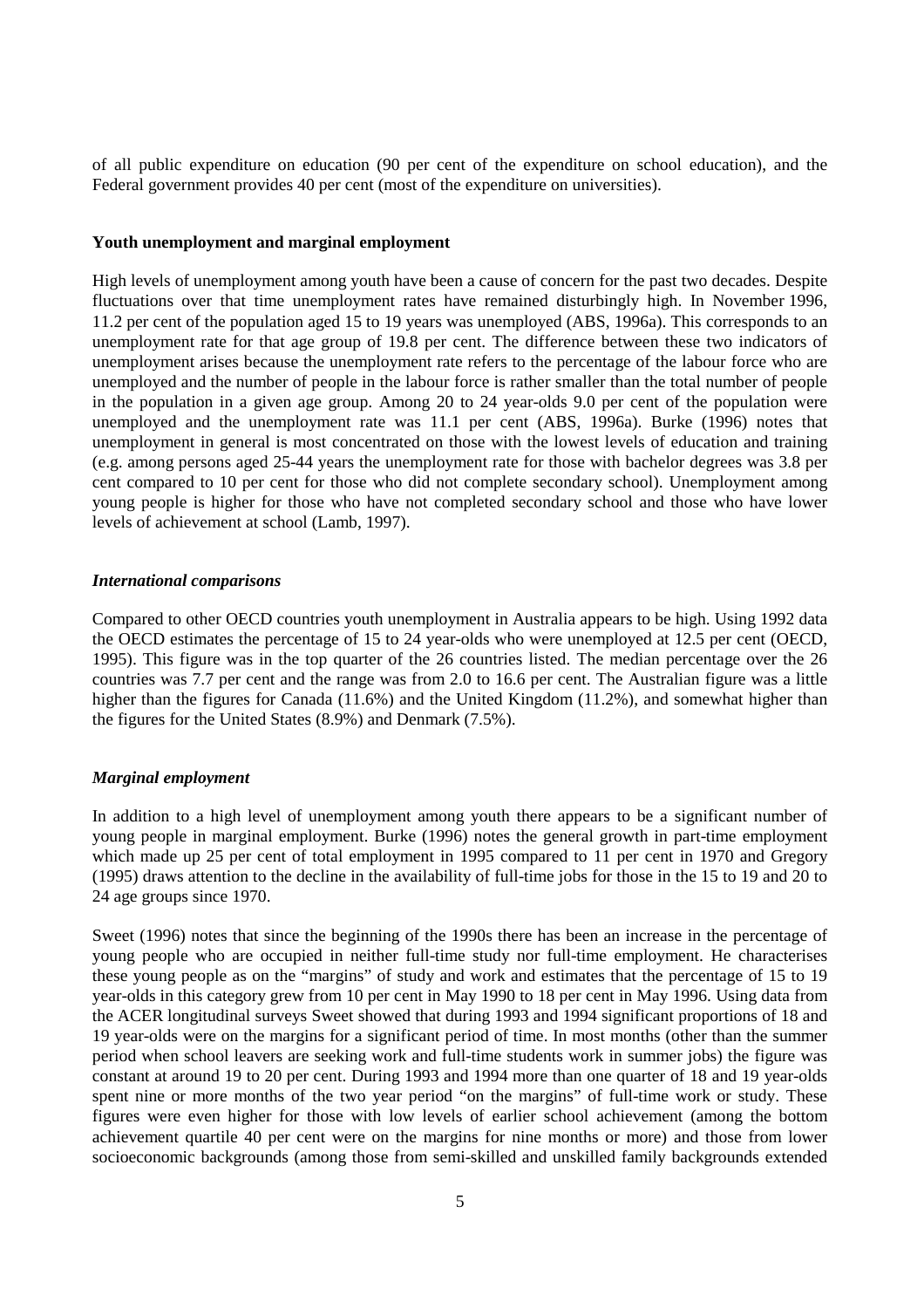periods on the margins were twice as common as for those from professional and managerial backgrounds). Sweet also reports high rates of job mobility within marginal activities (i.e. from one parttime job to another).

#### *Fields of employment*

The Australian economy was once dominated by agriculture and mining but these industries now employ less than 10 per cent of the labour force. Burke (1996) documents more recent developments in the labour force as follows. In recent times the share of total employment in manufacturing declined from 24 per cent in 1970 to 14 per cent in 1995. Employment in community services continued to grow through the 1980s as did finance property and business services. In the retail and wholesale trade employment also grew but was made up of part-time employment. Australian Bureau of Statistics data for those aged 20 to 24 years indicate that 27 per cent of employment was in the wholesale or retail trade, 16 per cent was in finance, property or business, 14 per cent was in manufacturing and 8 per cent was in the hospitality industry (Ainley & Fleming, 1997).

#### *Employer perspectives*

It is evident that young people without education and training qualifications do not fare as well in the labour market as those with those qualifications (Keating, 1995). One author concludes that in a highly competitive economy based on smaller sized enterprises; "firms want people who are immediately productive adaptable and can do several tasks" (Keating, 1995: 19). Keating quotes the results of a 1992 survey by the Confederation of Australian Industries that lists the three most important reasons given by employers for a reluctance to employ young people: lack of maturity (86%), low skill levels (83%) and lack of relevant training (76%).

#### **School systems**

#### *Government school systems*

School education is the responsibility of the individual states and territories, although the influence of the Federal government has grown in recent times. State education departments recruit and appoint the teachers in government schools, supply buildings, equipment and materials, and provide limited discretionary funding for use by schools. In most states some responsibility for administration, staffing and curriculum has been devolved to regional education offices and schools. Devolution of responsibilities to schools is likely to become more extensive as most states are now moving towards self-managing schools in the government school sector.

#### *Non-Government schools*

Non-government schools are an important feature of the provision of education in 1996 enrolled 29 per cent of students (26 per cent of primary and 34 per cent of secondary school students). Almost all private schools have some religious affiliation, most commonly with the Catholic church (67 per cent of nongovernment school students are enrolled in Catholic schools). Other non-government schools vary from long-established, prestigious schools to relatively new, fundamentalist and alternative education schools.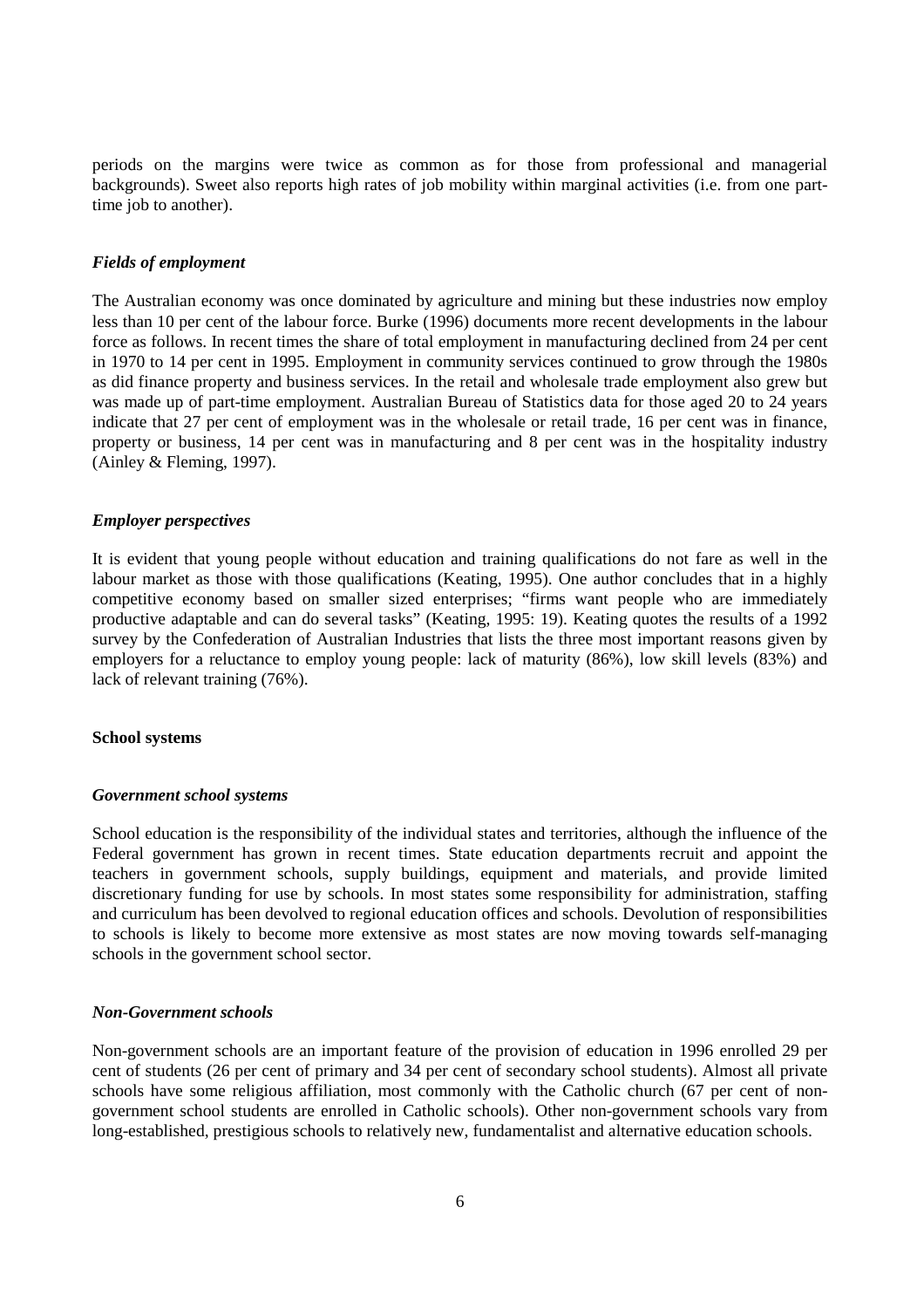Non-government schools are supported by a range of funding sources including government grants. In 1992, 37 per cent of private school income was derived from fees and charges, 7 per cent from private donations and income, 19 per cent from State government grants and 37 per cent from Federal government grants. Government grants were much more important for Catholic schools (72 per cent of income) than other non-government schools (33 per cent of income). The fees levied by private schools range from about A\$400 a year in some parish primary schools to about A\$10 000 in some secondary schools. State and Federal taxation revenues provide almost all the financial resources for the operation of government schools. Although parents are not officially required to pay fees for students to attend government schools, many schools seek voluntary contributions from parents and raise funds from other local sources. In some secondary schools this can amount to 5 per cent of the operating costs of a school.

#### *Curricula*

There is no common school curriculum across the country, although almost all students would be exposed to a curriculum that provided coverage of English language arts, mathematics, science, social studies, humanities, the creative and performing arts, physical education and, less frequently, a foreign language. Within states the general pattern is that central authorities specify broad curriculum guidelines and schools have considerable autonomy in deciding curriculum detail, text-books and teaching methodology. This situation applies particularly at primary and junior secondary level. At the senior secondary level (Grades 11 and 12) the curriculum is more likely to be specified in detail by a State authority responsible for examining and certifying student achievement. At this level students generally have more scope to specialise and a range of elective studies is provided.

In recent years a system of national statements and profiles in each of the key learning areas was developed through the Ministerial Council on Education, employment and Training (MCEETYA). Even though the proposal was not formally adopted it has been influential in the various State initiatives. The lack of uniformity of curricula and the certification of achievement results in some problems of recognition of qualifications when people move between states.

#### *Age of attendance*

Education is compulsory from ages 6 to 15 years (16 in Tasmania) and between these ages there is virtually 100 per cent attendance at school. Most children start primary school at 5 years of age and a majority of 4 year-olds attend pre-school (kindergarten) on a part-time basis. Primary education lasts for either 6 or 7 years, depending on the State concerned so that students complete that stage of schooling at the age of 11 or 12 years. Almost all government primary schools are coeducational. Attendance at primary schools is almost universal and in 1993 there were 1.8 million primary students.

Secondary education is provided for either 5 or 6 years depending upon the length of primary education in the state. Students normally commence secondary school at about 12 years of age. Most secondary schools are comprehensive; secondary-technical (vocational) schools which previously existed in some states have been phased out. There is a small number of selective-entry secondary schools in some states. Almost all government secondary schools are coeducational, but the majority of non-government secondary schools are single sex.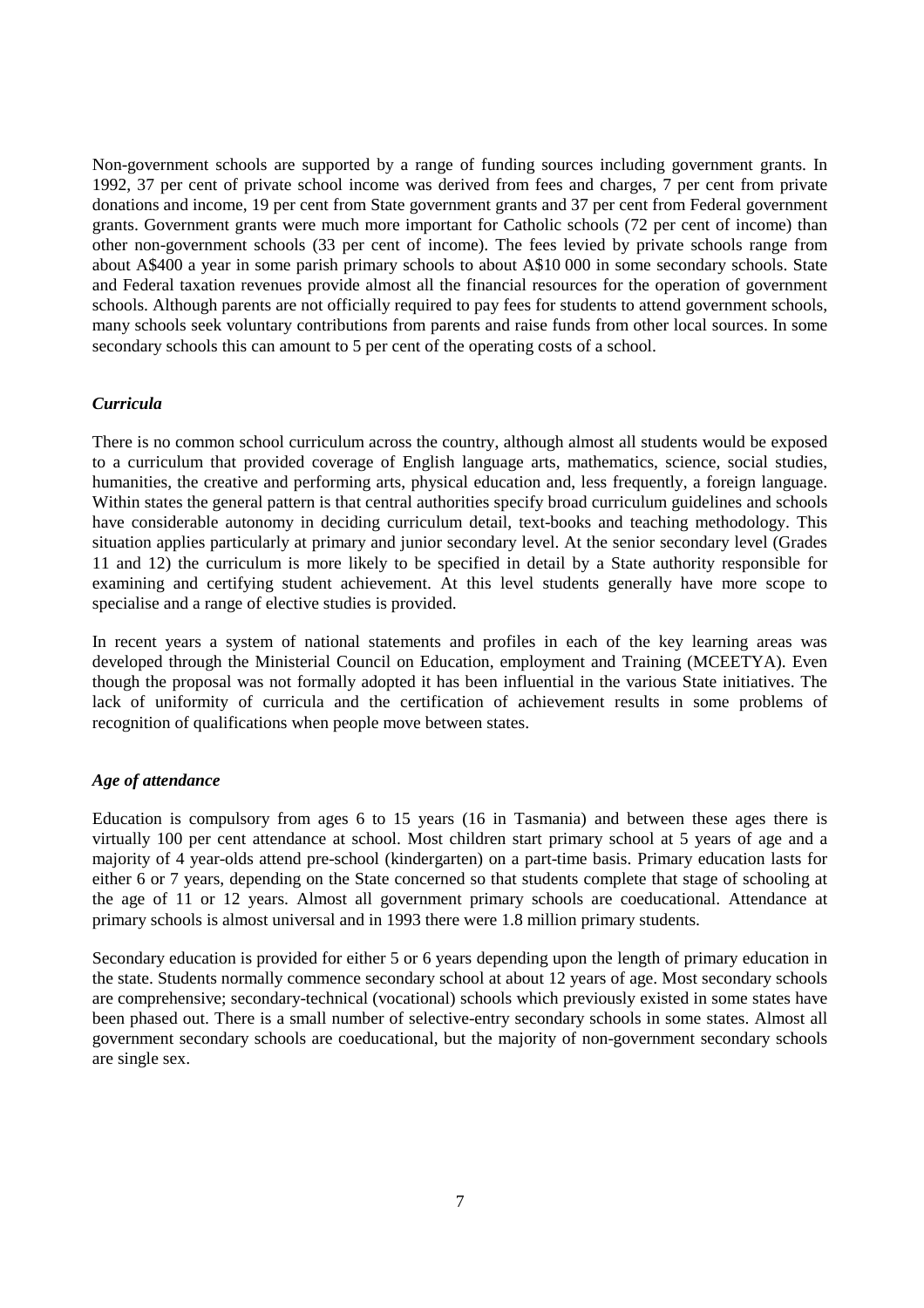#### *Participation in postcompulsory schooling*

One of the most marked changes during the 1980s was an increase in the percentage of students who remained beyond the minimum school-leaving age to complete secondary school. The percentage of commencing secondary students remaining to the final year of school rose from 35 per cent in 1980 to 77 per cent in 1993. One of the explanations proposed for the rise in school retention rates was that the availability of full-time jobs for teenagers had declined. However school retention rates continued to rise through the 1980s even when the availability of jobs improved. This is partly explained by the policy initiatives taken by education authorities to improve school completion rates. Since 1993 the holding power of schools has declined so that in 1996 the retention rate to the final year of secondary school was 71 per cent. Since 1976 the secondary school completion rate has been higher for girls than boys and, in 1995, 77 per cent of girls, compared to 66 per cent of boys, remained to the final year of school.

The increase in school completion rates that took place during the 1980s caused some rethinking of the purposes of the senior secondary years. Whereas the senior secondary years of school had previously been oriented to university entrance destinations such as courses of vocational education and training and direct entry employment for high school graduates became important.

#### *Targets for education and training*

An important issue arising from these completion rates is the question of what becomes of those who do not complete secondary school. Targets for participation in postcompulsory education and training were adopted following a report from The Australian Education Council Review Committee (chaired by B. Finn)*, Young People's Participation in Post-compulsory Education and Training* (AEC, 1991). The first of these targets specified that by 2001, 95 per cent of 19 year-olds should be participating in Year 12, have completed Year 12, have completed Years 10 or 11 and be participating in some formally recognised education and training, or have completed Years 10 or 11 and some formally recognised education and training. The second set of targets specified that by 2001, 60 per cent of 22 year olds should be participating in education and training programmes which lead to level 3 awards (e.g. a trade certificate), have attained level 3 (or above) qualifications, or be participating in (or have completed) higher education studies such as degrees and diplomas.

#### **Vocational education and training**

#### *Provision*

Statutory responsibility for vocational education and training rests with State and Territory governments. Employers and unions are represented on State training authorities and through State Industry Training Boards (ITBs) where they can more specifically influence training arrangements in an industry. A Federal statutory authority, the Australian National Training Authority provides coordination of and support for policy initiatives in the area. At Federal level there are Industry Training Advisory Boards (ITABs) which develop training plans for the industry.

In each State or territory, institutes of technical and further education (TAFE) are the major providers of vocational education and training. However vocational education and training is also provided through private providers (e.g. business colleges), adult and community providers, and increasingly by schools. In 1995 nearly 97 per cent of teaching hours in vocational programmes were provided by TAFE and other government providers (ACVETS, 1996: 11).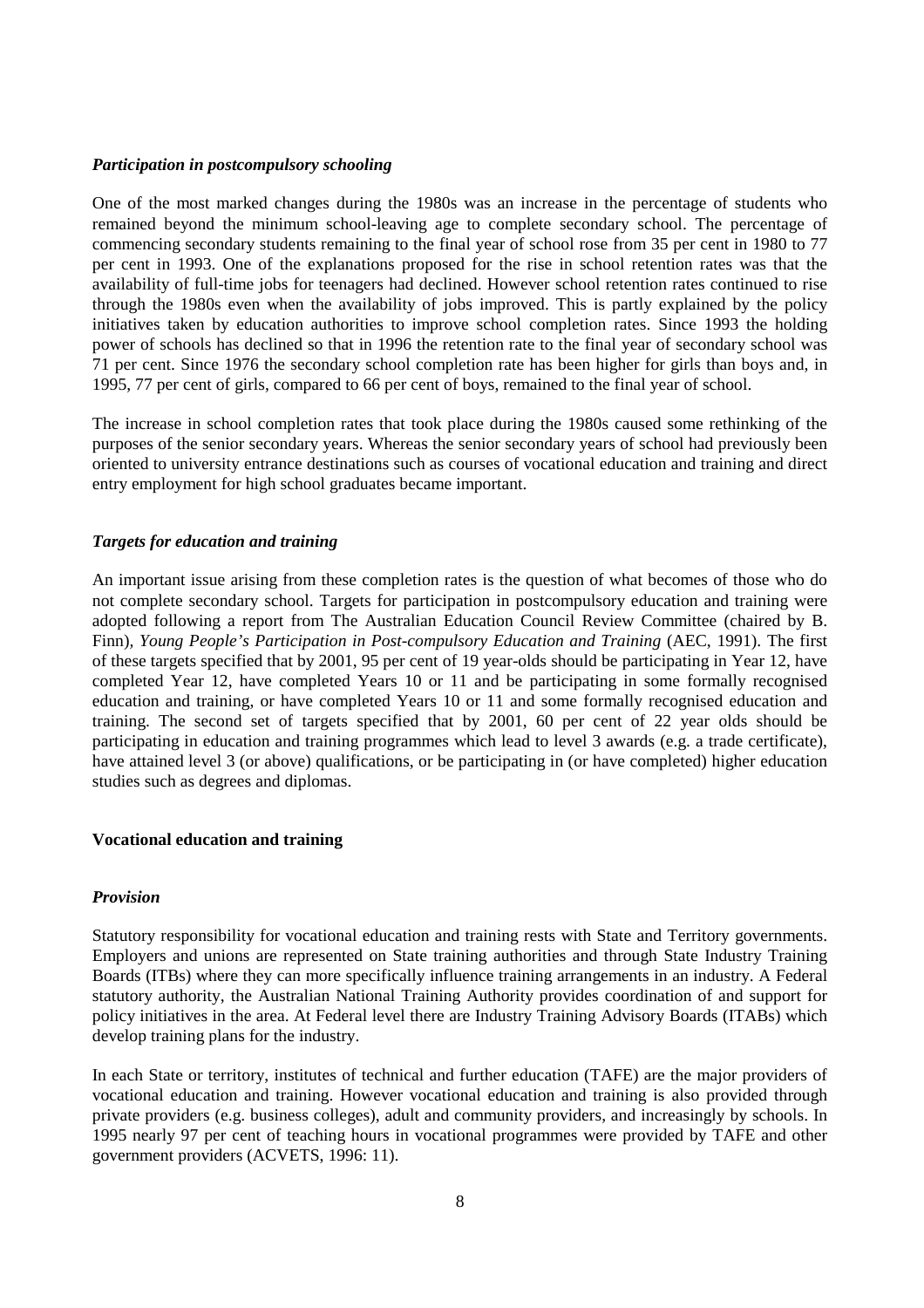## *Types of programme*

TAFE institutes provide a wide variety of courses including pre-employment programmes, apprenticeships, retraining and updating programmes, para-professional and liberal adult education. TAFE is the most accessible part of the tertiary sector. Participation in TAFE is characterised by part-time attendance and a wide age range among its participants. In 1995 some 228 900 people in the age range 15 to 24 years were enrolled at a TAFE institute: 85 700 on a full-time and 143 200 on a part-time basis (ABS, 1996c). Also in 1995 there were 52 300 students aged 15 to 24 years in other educational institutions such business colleges and industry skill centres (ie not TAFE, school or university). Despite these numbers there is some concern that a much smaller proportion of young Australians take part in recognised vocational preparation in the immediate post-school years than in other OECD countries (Sweet, 1996). In a later section of this paper data indicate limited growth in participation by young people in vocational education and training.

#### *Apprenticeships and Traineeships*

One of the important traditional components of vocational education and training in Australia has been an apprenticeship system based on a British model. Normally the duration of an apprenticeship is four years during which the apprentice works for an employer (or group of employers under a group training scheme) and attends a training institution (traditionally a TAFE institute) for part of the time. Although there is some variation between industries and states a traditional apprenticeship would typically involve 800 hours attendance at a TAFE institute. Arrangements for this attendance vary between industries and states (e.g. day release or block release). In recent years some features of the apprenticeship system have been argued to be limitations: the extent of regulation, limited flexibility, linkage to traditional occupation, lack of response to modern technology and lack of access to women. In addition they have declined in number since 1990 and have declined more sharply as a proportion of total employment (Sweet, 1996).

In 1985 traineeships were introduced to provide a shorter and more flexible approach to entry-level training. Traineeships usually involve a one year programme (some are two years) with an employer incorporating on-the-job and off-the-job training. Traineeships operate in occupations other than traditional trades such as those in office-based and retail industries. An Australian Vocational Training Scheme was later developed (1992) to integrate apprenticeships and traineeships as part of a more unified entry-level training system. Further changes to the provision of entry-level training are envisaged under the New Apprenticeship scheme.

#### *Level of school attainment before commencing VET*

In principle, entry to many VET courses is possible after Year 10. However, the combination of a tight labour market and rising school retention rates during the 1980s meant that many VET entrants now complete Year 12 at secondary school. In 1995 some 46 per cent of VET students (for whom a school attainment level was known) in vocational streams had completed Year 12 at school (ACVETS, 1996). In 1984 the corresponding figure was 22 per cent having risen from 17 per cent in 1982 (CTEC, 1986). Deferred entry to vocational education and training to a later age than previously has implications for the opportunities available to early school leavers.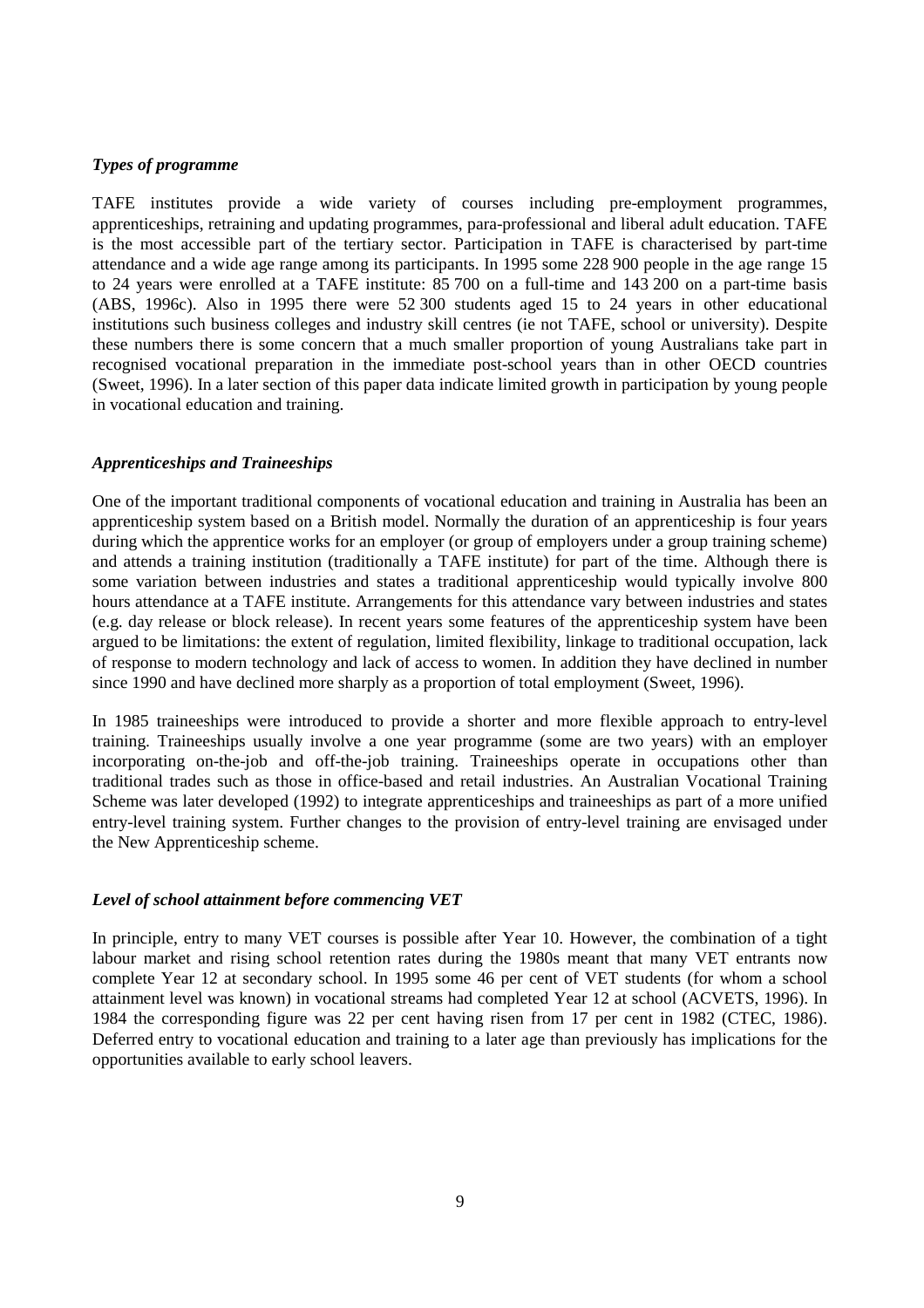### **Higher education**

#### *Organisation*

Prior to 1990 higher education was organised as a binary system and comprised universities and colleges of advanced education (CAEs). Relative to universities the CAEs placed more emphasis on teaching than research. In 1988 there were about 20 universities and 50 CAEs in Australia. In 1990 the formal distinctions between universities and CAEs were removed and a unified national system of universities was instituted. Amalgamations stimulated by the Federal government reduced the number of separate institutions to about 37. It is not clear what effects the reorganisation of higher education has had on the availability of vocational programmes and on teaching. Since the late 1980s several privately funded universities have been established, but high tuition fees have limited enrolments.

#### *Enrolments*

In 1995 total higher education enrolments were 604 000, a rise of 73 per cent since 1983 (DEETYA, 1996a; 1996b). More importantly for this paper, enrolments of commencing students in Bachelor and other undergraduate courses had grown from 100 000 to 173,000: an increase of 73 per cent. Much of this increase was a flow-on from the substantial rise in secondary school completion rates noted earlier. School leavers from one or two years previously made up just over half (52 per cent) of commencing students in undergraduate courses. About 50 per cent of Year 12 graduates enter higher education within a year or two of completing secondary school. It is suggested that 1997 enrolments will show a decline in enrolments but these data are not yet available.

An indication of the size of the university and vocational education and training systems is provided by destinations of school leavers. In 1996 some 28 per cent of school leavers from the previous year commenced at university compared to 24 per cent in vocational education and training (an additional 5 per cent were in other unspecified forms of education - usually short courses).

#### *Entry*

Entry to higher education is normally based on academic results in external examinations or school assessments. Competition is fierce for entry to the more prestigious faculties and institutions. Provisions also exist for entry by people who lack a Year 12 qualification. In 1993 about one in seven commencing undergraduate students was admitted on the basis of prior informal study or work experience. More than half (59 per cent) of higher education enrolments are full-time and around 20 per cent of students are engaged in postgraduate study. Despite the rapid expansion in the university system since the early 1980s, students are still drawn disproportionately from managerial and professional backgrounds.

#### *Costs*

From 1973 to 1992 university students did not pay tuition fees but since 1989 students have paid for a proportion of the costs of tuition through an income contingent loan scheme known as the Higher Education Contribution Scheme (HECS). Under this scheme students can pay a tuition fee either in the form of as part of their taxation obligations when their income reaches a specified level or at the time they enrol. In the first years of operation the tuition fees were uniform across courses but from 1997 the levels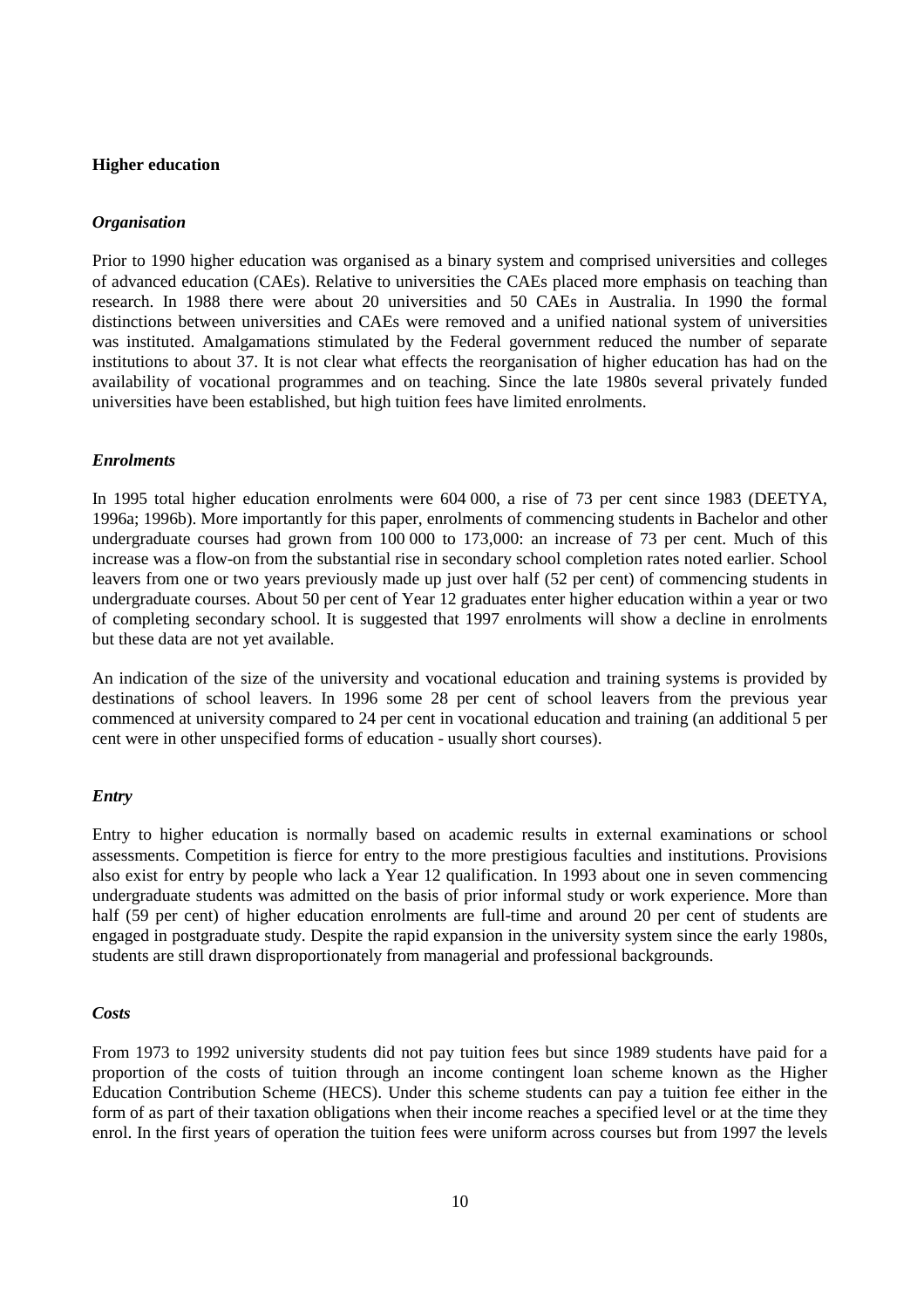of fees will be differentiated between courses and have been increased somewhat. Since there is no HECS operating in vocational education and training its cost to the individual is lower than that of university.

#### *Overseas students*

There has been substantial growth in the numbers of overseas students enrolling in secondary and tertiary educational institutions. Some of these students are brought to Australia under overseas aid programmes but the total number of international students has grown rapidly since 1986, when public institutions were first permitted to enrol them on a fee-paying basis. In 1995 there were 52 000 overseas students (mostly from South-East Asia) enrolled in Australian universities, which represented about 8.6 per cent of total enrolments. Nearly 90 per cent of these overseas students paid full tuition fees.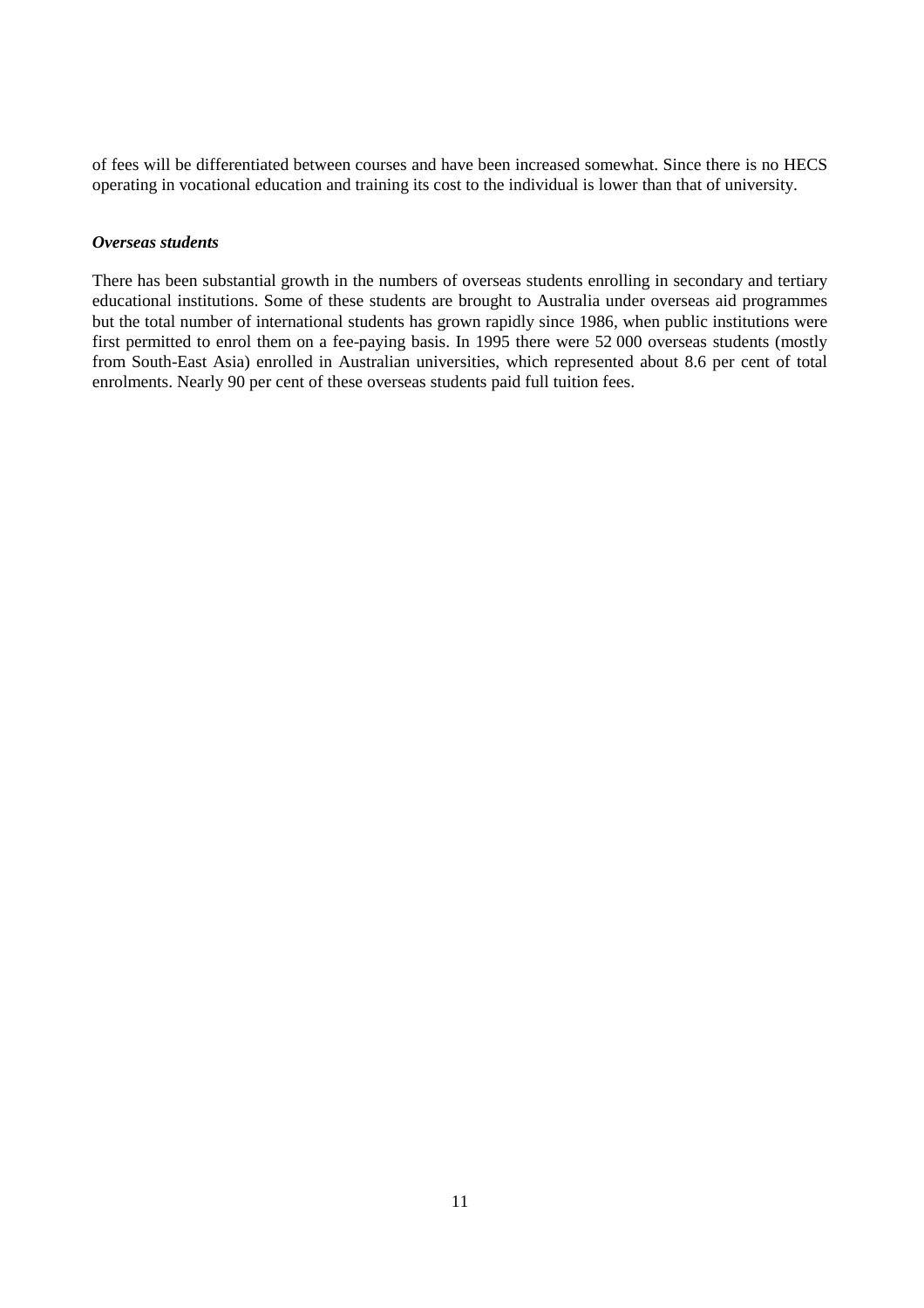## **2. THE AGE SPAN OF TRANSITION**

The transition from initial education to working life is defined in the OECD planning documents as the period during which young people move from the principal activity being full-time schooling or its equivalent to that in which their principal activity is work.

In Australia the beginning of the transition period can be considered to be 16 years of age. This point can be defined from two perspectives: legislation that defines the minimum school leaving age as 15 years and participation rates showing the percentage of young people in full time education.

The percentages of each age in full-time education in 1995 is shown in Table 1. Those data indicate that almost the full age cohort is in education (school) at the age of 15 years but that by the age of 16 years some 15 per cent of the cohort are not in full-time education. School participation declines to a small percentage by the age of 19 years but participation in full-time education continues to be substantial by until the age of 23 years. By the age of 24 years fewer than 10 per cent of the cohort participate in fulltime education. Even though the point that concludes the transition period is less clear than the point at which it commences it seems reasonable to define the transition period as spanning the ages from 16 to 24 years.

| Age in Years            | 15.      | 16 —          | 17 | 18           | 19          | 20 | 21 | 22                                     | 23       | 24  |
|-------------------------|----------|---------------|----|--------------|-------------|----|----|----------------------------------------|----------|-----|
| School                  | 95       | 83            |    | 67 22 3 2 1  |             |    |    | $\begin{array}{ccc} & & 0 \end{array}$ | $\Omega$ | - 0 |
| All Full-time Education | 95       | 85            | 74 |              | 48 35 33 22 |    |    | 17                                     | $-11$    |     |
| Part-time Education     | $\Omega$ | $\mathcal{R}$ |    | 5 9 15 11 11 |             |    |    | 10                                     | 11.      |     |

**Table 1 Participation Rates in Education for persons Aged 15 to 24 Years: 1995**

*Source: ABS, Participation in Education 1995 (Cat. No. 6272.0)*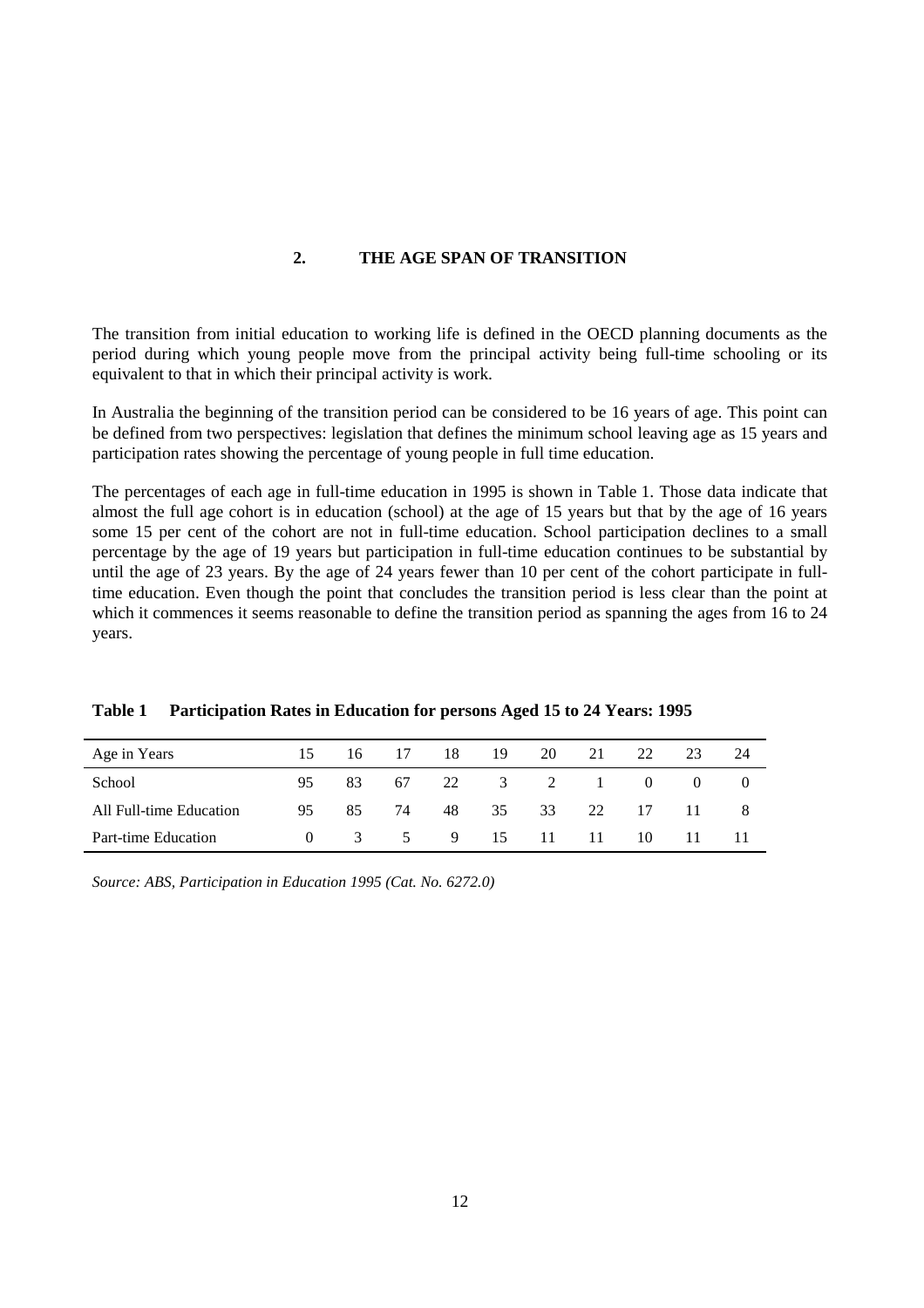## **3. ISSUES IN TRANSITION PROCESSES AND OUTCOMES**

## **Education training and work pathways**

Figure 1 documents the study and employment outcomes for four cohorts of school leavers covering the period from 1983 to 1996.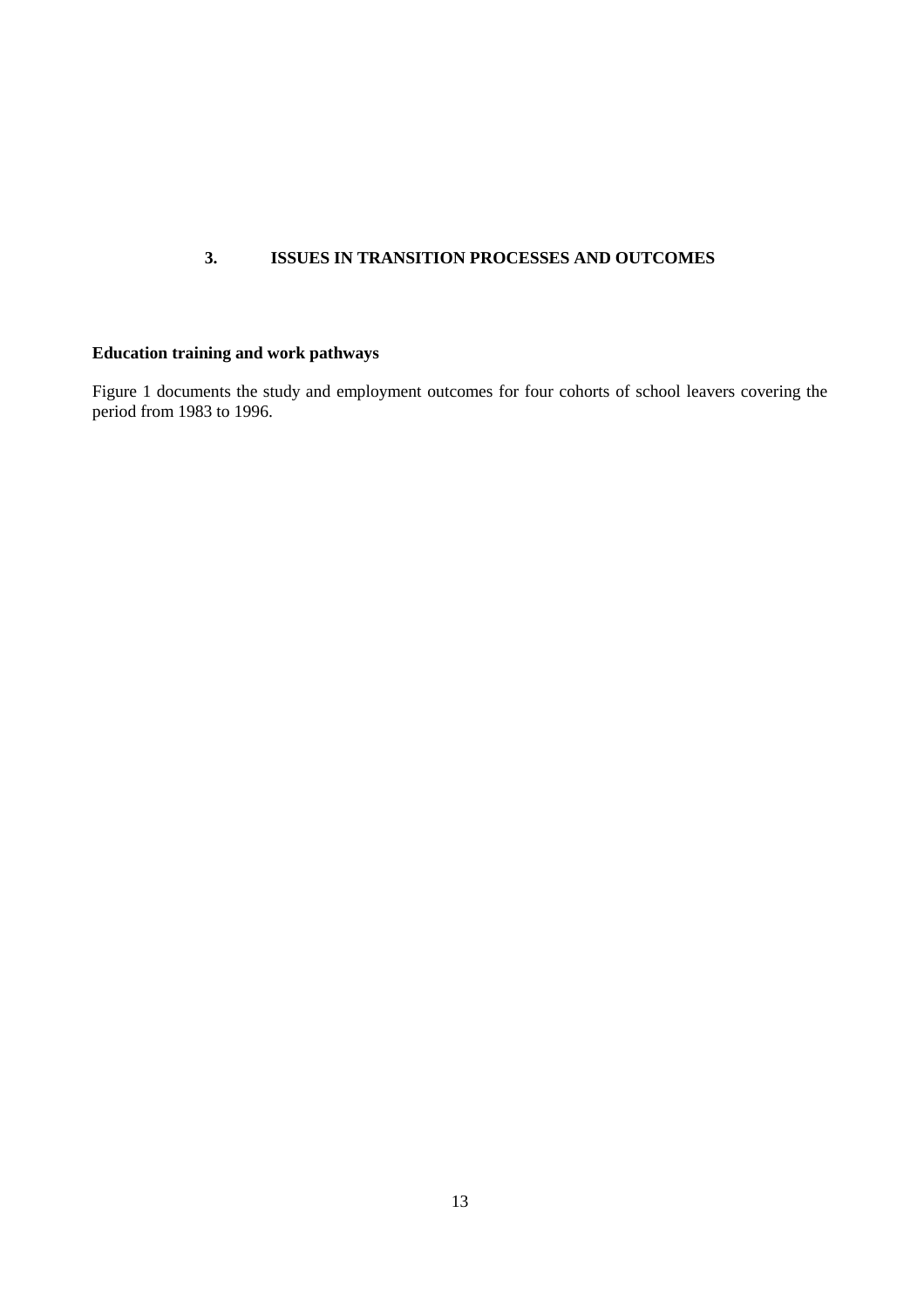

#### **Figure 1 Study and Employment Outcomes for School Leavers Aged 15 to 24 Years**

*Notes: University includes college of advanced education enrolments in years prior to 1992. VET represents Vocational Education and Training (mainly TAFE) NLF refers to people not in the labour force.*

*Source: Australian Bureau of Statistics (various years) Transition From Education to Work. Catalogue No. 6227.0.*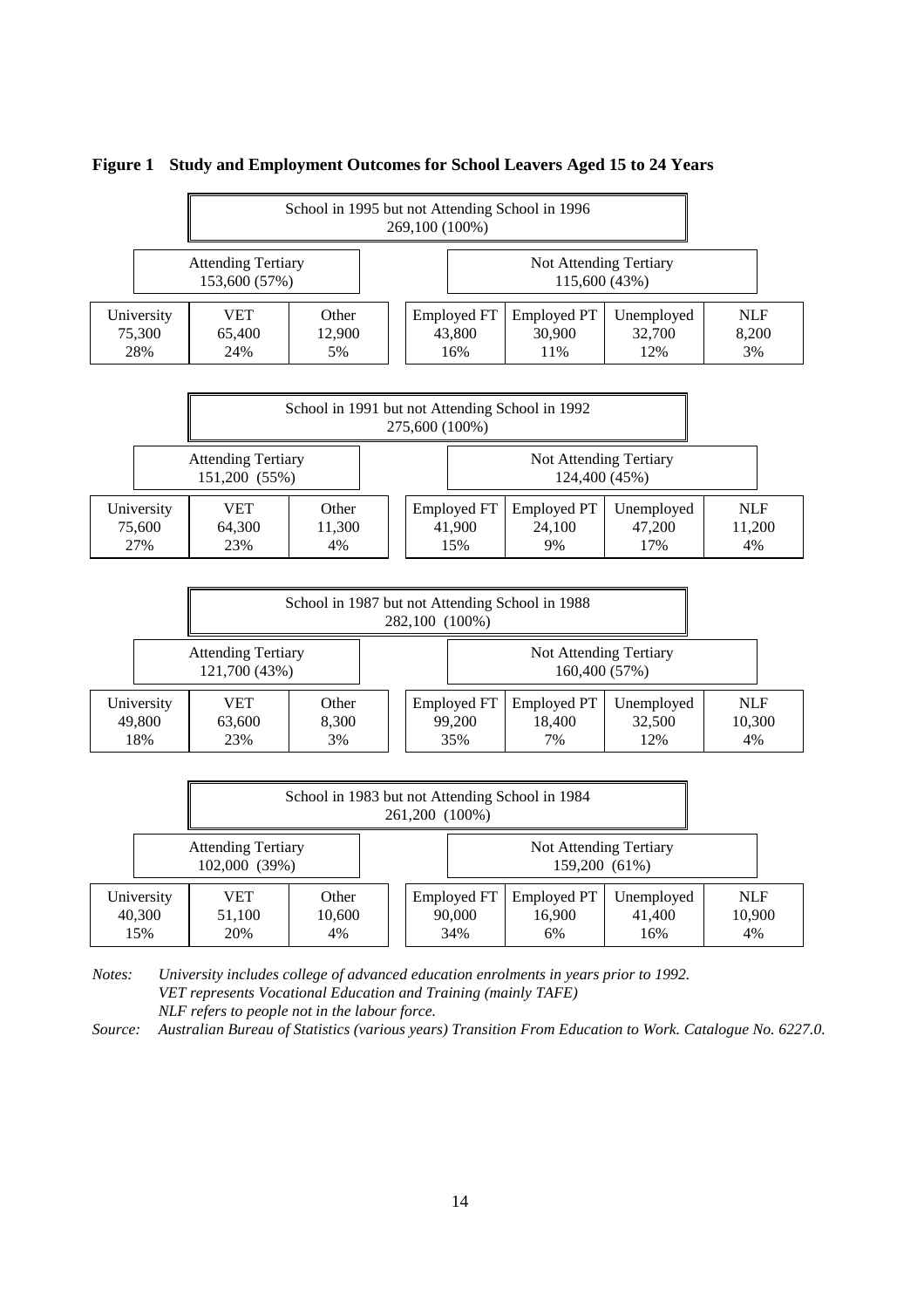The data in Figure 1 are based on information concerning those young people aged 15 to 24 years who attended school in one year (e.g. 1995) and who were not attending school in May of the next year (e.g. 1996).

Figure 1 indicates an increasing percentage of school leavers proceeding to tertiary study over the period from 1984 to 1992 with a flattening of this growth in 1996. This growth was mainly associated with increased university enrolments. However there was a growth in participation in vocational education and training from 1984 to 1988 and if the category "other" is assumed to include short courses in vocational education and training, that sector would also show steady growth.

Among those school leavers who did not continue with study there was a substantial decline in the percentage of school leavers who obtained full-time employment and a steady rise in the percentage who were employed part-time.

The percentage of each group of school leavers who were unemployed in May of the year after leaving school fluctuated over the period and the percentage who were not in the labour force remained fairly constant.

Two policy issues emerge from these observations. The first is what is the appropriate level of provision of university places for Australian society. McGaw (1992) notes that the growth in university enrolments has taken Australia to the point that 40 per cent of any age group will enrol in university at some stage: 28 per cent using the Year 12 entrance score and 12 per cent entering as mature age students. He invites consideration of whether that is the appropriate pattern and whether more thought should be given to its impact on the TAFE option.

The second issue is how to provide for an effective transition from school to work given a dramatic decline in the percentage of school leavers obtaining full time employment. There is a need to consider the pathways through forms of post-secondary education to employment, since for many leaving schools involves further study of some sort.

#### **Full-time and part-time study**

The information presented in Figure 1 does not indicate the combinations of further study with work that are involved. In some cases the work is undertaken simply to provide a form of income whilst studying, in other cases it represents an integral part of the course and entry to an occupation and in a number of cases such a distinction is not clear.

Commencing university students tend to be full-time. Among university enrolments the percentage of commencing students who were full-time increased from 57 per cent in 1983 to 65 per cent in 1989 and then declined to 61 per cent in 1995 (DEETYA, 1996). However, young university students (and by inference those who enter within one or two years of leaving school) tend to enrol on a full-time basis. In 1995, 93 per cent of university students aged 19 years or younger were studying full-time (ABS, 1996d: 137).

Among students in TAFE the percentage of students who are full-time is much smaller due mainly to the nature of the courses involved. TAFE courses often involve a compulsory simultaneous work component such as those associated with apprenticeships and traineeships. In 1991, 90 per cent of net enrolments in vocational courses (ie excluding recreational stream 1 000 courses) were part-time (ABS, 1992: 99). Even though, as for university enrolments, younger TAFE students tend more frequently to study on a full-time basis the difference with the university pattern remains. In 1991, 20 per cent of all TAFE students aged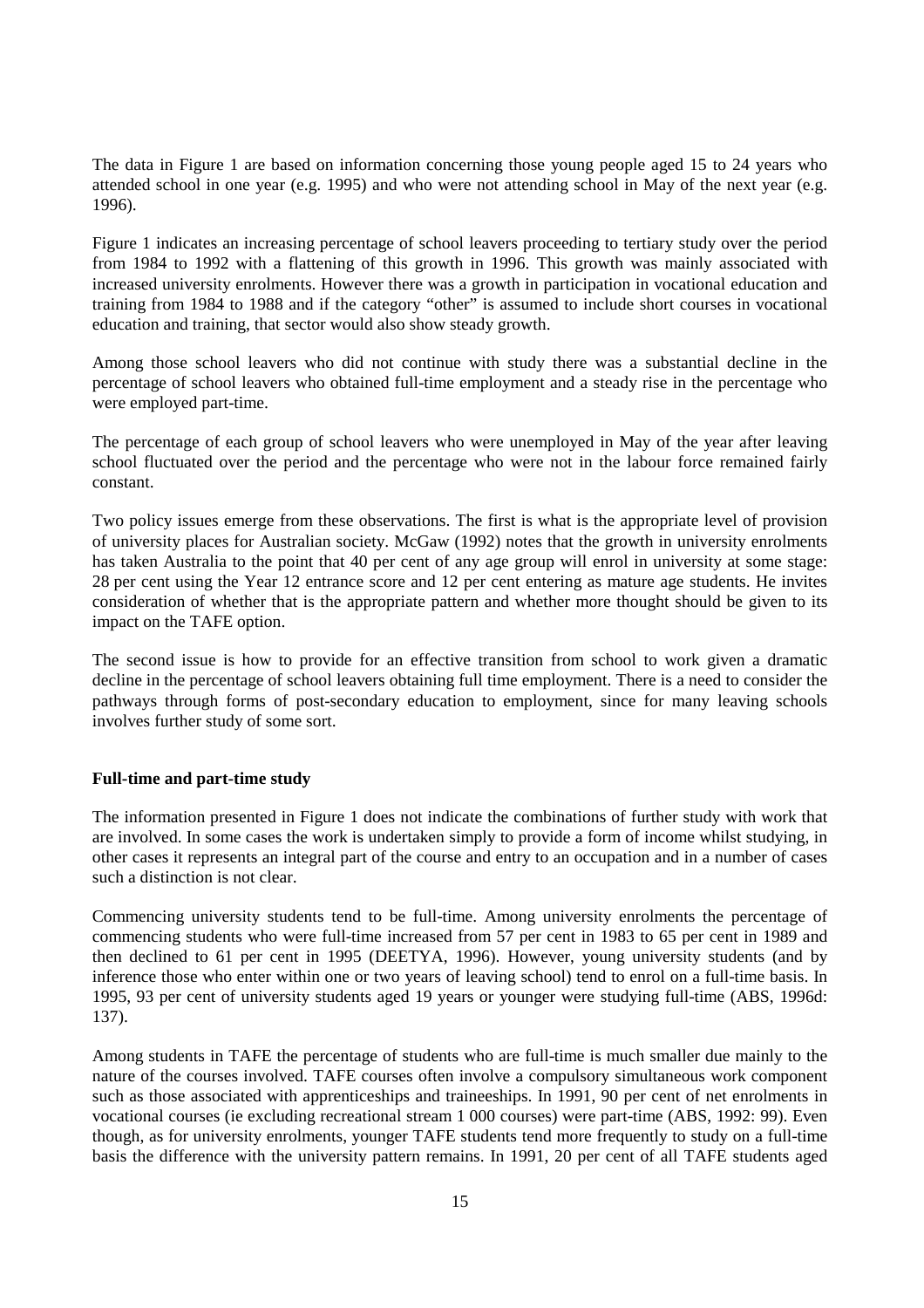younger than 20 years in vocational streams (2 100 to 4 500) were enrolled on a full-time basis [ABS, 1992: 99 (Cat No. 4224.0)]. Hence many of those who proceed from school to a vocational education and training course (usually TAFE) also enter the labour force before they have left education.

#### **Graduating from university or VET**

The Graduate Careers Council of Australia has monitored the destinations of university graduates over many years. As a standard procedure it references employment and education status on 30 April of the year following graduation. In 1995 (ie among those who graduated in 1994) 79 per cent of Bachelor degree graduates available for full-time employment were in full-time employment, 13 per cent were working on a part-time basis only and 12 per cent were not working. This calculation was based on 63 per cent of all bachelor degree graduates. It excluded from the calculation those who had continued in fulltime study (22 per cent) and those who were working on a part-time or casual basis (5 per cent) and those who would not be in the labour force because they were overseas or for some other reason (8 per cent). The employment rates for 1995 were the highest for any of the surveys over the 1990s (GCCA, 1996).

In 1995 the Australian Bureau of Statistics surveyed the destinations of graduates of TAFE programmes from the previous year. The reference date was 31 May 1995. In total it reported that 73 per cent of respondents were employed at that time, 15 per cent were unemployed and 12 per cent were not in the labour force. (54 per cent full-time and 19 per cent part-time). The highest percentage of employed graduates was from the advanced certificate (post-trade) and certificate (trade) qualifications (84 per cent) (ABS, 1996e).

Although the employment rates for university and TAFE graduates are high they do not take account of the employment destinations of those who do not complete courses. These data need to considered in conjunction with information about student progression rates in these sectors.

#### **Completing secondary school: changing patterns**

Over the last 20 years Australia experienced large shifts in the levels of school completion and early school leaving. At the beginning of the 1980s only about 30 per cent of secondary school students remained to Year 12, while 1992 saw the rate reach almost 77 per cent. Since the retention rate has fallen annually, dropping to a rate of 72 per cent in 1995 (ABS, 1996f). Much has been written about the substantial growth recorded during the 1980s, but much less is known about the recent downturn. This section examines some features of the recent downturn in school completion, provides a profile of the populations now dropping out of school, and examines some of the initial educational and labour market consequences of early school leaving.

#### *Trends in school completion*

The 1980s formed an important period in the move towards mass secondary schooling in Australia as school completion rates rose dramatically and schools recruited more widely to the senior secondary years (Williams *et al*, 1993). However, the change in school holding power was not evenly distributed. For males, early school leavers in the early 1990s continued to be drawn more heavily from lower socioeconomic groups (Lamb, 1994). While some gains in school completion were made by these groups during the 1980s, social differences in rates of early leaving remained entrenched (Williams *et al*, 1993). For young women the major gains during the 1980s were made by those from lower socioeconomic status origins and those from an Australian or other English-speaking background (rather than non-English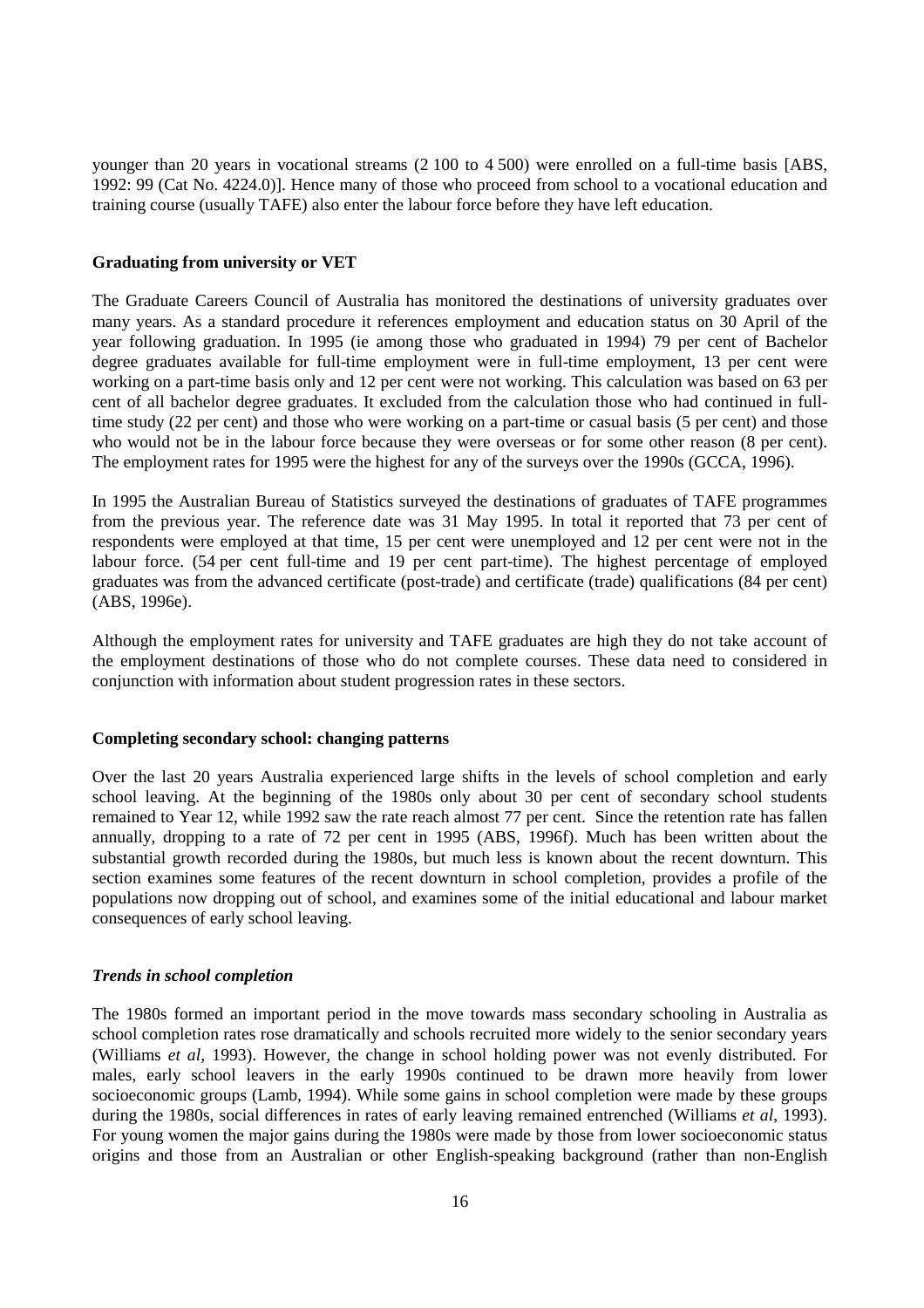speaking origin), as well as those attending government schools: those who historically were least likely to complete school (Lamb, 1994).

|                    | 1981 | 1986 | 1991 | 1992 | 1993 | 1994 | 1995 | 1996 |  |
|--------------------|------|------|------|------|------|------|------|------|--|
| New South Wales    | 33   | 44   | 61   | 69   | 71   | 70   | 69   | 68   |  |
| Victoria           | 33   | 47   | 76   | 81   | 79   | 77   | 75   | 75   |  |
| <b>Oueensland</b>  | 39   | 58   | 80   | 85   | 83   | 79   | 76   | 76   |  |
| South Australia    | 39   | 55   | 84   | 93   | 86   | 82   | 71   | 68   |  |
| Western Australia  | 35   | 50   | 71   | 73   | 76   | 73   | 71   | 71   |  |
| Tasmania           | 27   | 30   | 53   | 60   | 61   | 58   | 60   | 53   |  |
| Northern Territory | 18   | 34   | 57   | 57   | 48   | 43   | 43   | 41   |  |
| <b>ACT</b>         | 68   | 78   | 96   | 97   | 94   | 93   | 91   | 91   |  |
| Australia          | 35   | 49   | 71   | 77   | 77   | 75   | 72   | 71   |  |
|                    |      |      |      |      |      |      |      |      |  |

**Table 2 Apparent Retention Rates to Year 12 by State for Various Years**

Since 1992 there has been a marked fall in the rates of school retention. The downturn in school retention rates in Australia has also been uneven affecting some populations of school users more than others. Differences in the rates of decline are associated with state, gender, school system, rural or urban residence, and social origin.

All states in Australia experienced falls in apparent retention rates between 1992 and 1995. Relevant rates are shown in Table 2. However, while all states have recorded falls, the downturn has been strongest in South Australia (23 per cent for males and 20 per cent for females), Queensland (11 per cent for males and 8 per cent for females) and the Northern Territory (14 per cent for males and 15 per cent for females). New South Wales, Tasmania, and Western Australia recorded much smaller declines. Some of these differences across states are due to differences in economic conditions, in labour market opportunities, in senior school programme development, in institutional reforms, as well as in populations. The downturn in South Australia has been influenced by changes to senior school certification requirements and changes in the numbers of grade repeating students.

The data in Table 3 indicate that the declines in retention have not affected all school sectors in the same way. Since 1992 Government schools have experienced the largest falls in apparent retention. Nationally, government schools began the 1980s with a low base of retention: 25 per cent for males and 35 per cent for females (compared to 45 per cent for males and 44 per cent for females in Catholic schools, 85 per cent for males and 90 per cent for females in non-Catholic private schools). Even so, it was the government sector that experienced the most rapid growth across the 1980s. By 1992 for males less than 5 percentage points separated Government and Catholic schools, compared to 20 percentage points a decade earlier. The rates for females, where the differences were smaller at the beginning of the period, by 1992 had almost converged (79 per cent in Government schools and 80 per cent in Catholic schools). Since that time retention rates for the government sector have declined causing the gap to increase once again. It would appear that the populations which had the most ground to make up, and historically had made the least use of extended schooling, have been the most vulnerable to the recent pressures influencing the move away from school.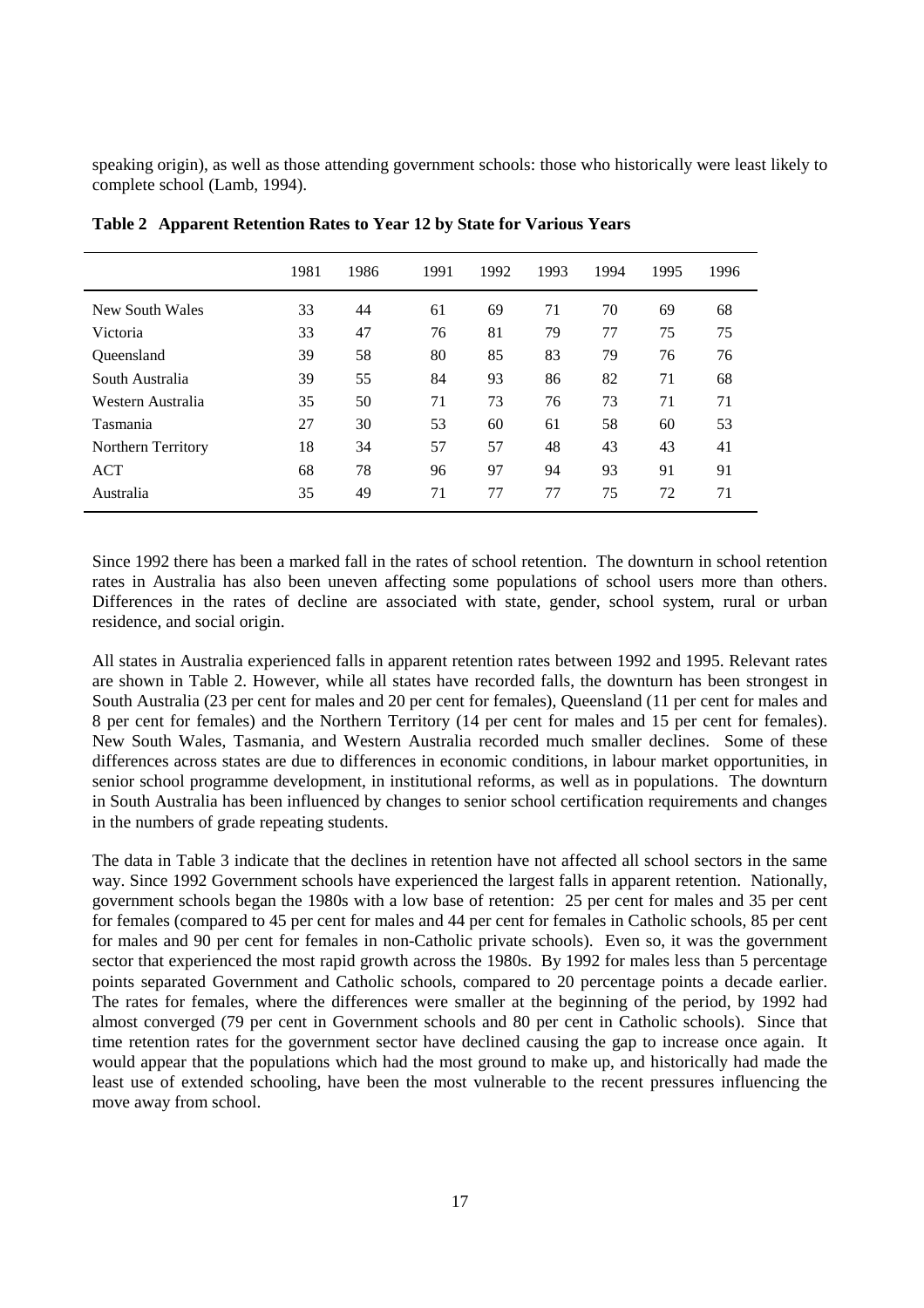|             | 1981 | 1986 | 1991 | 1992 | 1993 | 1994 | 1995 | 1996 |
|-------------|------|------|------|------|------|------|------|------|
| Government  | 28   | 42   | 67   | 74   | 73   | 71   | 67   | na   |
| Catholic    | 46   | 57   | 72   | 76   | 77   | 76   | 75   | na   |
| Independent | 89   | 91   | 101  | 101  | 98   | 97   | 96   | na   |
| Total       | 35   | 49   | 71   | 77   | 77   | 75   | 72   | 71   |

**Table 3 Apparent Retention Rates by Sector for Various Years**

There are also social differences in the recent falls in school retention, as measured by occupational background (see Table 4). While school during the 1980s may have proved a source of security for a growing number of boys from unskilled manual occupational backgrounds, it did not do so in the early 1990s. It is this group which has experienced the sharpest downturn in school completion since 1990, with the rate of school completion falling by over 13 percentage points. By comparison the falls in school completion for boys from professional and managerial backgrounds was 3 percentage points. The differences in rates of fall mean that the social gap in completion has increased during the early 1990s.

The trends are slightly different for girls, but it has to be kept in mind that the rates of school completion for girls as a group are substantially higher than for boys (and have been since 1976). This reflects a combination of factors including changes in labour market opportunities and rising aspirations of young women to enter higher education. The falls in rates of school completion have been smaller and more even for girls as a result. Apart from the professional and managerial group, the fall in Year 12 completion was of a similar magnitude across groups: about 5 percentage points. The levels of decline for girls from skilled manual and clerical/ intermediate non-manual backgrounds matched those of their male counterparts. For girls from unskilled manual origins the decline has been about one-third that of their male peers suggesting differences in the pressures, or responses to the pressures, to remain at school or leave. As they have done historically, students from professional and managerial backgrounds continue to make most use of school. Differences in rates of downturn related to living in rural or urban areas and differences related to language-speaking background have been negligible.

|                         |       | 1990/91 |       | 1994    |
|-------------------------|-------|---------|-------|---------|
|                         | Males | Females | Males | Females |
| Professional            | 91    | 95      | 89    | 95      |
| Intermediate Non-manual | 85    | 91      | 81    | 86      |
| Skilled manual          | 76    | 85      | 71    | 80      |
| Unskilled               | 72    | 74      | 59    | 69      |

#### **Table 4 Differences in School Completion Rates by Social Group**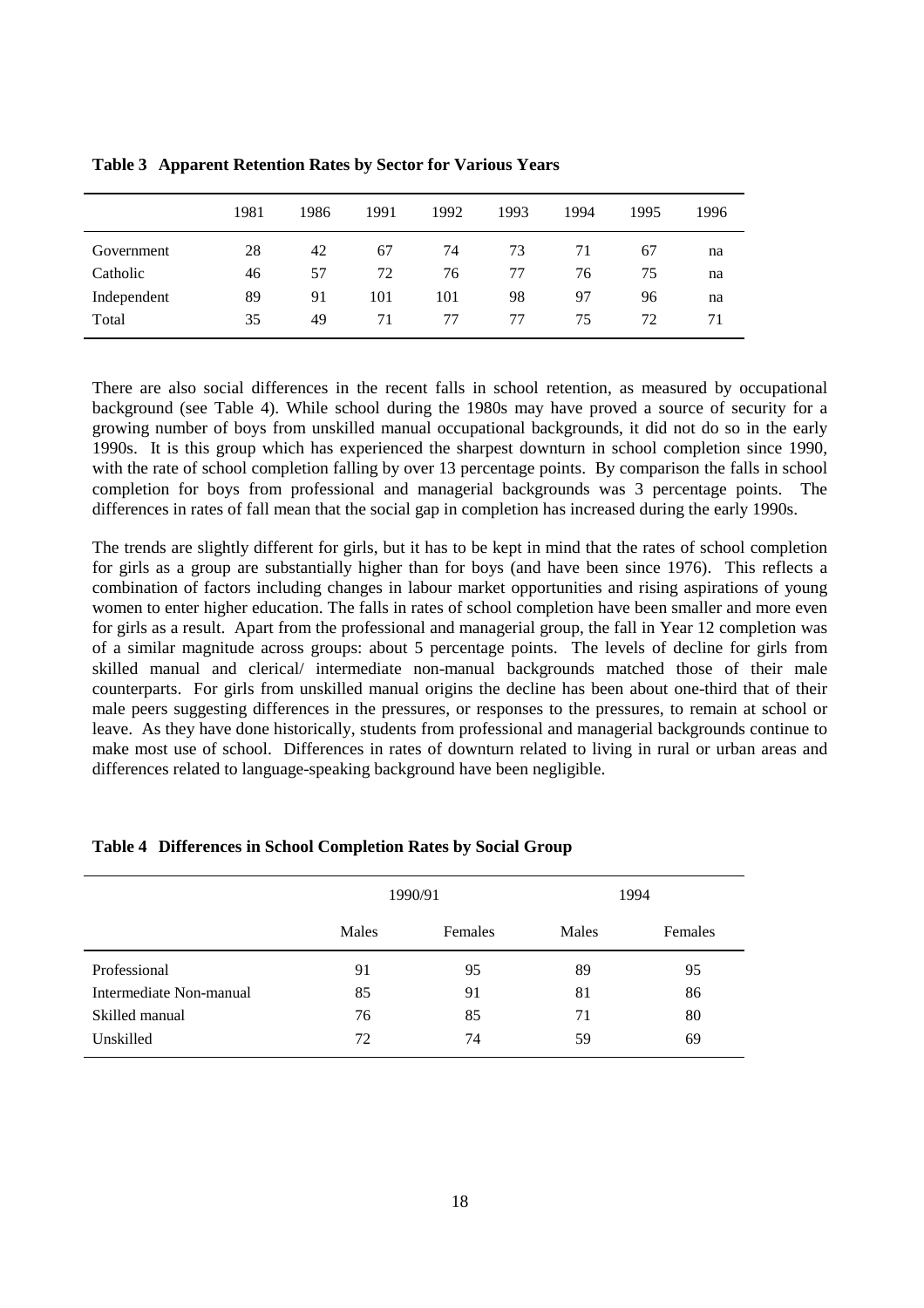#### *Early school leavers in the 1990s*

The rates of early school leaving in the 1990s are strongly related to family educational and cultural resources. Students from families in which the father or mother has a professional occupation and where the parents are university-educated, and therefore more likely to have greater knowledge of the school system and to have higher education aspirations for their children, far less often experience early school leaving (Table 5). For these traditional users of extended postcompulsory schooling, parents' education plays an important role in shaping academic progress. For both sons and daughters, rates of early leaving are much lower where the mother or the father is university-educated.

Conversely, for families in which parents have little formal schooling or the parents are in unskilled manual jobs -- families which are most dependent on school for promoting their children's chances of academic success and social mobility -- there are much higher levels of early school leaving. Among girls, for example, those with parents who are factory workers or in other unskilled manual work have a drop out rate of 29 per cent compared to 9 per cent for those with parents in professional occupations. Early leaving is far more frequent among children from lower socioeconomic backgrounds.

|                                | Males      | Females        |
|--------------------------------|------------|----------------|
|                                | $(N=1008)$ | $(N=1120)$     |
| <b>Father's Birthplace</b>     |            |                |
| English speaking               | 29         | 21             |
| Non-English speaking           | 26         | 13             |
| Place of Residence             |            |                |
| City                           | 26         | 16             |
| Rural                          | 31         | 27             |
| <b>Type of School Attended</b> |            |                |
| Government                     | 31         | 24             |
| Catholic                       | 19         | 10             |
| Independent                    | 9          | $\overline{4}$ |
| Parent's Occupation            |            |                |
| Prof/Managerial                | 13         | 9              |
| Clerical                       | 21         | 12             |
| Skilled manual                 | 28         | 19             |
| Non-skilled manual             | 35         | 30             |
| Father's Education             |            |                |
| University                     | 9          | 5              |
| Post-secondary                 | 22         | 13             |
| Secondary                      | 30         | 21             |
| <b>Mother's Education</b>      |            |                |
| University                     | 13         | 10             |
| Post-secondary                 | 18         | 15             |
| Secondary                      | 31         | 21             |
|                                |            |                |

#### **Table 5 Rates of non-completion of school by various background factors***\**

*\* Data are from the Australian Youth Survey. Figures are based on a national sample of 19 year-olds in 1995.*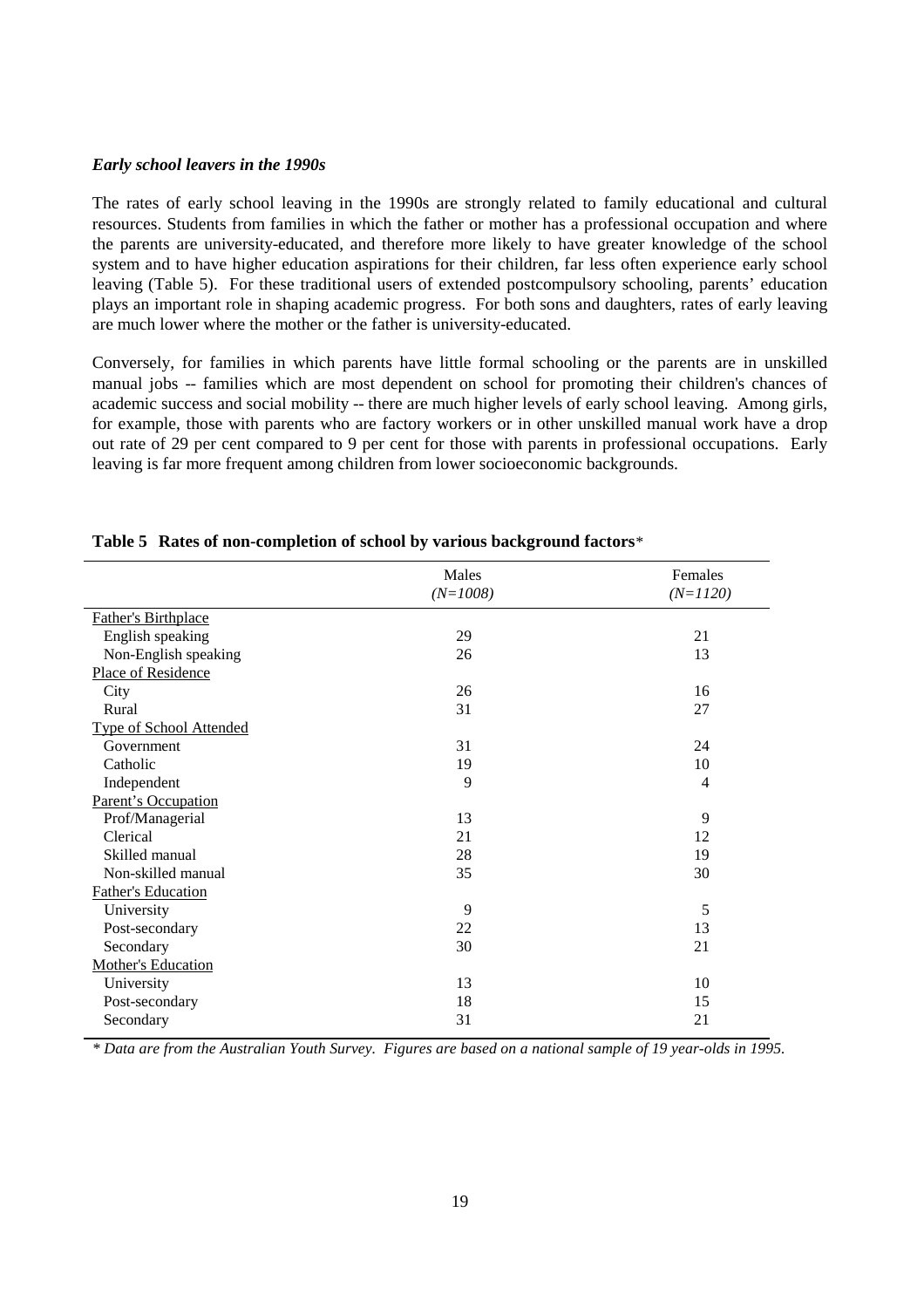Rates of dropping out are also related to where families live and the schools they use. Reflecting a long term pattern, children of families living in rural areas, where schools are usually smaller and less able to offer a comprehensive range of senior school curriculum options, less often than their metropolitan counterparts continue at school to the final year. This is particularly apparent for rural-based girls who have a drop out rate 10 percentage points above that of their city counterparts. Schools serving different groups of families also influenced the rates of dropping out. Young people attending independent schools -- with the benefits these schools provide in terms of selective social intake, high concentrations of physical and teaching resources, and a strong focus on preparation for university entry -- have substantially lower dropout rates. This is true for both boys and girls. Attending a Catholic school offers less advantage: rates in Catholic schools are higher than independent schools. However, they offer some advantage over government schools (13 percentage points in the case of girls and 11 percentage points for boys).

The language-speaking background of families also influences the rates of dropping out. Young people whose fathers are born in non-English speaking countries more often continue at school than those from English-speaking backgrounds. This is more apparent for girls. Those with fathers born in non-English speaking countries have a dropout rate of 13 per cent compared to 21 per cent for girls with fathers born in English-speaking countries. The difference for boys was much smaller; about 3 percentage points. These findings are in line with research which has shown that even though the average educational attainment of parents in non-English speaking families is lower than their English-speaking equivalents, they have higher educational aspirations for their children and place a premium on completing high school as a form of enhancing their children's future prospects (Miller and Volker, 1989).

In the 1990s, then, it is clear that social groups differ in the use they make of school. Some families, mainly those where the parents have little formal schooling and lower status jobs, have much less purchase on postcompulsory schooling. Children from these origins have higher rates of dropping out. Other families, in which parents are well educated and enjoy professional careers (the traditional users of postcompulsory schooling), continue to be successful in promoting high rates of school completion. Their children more often avoid the risks associated with early school leaving.

#### *Initial educational and labour market outcomes*

The numbers of young people dropping out of school fell during the 1980s. With more young people completing Year 12 have the educational and labour market opportunities changed for early leavers? One way to assess this is to compare what happens to those who leave school early with what happens to those who finish Year 12. The comparison presented here is based on the main activity of school leavers during their first year out of secondary school. Main activity refers to what school leavers were doing for the greater part of the year (more than six months), whether they were working, looking for work, studying or doing something else. Table 6 provides a brief comparison of the main activities of Year 12 completers and early school leavers in their first year out of school. Results for the early 1980s and early 1990s are provided.

When comparisons are made between early school leavers and school completers in terms of unemployment, it would appear that in terms of avoiding unemployment there are benefits in completing Year 12 and these benefits have increased over the last decade. In the early 1980s higher proportions of early school leavers than Year 12 graduates were unemployed rather than in further education or in work. While the differences were negligible for teenage boys they were substantial for girls (23 per cent as against 10 per cent).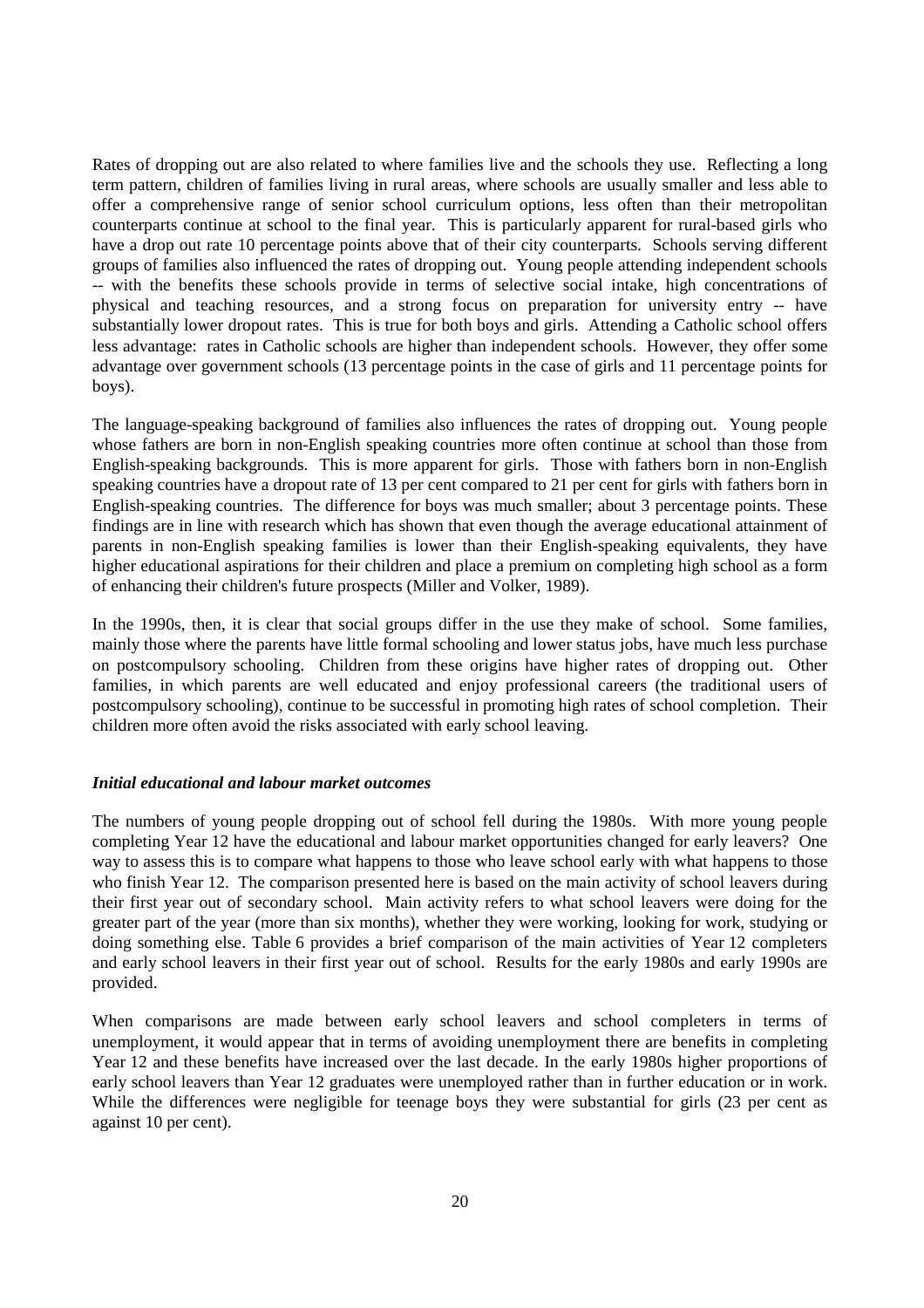|                                | School completers |                |                |                | Early school leavers |                |                |                |  |
|--------------------------------|-------------------|----------------|----------------|----------------|----------------------|----------------|----------------|----------------|--|
|                                | Males             |                | Females        |                |                      | Males          |                | Females        |  |
|                                | Early<br>1980s    | Early<br>1990s | Early<br>1980s | Early<br>1990s | Early<br>1980s       | Early<br>1990s | Early<br>1980s | Early<br>1990s |  |
| Main activity                  |                   |                |                |                |                      |                |                |                |  |
| Work                           | 35                | 27             | 37             | 23             | 79                   | 60             | 54             | 41             |  |
| Unemployment                   | 14                | 15             | 10             | 13             | 14                   | 28             | 23             | 39             |  |
| <b>Study: Higher Education</b> | 41                | 44             | 37             | 49             | $\Omega$             | $\Omega$       | $\Omega$       | $\theta$       |  |
| <b>TAFE/VET</b>                | 8                 | 12             | 13             | 13             | 5                    | 8              | 17             | 9              |  |
| Other                          | $\overline{2}$    | $\overline{2}$ | 3              | $\overline{2}$ |                      | 4              | 6              | 11             |  |
| Number $=$                     | (309)             | (423)          | (380)          | (425)          | (514)                | (388)          | (411)          | (278)          |  |

## **Table 6 Main activity of school completers and early school leavers in first post-school year**

Over the 1980s the gaps widened. Despite smaller numbers of early leavers competing for jobs, by the early 1990s much higher proportions were unemployed. For teenage boys the proportion almost doubled (from 14 per cent in the early 1980s to 28 per cent in the early 1990s). For girls, the rate jumped to almost match that for girls in work (from 23 per cent in the early 1980s to 39 per cent in the early 1990s). By comparison the proportions of Year 12 school leavers unemployed increased only marginally.

Employment is the major activity of Year 12 school leavers who do not enter further education. It involved 35 per cent of male Year 12 leavers in the early 1980s and 37 per cent of females. But over the decade the numbers entering work declined. This was true of both school completers and early school leavers. For early school leavers this was accompanied by sharp rises in unemployment. For school completers it was associated with increases in the numbers entering further education.

The types of jobs gained by school leavers provide another indication of the importance of Year 12. Table 7 shows that there are differences in the types of work early leavers enter compared to school completers, but these differences narrowed over the decade.

In the early 1980s Year 12 completers in their first post-school year were more often employed in technical areas and in white collar jobs such as clerical work, and sales and related work. White collar employment (sales and clerical )remained the most important source of employment for teenage girls into the 1990s. However, for male Year 12 school leavers jobs in trades and semi-skilled areas became more important. In recent years more and more teenage males -- school completers and early leavers alike - have been taking up low skilled jobs such as factory hand, driver, cleaner and plant operator. The advantages of completing Year 12 for teenage males have become less apparent over the decade with more and more entering similar types of employment taken up by early school leavers, at least during the first year out of school. Further comparisons looking at the jobs held several years out of school will be needed to assess more fully the labour market advantages of completing Year 12.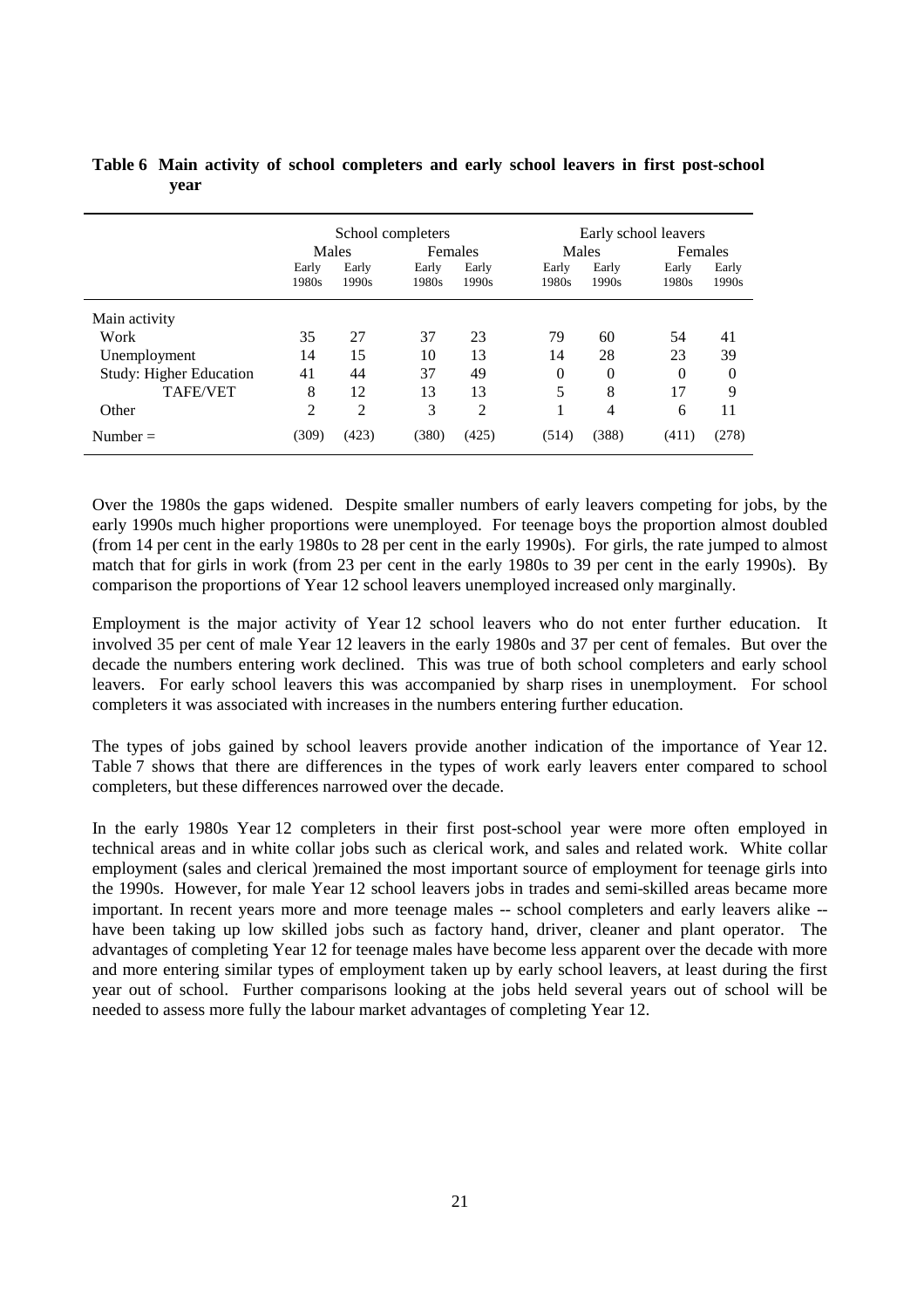|                        | School completers |                |                |                | Early school leavers |                |                |                |
|------------------------|-------------------|----------------|----------------|----------------|----------------------|----------------|----------------|----------------|
|                        | Males             |                | Females        |                | Males                |                | Females        |                |
|                        | Early<br>1980s    | Early<br>1990s | Early<br>1980s | Early<br>1990s | Early<br>1980s       | Early<br>1990s | Early<br>1980s | Early<br>1990s |
| Type of work           |                   |                |                |                |                      |                |                |                |
| Apprenticeship         | 21                | 27             | $\overline{4}$ | 3              | 47                   | 46             | 8              | 16             |
| Technical/Professional | 23                |                | 16             | 2              | 5                    | 2              | 5              |                |
| Clerical               | 20                | 4              | 31             | 26             | 7                    | 5              | 23             | 21             |
| Sales & related        | 24                | 30             | 41             | 55             | 10                   | 7              | 50             | 48             |
| Plant operator         | $\overline{4}$    | $\mathcal{I}$  | 2              |                | 7                    | 3              |                | 4              |
| Labourer               | 8                 | 26             | 6              | 13             | 25                   | 38             |                | 10             |

**Table 7 Jobs held by Year 12 completers and early school leavers in first post-school year**

A major benefit of Year 12 is the access it provides to higher education and other types of further study. The proportions taking up the option of further study have increased over the last ten years, at least in terms of the initial post-school activities of school leavers. The proportion of Year 12 school leavers entering some form of further education increased substantially for both males (7 per cent) and females (12 per cent). The large increase for young women was due to the growth in numbers entering higher education. Female students are now much more likely to go on to university than are their male counterparts. For early school leavers the proportions entering further education full-time increased marginally for males during the 1980s but fell substantially for females.

#### **School students and part-time work**

Part-time work by school students is significant in a small group of OECD countries: the United States, Canada, the United Kingdom, Denmark and Australia (OECD, 1990). In Australia in 1989 nearly onequarter (24 per cent) of Australian 14-year-old students were engaged in part-time paid employment (Robinson & Long, 1992: 15). Participation in part-time employment was slightly higher for males (28 per cent) than females (21 per cent) at the age of 14 years. More recent analyses, as this cohort has moved through school, show that overall participation in part-time work had risen to 35 per cent of 17 year-olds and the relative position of males and females had reversed (31 per cent of males compared to 41 per cent of females) (Robinson, 1996). On average students who were engaged in part-time work worked for eight to nine hours per week.

These data are broadly consistent with those compiled by the Australian Bureau of Statistics (ABS, 1990). The ABS data also indicated that participation in part-time work increases from 23 per cent at the age of 15 years, through 31 per cent at 16 years to 32 per cent at age 17. The jobs most commonly held by school students in 1989 included sales (34 per cent), delivery people and attendants (15 per cent), factory and trade work (10 per cent) and cleaning (6 per cent) (Robinson & Long, 1992: 19). Analyses of the *Youth in Transition* data also indicated that students with part-time jobs had average (in reading) or slightly above average (mathematics) levels of school achievement. However, the pattern was different for girls than for boys. Whereas girls with part-time jobs had higher than average levels of achievement, boys with parttime jobs tended to have lower levels of achievement.

It has been suggested that part-time work has positive effects on labour market outcomes but there is little systematic evidence to support this at present. If there are positive effects of part-time work on subsequent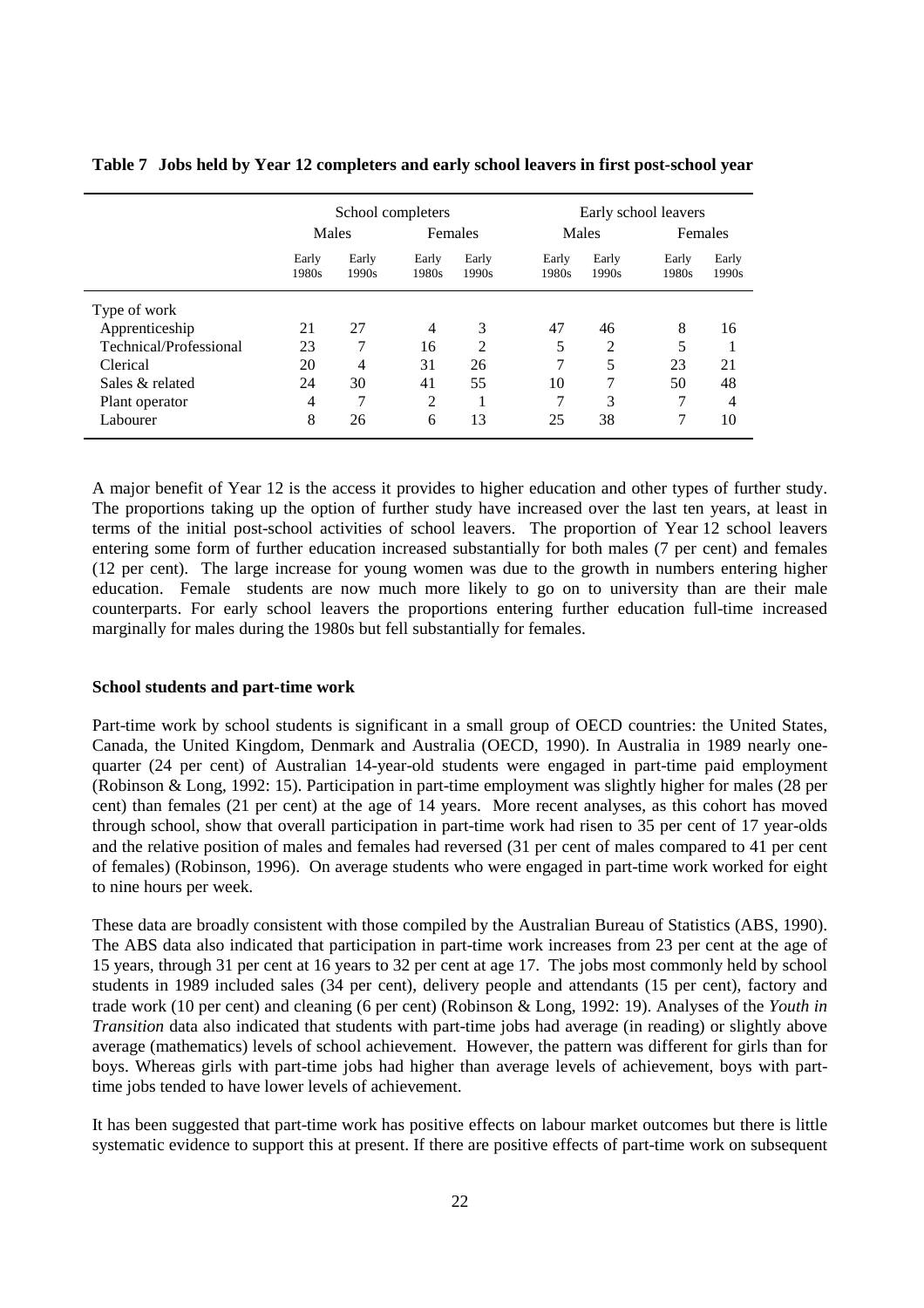labour market outcomes it could indicate students learn something about the world of work through parttime employment. However, it is hard to envisage how schools might build on that learning. It seems that in many cases the experience would be unstructured with relatively little training involved (although some employers of students on part-time basis have quite extensive training programmes) and not linked to what students do in school. The possibility of better structural relationships between part-time work and schooling was raised by Coventry *et al* (1984) but there are few practical examples of initiatives in this area. Karmel (1984) argued for a training scheme outside the formal apprenticeship or traineeship system, involving part-time work and part-time formal school study but with links between the two, for students continuing through secondary school but not intending to proceed to university. Possibly schools could consider what students do in regular part-time work when they plan programmes of work experience for their students and consider ways in which programmes directed to learning about work can incorporate some of those learnings for other students. Others have suggested attending to timetable arrangements and curriculum to better integrate work and schooling and to utilise the experience resource provided by parttime work (Wilson *et al*, 1987).

#### **Vocational education and training**

#### *Development*

The first formal development of a national system of training occurred in 1974 with the release of the report of the Australian Committee of Technical and Further Education which led to the establishment of the Technical and Further Education Commission and the concept of a national TAFE system. Prior to this each State and Territory administered their respective training systems through schools, senior technical institutes and apprenticeship commissions. Each State did this in a period of post war prosperity which was characterised up to the early 1970s by low levels of youth unemployment (less than 4.5 per cent for 15 to 19 year olds), low levels of secondary school completion (30.6 per cent for 1971), and high levels of labour force participation (55 per cent to 60 per cent for 15 to 19 year olds).

Alongside the emergent TAFE system during the 1970s and 1980s were Federal and State agencies with particular responsibilities for industrial and labour market training. At the Federal level this was reflected by a National Training Council and a Department of Employment and Industrial Relations with a clear separation of Ministerial responsibility between education and labour market portfolios. This separation was also evident at the State level where Industrial Training or Apprenticeship Commissions operated within departments of employment, labour or industrial relations which were administratively separate from departments of education responsible for TAFE.

The drive to establish a national system of training came from three issues of the 1970s.

- A concern about the adequacy of the structure of skills and skills training within Australia to meet the then perceived challenges of internationally competitive markets and of emerging new technologies;
- A growing awareness about rising levels of poverty in Australia and the possible impact of education in providing access to jobs and income; and
- An awareness that in international terms the Australian provision for school completion or further education other than university was well below that of other developed countries.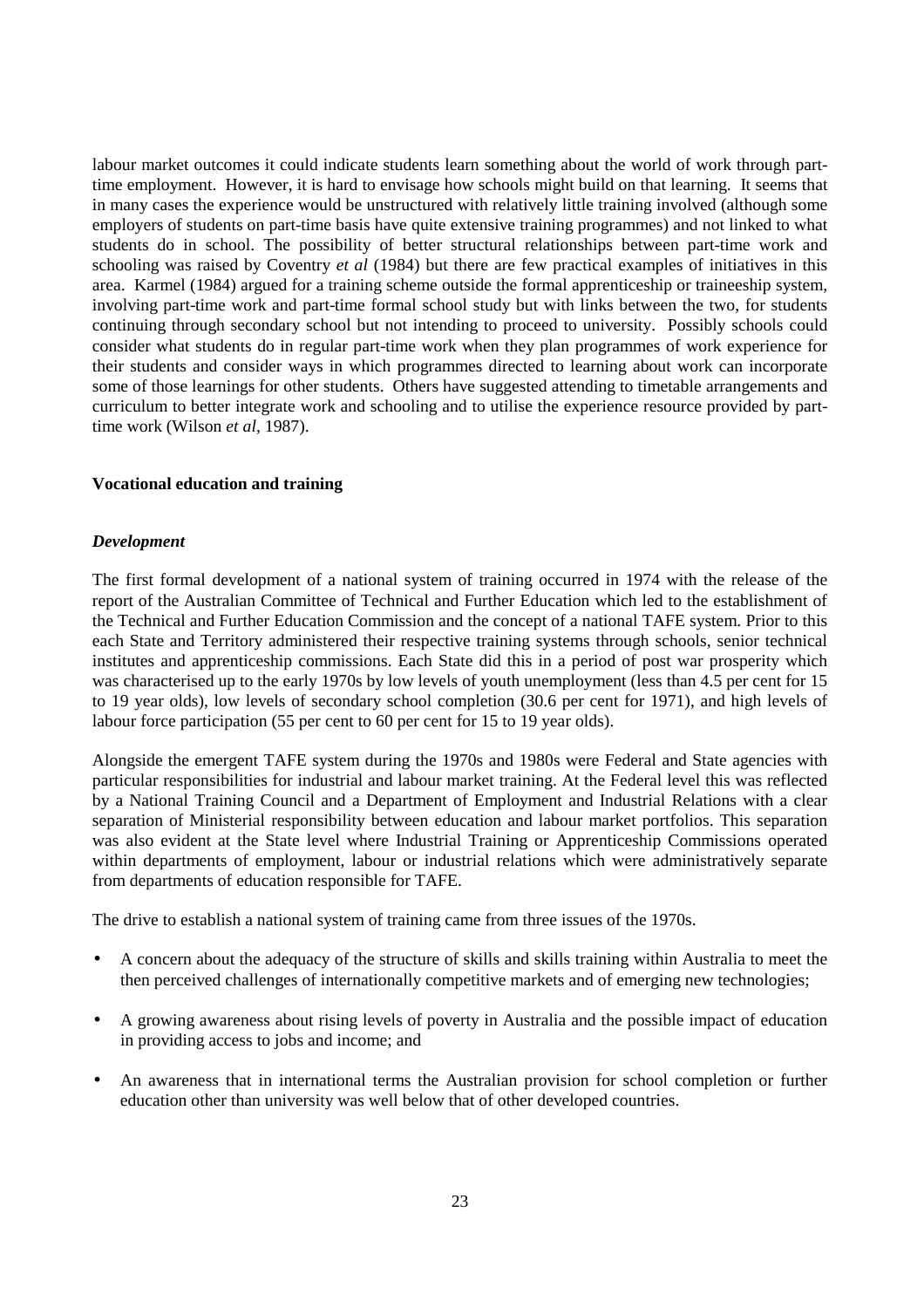During the later 1970s and early 1980s sustained increases in youth unemployment triggered further demands for a national coordinated approach to youth employment and training. The Report of the Committee of Inquiry into Labour Market Programs in 1985 with its recommendations concerning the establishment of traineeships for youth was the first major attempt at structural reform of the youth training field since 1975.

With the establishment of a fledgling national system of training in 1975 the Federal Government undertook the national strategic planning function which it promoted to the States via its commitment to fund the capital development of TAFE Colleges along designated pathways. For their part the States were obliged to maintain the recurrent costs of their respective TAFE systems.

Since 1974 there has been an ongoing commitment by the States to the development of a national training system coordinated by the Federal Government of the day, however, the implementation of national strategies continues to be subject to negotiation between the respective State and Territory Governments and the Federal Government. Today the Federal Government continues its role as the developer of strategic planning for a national Vocational and Education Training system (the TAFE system of the 1970s and 1980s became the VET system of the 1990s in response to a more widely defined brief, see Dawkins 1988) through the Australian National Training Authority (ANTA) and to a lesser extent the Department of Employment, Education, Training and Youth Affairs. It also continues to provide capital funding to States for the maintenance and development of delivery systems as well as providing targeted recurrent funds for designated programmes.

The major negotiating forums for VET policy development are the meetings of Ministers of Education through the Ministerial Council of Education, Employment, Training and Youth Affairs (MCEETYA) and ANTA/MINCO. These Ministerial Councils of 1997 embody the shift over the last ten years of Federal Government and most State Governments combining education and industrial training agencies into integrated portfolios with an essentially education/training focus. The Federal Government through the Commonwealth Grants Commission recurrent grants to States also influences the level of funding and expenditure by them on education and training.

#### *Student Characteristics*

The 15 to 19 and the 20 to 24 year old age groups for the period 1992 to 1995 are declining relative to the rest of the Australian population with the 15 to 19 year grouping also declining absolutely from 1 325 million in 1992 to 1 268 million in 1995. The proportional decline of the 15 to 19 year old group in the population is reflected in the changing age distribution of TAFE/VET enrolments as indicated in Figure 2.

This decline in representation of 15 to 19 year olds in TAFE/VET enrolments from 38 per cent in 1976 to 20 per cent in 1995 can be partly explained by demographic factors but also by a preference from youth and parents to attend university. This decline in the representation of youth in the VET profile occurred when total enrolments/clients over the same period increased from 546 410 in 1976 to 1 272 748 in 1995 (see Table 8).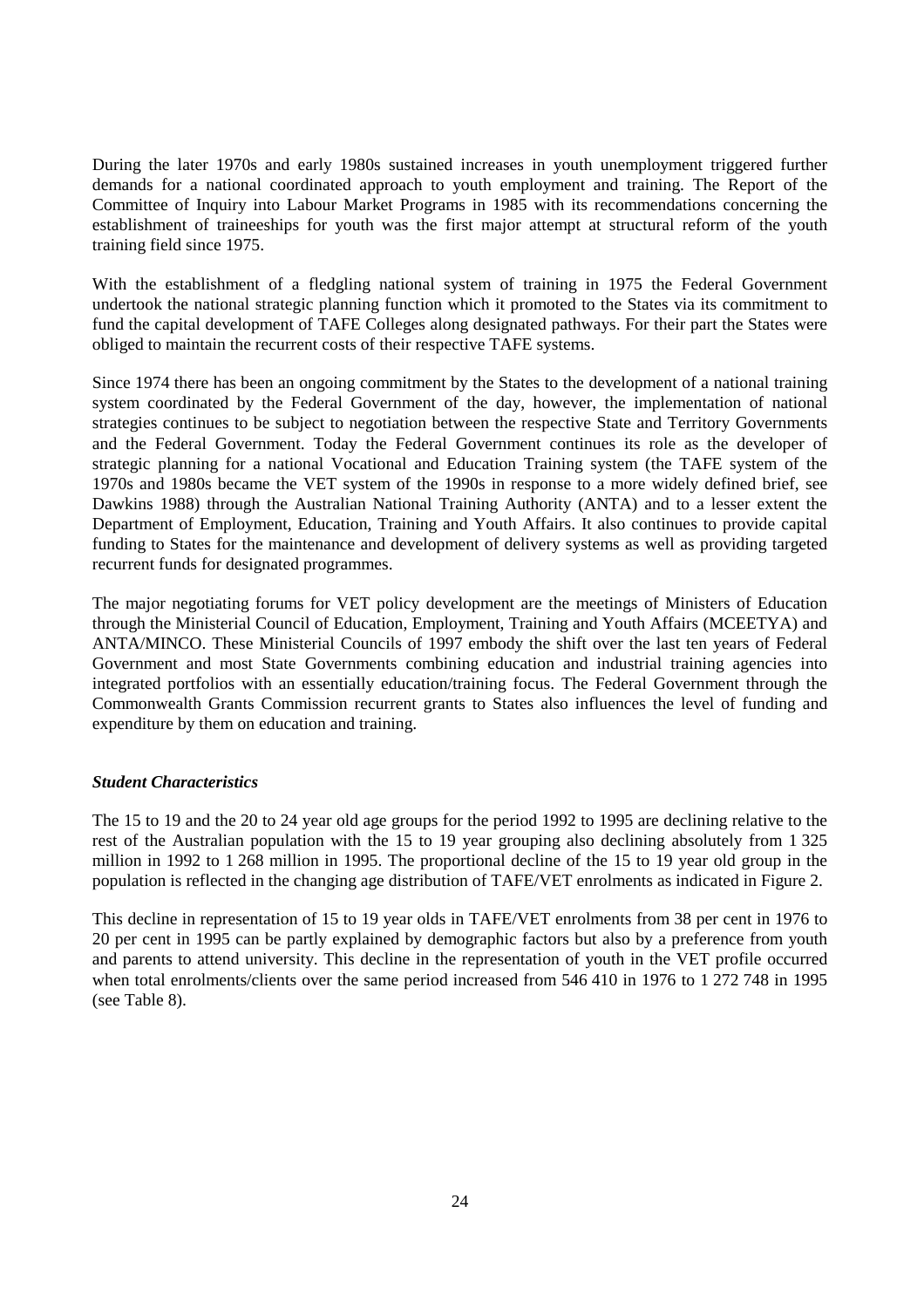

**Figure 2 Percentage age distribution in vocational programmes in TAFE/VET: 1976, 1984, 1988 and 1995**

The extent of inclusion of the transition age groups within the Australian VET sector varies between the States and Territories. (Figure 3). This variation is attributable to State level historic factors such as the geographic distribution and availability of higher education places (Victoria) and policy factors with regard to VET provision within schools and the age/grade structures in schools (Queensland). Any consideration of national level of inclusion of this age group should therefore pay some attention to the reasons for State by State variations.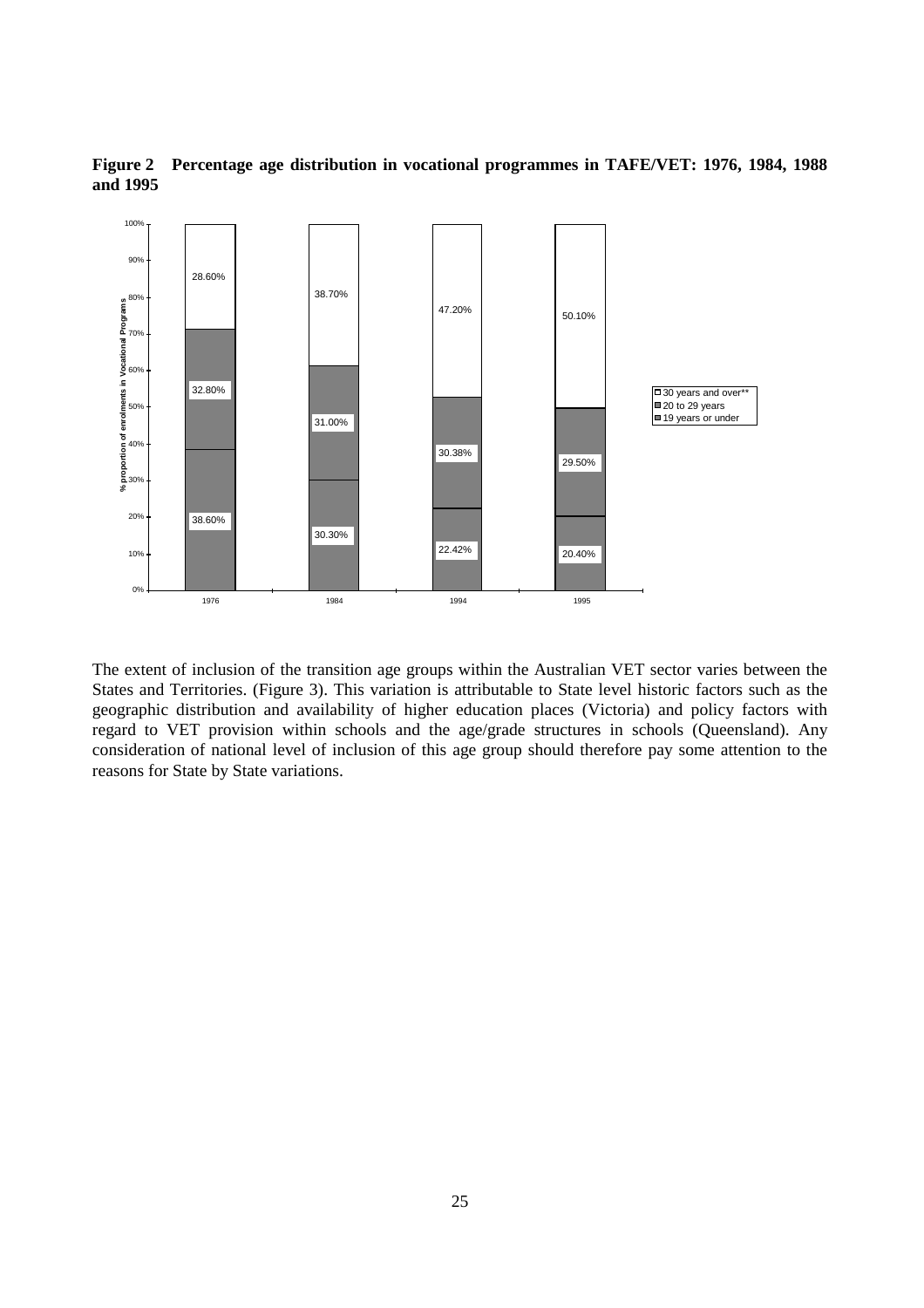## **Table 8 Summary of age and gender characteristics of students in vocational programmes or streams in VET/TAFE. Australia. 1976, 1984, 1994, 1995**

|                                              | 1976 $(a)$ | 1984 $(a)$ | 1994 $(b)$ | 1995 $(c)$ |
|----------------------------------------------|------------|------------|------------|------------|
| Clients/ students in vocational programmes.* | 546,400    | 831.200    | 1,117,900  | 1,272,700  |
| Age distribution                             |            |            |            |            |
| 19 years or under                            | 210,900    | 251,800    | 250,600    | 259,600    |
| $20$ to $29$ years                           | 179,200    | 257,700    | 339,700    | 375,500    |
| 30 years and over**                          | 156,300    | 321,700    | 527,600    | 637,600    |
| Number of females                            | 192,300    | 376,500    | 500,800    | 587,900    |

*\* Due to a series of progressive changes in the collection and definition of VET data from 1974 to the present this composite table should be treated as indicative.*

*\*\* includes those with unstated age*

*(a) Review of TAFE Funding, Commonwealth Tertiary Education Commission, Australian Government Publishing Service, Canberra, 1986.*

*(b) Selected Vocational Education and Training Statistics 1994. Australian Committee on Vocational Education and Training Statistics, NCVER, South Australia. 1995*

*(c) Selected Vocational Education and Training Statistics 1995. Australian Committee on Vocational Education and Training Statistics ,NCVER, South Australia. 1996*

## **Figure 3 Proportionate age distribution of State and Territory clients in vocational education: 1995**

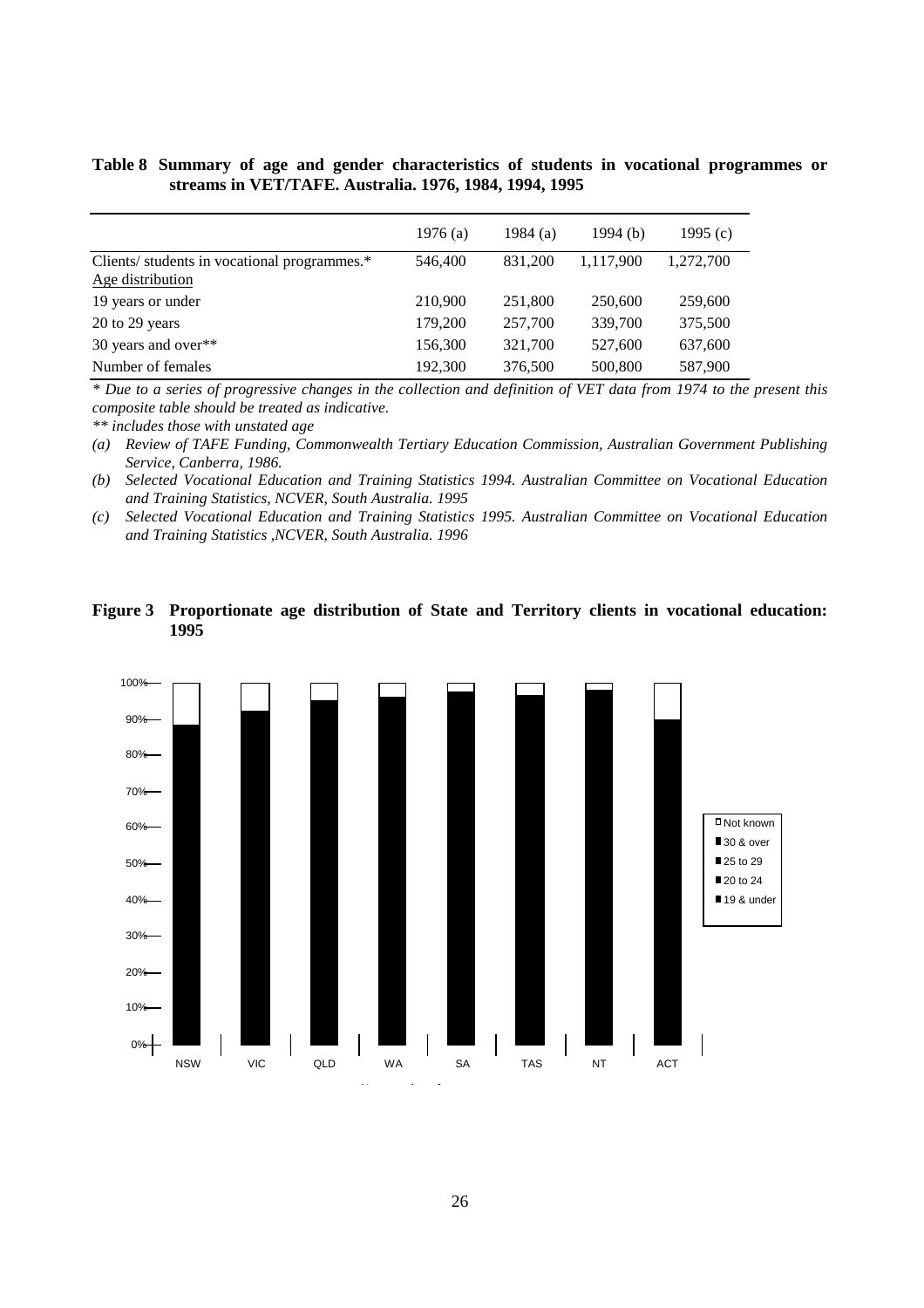## *Course Profiles*

The provision of VET in Australia is recorded on a Stream and Field of Study basis using both enrolments and Course Annual Hours. Enrolments/clients are an indicator of participation of persons within VET whereas Course Annual Hours are an indicator of effort or resource consumption. It is necessary to distinguish between these two measures because enrolment numbers within a year do not necessarily reflect the annual resource load for a field or stream of study. For example in Stream 1000 courses (recreation, leisure and personal enrichment) the courses are typically of short duration with limited contact hours. This results in a relatively high annual level of enrolments but a low level of generated course hours within a year. The relationship between course hours and enrolments for each stream of VET study is shown in Figure 4.

For 1995 the para professional stream of courses for Higher Technician skills (Stream 3500) generated the most course hours within the VET system (53 378 000 hours with 169 477 enrolments), followed by Basic Employment Skills courses (33 264 000 hours and 291 024 enrolments) and Trade Technician/Supervisory type courses (29 730 000 hours and 123 973 enrolments). On an enrolment basis the three most highly ranked Streams of Study were Recreation, Leisure and Personal Enrichment (551 732 enrolments and 9 628 000 hours), Initial Operatives courses (355 975 enrolments and 28 367 000 hours) and Basic Employment Skills Courses (291 024 enrolments and 33 264 000 hours).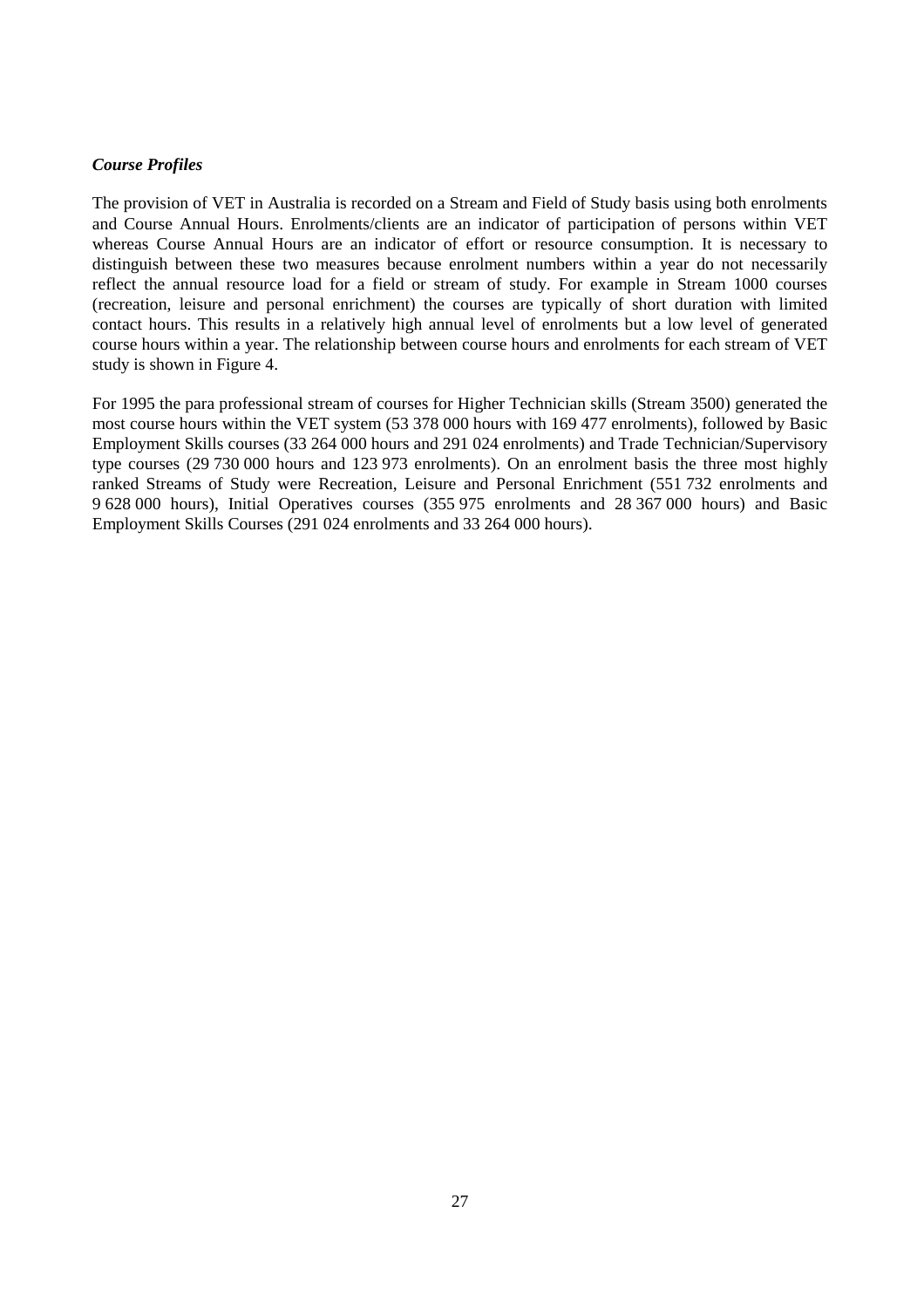

#### **Figure 4 VET course enrolments and annual hours by stream of study: 1996**

By itself the Para Professional Higher Technician Stream generated some 20 per cent of the 1995 annual hours load of all the vocational streams in VET. The combined technician initial training streams (streams 3300, 3400 and 3500) account for approximately 40 per cent of the 1995 annual vocational course hours load. Initial apprentice training streams (3211 and 3212) accounts for a further 16 per cent of vocational course load. When considered together the initial training for technician and apprentice streams accounts for 50 per cent of all VET vocational course hours for 1995. Initial basic employment skills training and education preparation programmes (2100 and 2200) account for a further 21 per cent of VET vocational course hours. The participation of the youth in transition age groups (15 to 24) amongst these programmes could not be derived from the published data.

The participation of females in VET in vocational programmes for 1995 was 46 per cent. Females comprise 42 per cent of those aged 19 years of age and under in vocational courses and 43 per cent of those aged 20 to 24 years. This general under-representation of young females is not consistent across the vocational streams. In the para-professional higher technician stream females make up 50 per cent of the enrolments but only 12 per cent of enrolments in the entry level trade streams (3211 and 3212). Females predominate in the basic skills and educational preparation streams (53 per cent) and the initial training for operatives stream (55 per cent) but are in a minority in the post initial training stream for the trades (26 per cent). Overall this suggests that little progress has been made in encouraging the entry of young females into training for traditional male occupational areas.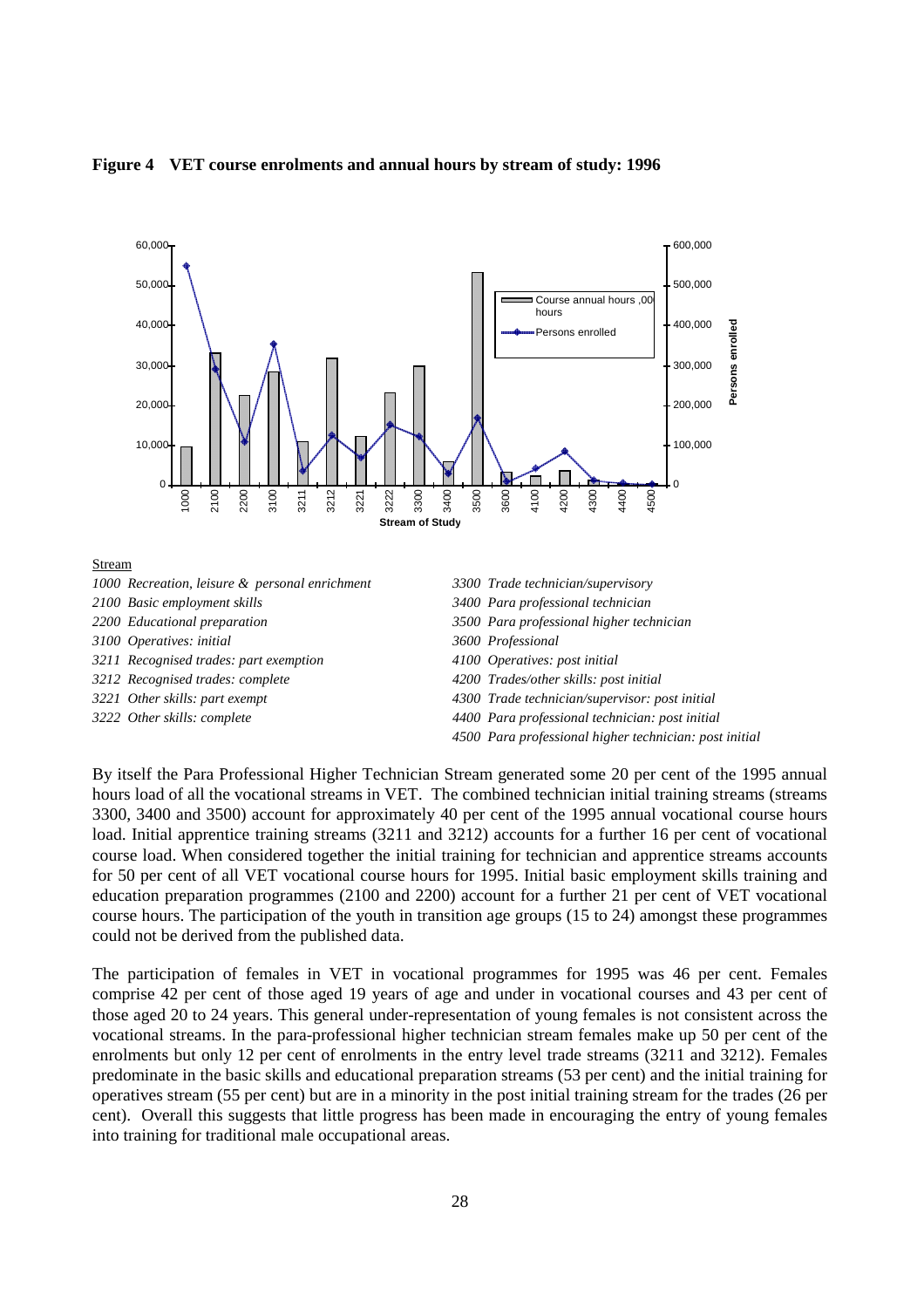## **4. POLICY AND ORGANISATIONAL CHANGES**

#### **Vocational education and training**

Many of the major changes evident in the VET system today can be traced back to the Report of the Committee of Inquiry into Labour Market Programs of 1985, referred to as the Kirby Report (Australia, 1985). This inquiry was a response to:

- rising levels of youth unemployment;
- low school retention rates:
- the inflexibility of traditional apprentice and other training systems to youth and employer needs, and
- the lack of coordination between various government agencies with regard to an integrated national training system.

Amongst other things this inquiry recommended:

- that a National Council for Training and Employment be established;
- the establishment of new training arrangements for 16 and 17 year olds to combine part time employment and part time formal off the job training to be known as traineeships, and for this traineeship programme to lie alongside existing apprenticeship arrangements; and
- improved coordination and integration of labour market policy and training programmes occurs.

## *Traineeships*

The creation of Traineeships and the Australian Traineeship System from this report represented the first structural change to the industrial training systems since at least 1945. For the first time credentialled training for youth, which usually included a 12 month contract of training and a training wage, was created for occupations and industries which lay outside the traditional apprenticeship spectrum. Traineeships in retailing and the transport and storage industry were typical. Other traineeships in areas such as engineering would be later used to build linkages of entry into traditional apprenticeship areas.

The growth of traineeships since 1985 is shown in Table 9 together with numbers of apprenticeships (including commencing apprenticeships). One important feature of the data in Table 9 is its indication of the magnitude of apprenticeship numbers at approximately 40 000 entrants per year and the extent of the fluctuations in those numbers). The same data are represented graphically in Figure 5.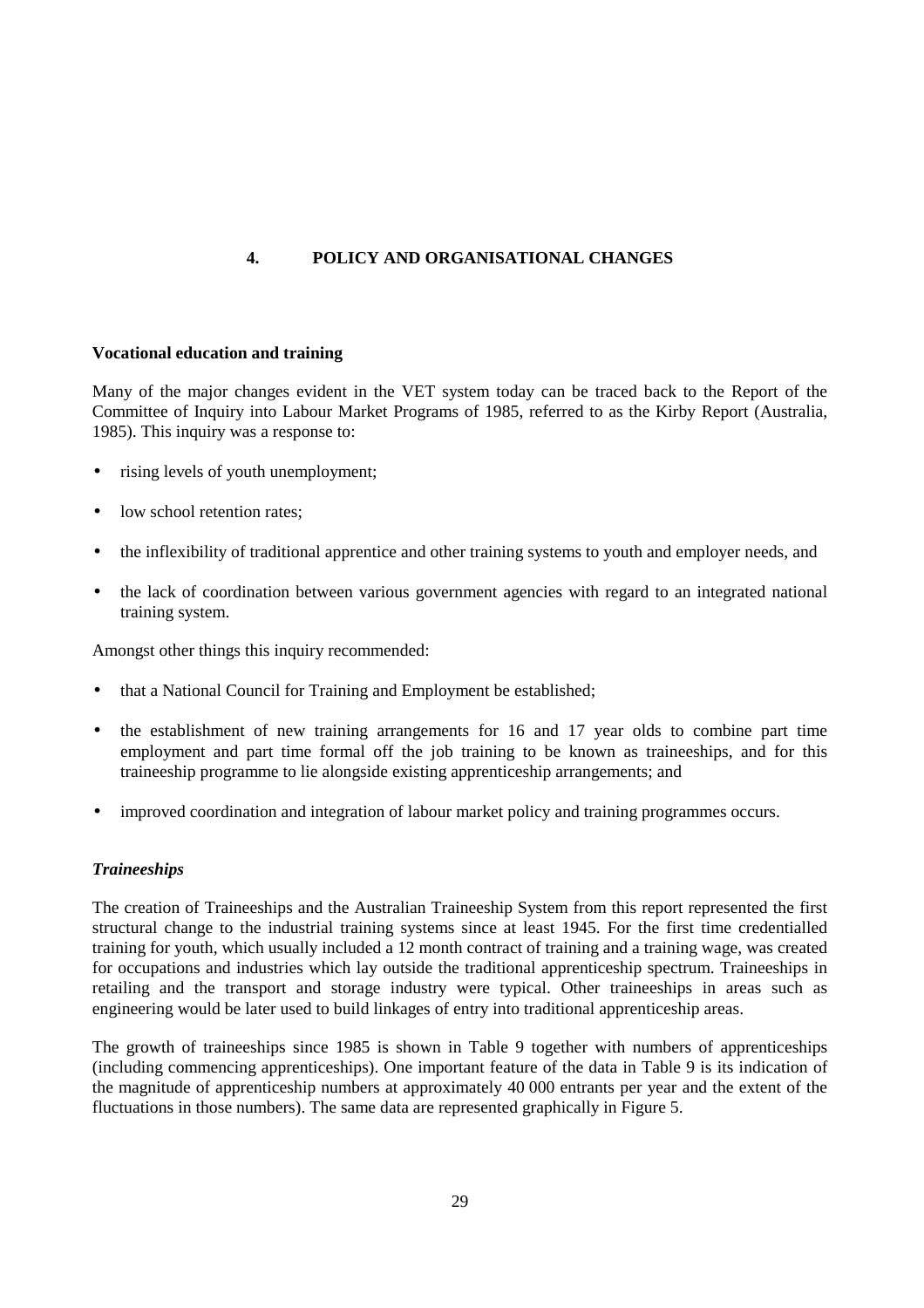The take up of Traineeships was initially slow with just on 7 000 traineeships being undertaken nationally in the second year of the programme. The next practical push to this concept came from the 1992 report of the Employment and Skills Formation Council of the National Board of Employment, Education and Training which established the Australian Vocational Certificate Training System (AVCTS).

| Year        | Traineeship<br>commencements | Apprenticeship<br>commencements | Apprenticeships in<br>training |
|-------------|------------------------------|---------------------------------|--------------------------------|
| 1975/76     |                              | 38,951                          | 134,675                        |
| 1976/77     |                              | 38,680                          | 123,200                        |
| 1977/78     |                              | 45,282                          | 126,923                        |
| 1978/79     |                              | 42,594                          | 129,908                        |
| 1979/80     |                              | 46,395                          | 136,664                        |
| 1980/81     |                              | 48,790                          | 140,786                        |
| 1981/82     |                              | 47,849                          | 147,170                        |
| 1982/83     |                              | 34,794                          | 138,843                        |
| 1983/84     |                              | 37,995                          | 131,915                        |
| 1984/85     |                              | 49,348                          | 128,580                        |
| 1985/86     | 1,093                        | 51,757                          | 130,401                        |
| 1986/87     | 7,151                        | 52,082                          | 138,914                        |
| 1987/88     | 10,373                       | 55,001                          | 147,110                        |
| 1988/89     | 13,659                       | 62,678                          | 151,736                        |
| 1989/90     | 13,247                       | 62,259                          | 160,989                        |
| 1990/91     | 9,443                        | 44,985                          | 150,989                        |
| 1991/92     | 9,216                        | 40,500                          | 142,939                        |
| 1992/93     | 16,708                       | 46,090                          | 122,673                        |
| 1993/94     | 15,093                       | 50,453                          | 123,258                        |
| 1994/95(b)  | 16,800                       | 50,436                          | 122,948                        |
| 1995/96 (b) | 36,750                       |                                 |                                |

**Table 9 Persons Undertaking a Contract of Training: 1975 to 1996.**

*Sources (a) Australian National Training Authority. Unpublished papers (b) NETTFORCE Update, November 1996*

The AVCTS promoted the linked notions of skill formation through the adoption of competency based training and industry derived skill frameworks. In adopting the recommendations of this report States received major seed funds to trial pilot training programmes for youth at the school/work interface and within enterprises. The pilot activities of the AVCTS during 1993 and 1994 made extensive use and further refinement of the Traineeship concept as both a means of structurally adjusting training markets to the needs of industry and meeting the needs of early school leaving youth. The impact of the AVCTS on Traineeships shifted the annual commencement figures from 9 216 for 1991/92 to 16 708 in 1992/93.

A further boost to the Traineeships came in the latter part of 1994 and into 1995 through a number of initiatives of the Commonwealth government and its agencies. These initiatives included simplification of administration and accreditation, promotion campaigns, encouraging industry training companies and generally securing industry commitment to entry-level training.

The traditional apprenticeship form of mixed work and training for youth peaked in 1988/89 and 1989/90 with approximately 62 000 apprentice commencements in each of these years. In spite of this spasmodic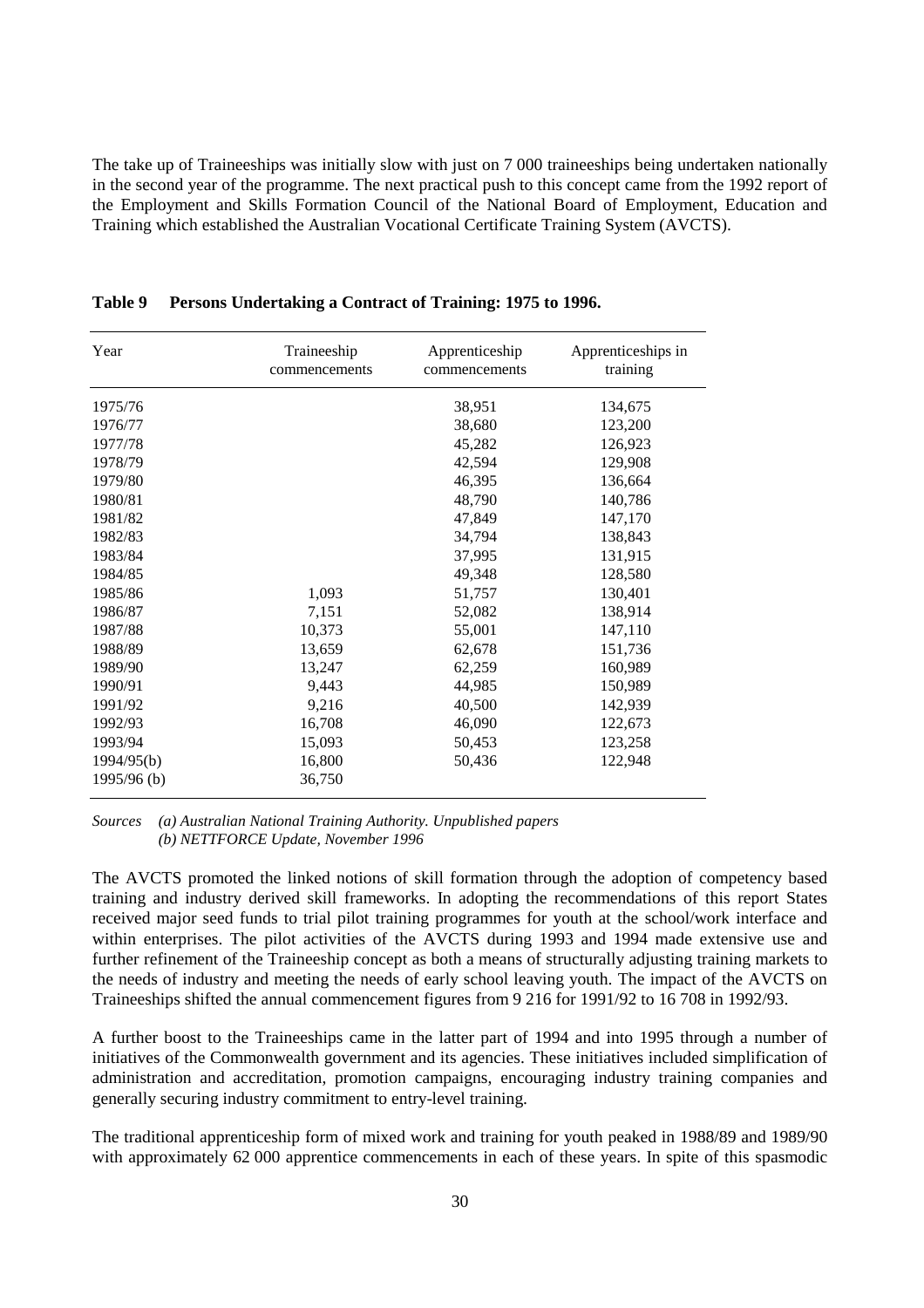increase in commencement numbers the overall number of apprentices in training fell from a high point of 160 989 in 1989/90 to levels in the 1993 to 1995 period which were consistently below those of the preceding 10 years. It is this stagnation in growth of apprentice numbers which has drawn attention to the rigidity of its structural arrangements (Sweet, 1996).



**Figure 5 Apprenticeship and traineeships in Australia: 1975 to 1996**

Concern has also been expressed about a possible decline in the relative prior school achievement levels of those entering apprenticeships, although this is in need of a more extended investigation (Sweet, 1996).

#### *Group Training Schemes and the Provision of Apprenticeships and Traineeships*

An important response in terms of policy and practice has been the emergence of group training schemes. Under these schemes the provision of training is organised through groups of firms (sometimes based around associations of employers) rather than through individual employers (ANTA, 1997). Group training schemes emerged through the 1980s in response to two issues:

- concern about the range of skills that could be provided by small companies to traditionally indentured apprentices as subcontracting encouraged these enterprises into specialisations; and
- the need to increase the involvement of smaller enterprises in apprentice training.

These two issues were managed by the formation of companies that became the primary employer of apprentices and then recruited small employers to take on apprentices on a fractional basis related to the production cycle. The rotation of apprentices between these employers became the responsibility of the Group Training Company. Enterprises receiving apprentices paid the Group Training Company a fee based on wage costs. The Group Training Company as the primary employer could receive various forms of financial support from State and Federal Governments.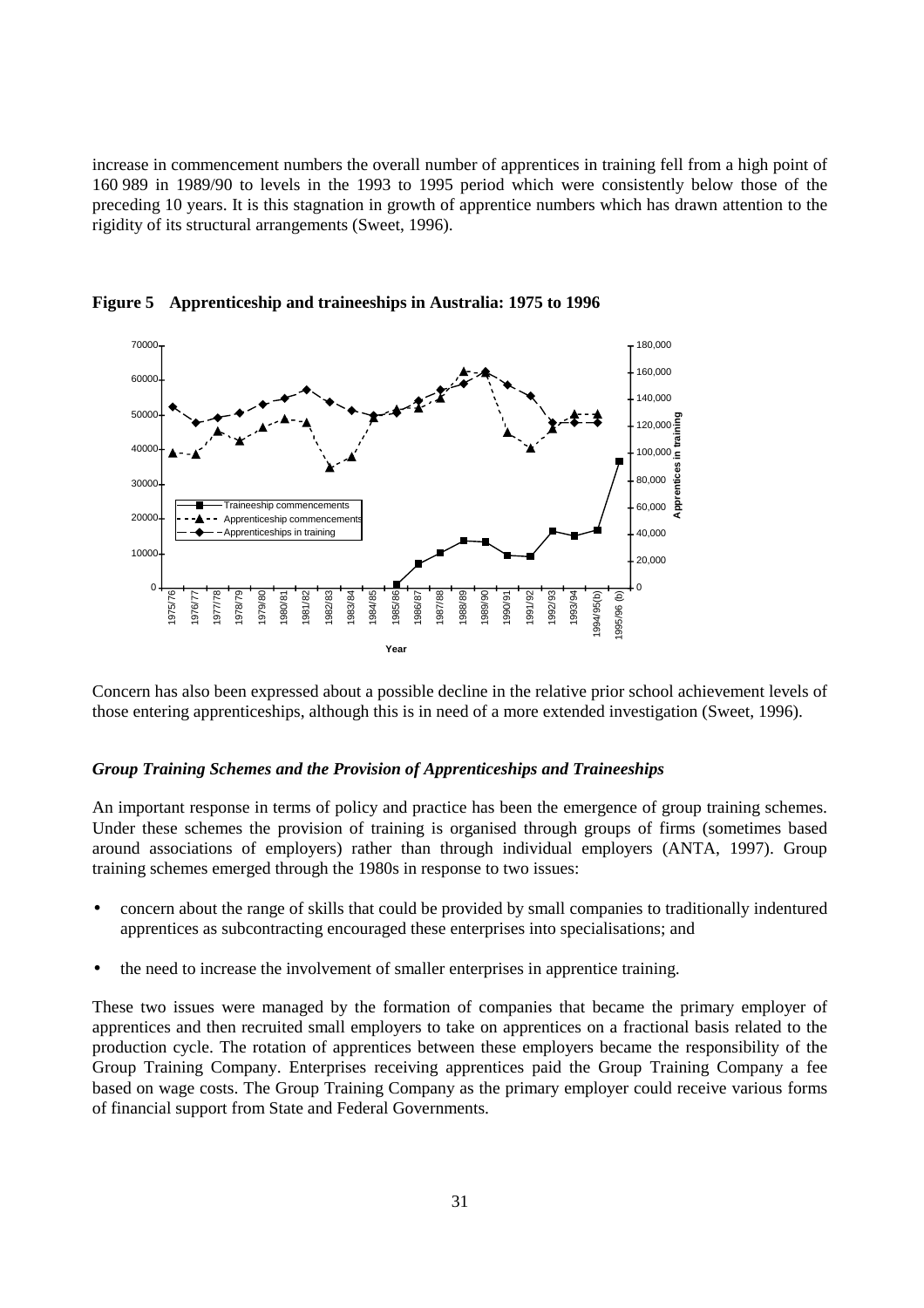During 1986 Group Training Companies began to include Trainees and provide a range of other employment, training and business services. Group Training Companies have played an important role in periods of economic downturn by employing "out of trade" apprentices discarded by their original employer.

The Australian Bureau of Statistics report that during the period 1990 to 1994 whilst there was a 23 per cent decline in the numbers of apprentices across Australia the number of Group Training apprentices increased by 28 per cent (ABS, 1996d). Access and equity principles are also a key part of the Group Training Company through which employment was available to youth who might not otherwise have secured an apprenticeship (eg. during the 1980s Group Training Companies were leaders in employing girls in traditionally male domains).

In June 1996, 127 Group Training Companies were the primary employers for 21 000 apprentices and trainees throughout Australia. (ANTA 1997) The significance of Group Training Companies as a major provider of employment and training for youth is further emphasised in the profile accorded them by the Federal Government in its *Training for Real Jobs* policy statement. The Australian National Training Authority is conducting a review of funding and operations of Group Training Companies and has published a discussion paper on the topic. (ANTA, 1997).

## *Labour Market Programmes*

Until 1996 the Federal Government maintained programmes designed to provide assisted entry into the labour force for those either unemployed or at risk of unemployment. Youth participation tended to be concentrated in the integrated training and off-the-job training components of this programme array. These programmes often required structured training which was provided on a fee for service basis mainly by traditional VET providers such as TAFE Institutes. During the financial year 1994/95 some 522 979 clients participated in these programmes. The distribution of clients across the range of programmes are identified in Table 10.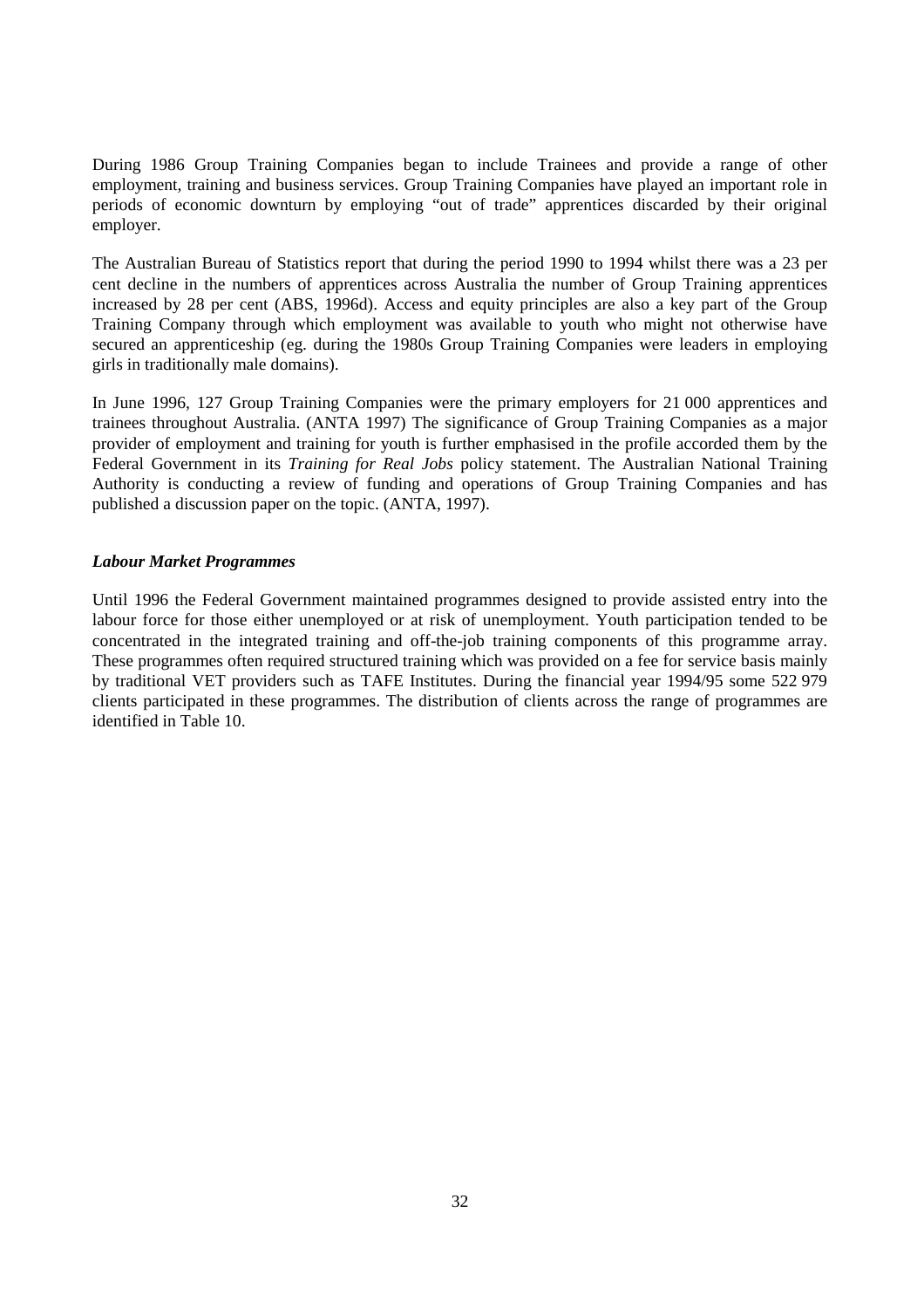| Programme Description               | Total number in programme |
|-------------------------------------|---------------------------|
| <b>SkillShare</b>                   | 139,562                   |
| JobStart                            | 95,212                    |
| JobTrain                            | 90,519                    |
| Special Intervention                | 69,958                    |
| <b>Job Clubs</b>                    | 44,817                    |
| JobSkills                           | 20,456                    |
| Landcare & Environment Programme    | 14,930                    |
| <b>Mobility Assistance Scheme</b>   | 13,667                    |
| New Work Opportunities              | 10,868                    |
| National Training Wage              | 7,953                     |
| Accredited Training for Youth       | 4,692                     |
| <b>Community Activity Programme</b> | 998                       |
| Other                               | 9,347                     |
| <b>Total</b>                        | 522,979                   |

#### **Table 10 Commencements in Labour Market Programmes, Australia: 1994/95**

The new Federal Government in 1996 reviewed and reoriented the provision of labour market programmes for the long term unemployed and those at risk. The changes introduced were intended to improve the quality of assistance to unemployed people, achieve more sustainable employment outcomes, and address structural weaknesses in the current arrangements for labour market assistance. Three key sets of changes have been identified as part of the reform framework for these programmes:

- changes to the delivery of Commonwealth services to jobseekers, by integrating key functions performed by the separate Commonwealth Employment Service and Department of Social Security networks into a single national network of offices;
- the development of a fully contestable market for publicly-funded employment placement services, in which assistance will be provided by a diverse group of employment placement enterprises including private firms, community organisations and a corporatised public provider; and
- new arrangements for the delivery of assistance to jobseekers, including new and more flexible forms of assistance, new approaches to the targeting of that assistance, and significant reforms to payment and incentive arrangements.

It is proposed to establish a new statutory authority as the key point of public contact for people seeking access to Commonwealth services. This new agency will play a key role in receiving clients, determining eligibility for entitlements, assistance and services, and completing the service either directly on its own account or by referral. It will manage a national network of service outlets (and related electronic/teleservice centres) operating under a system of service agreements with relevant Commonwealth policy Departments. Service delivery is proposed to initially focus on income support, student assistance and employment services. Changes to youth support whilst in training have recently been announced.

The shift in the nature and philosophy of labour market support by the present Government is reflected in changes in actual and proposed expenditures. For the period 1995/96 to 1996/97 it is proposed to increase funding for vocational and industry training from \$264.1 million to \$333.1 million whilst funding for Labour Market Assistance to Job Seekers over the same period will fall from \$2 090.1 million to \$1 504.6 million. A number of features of this labour market support strategy are now under development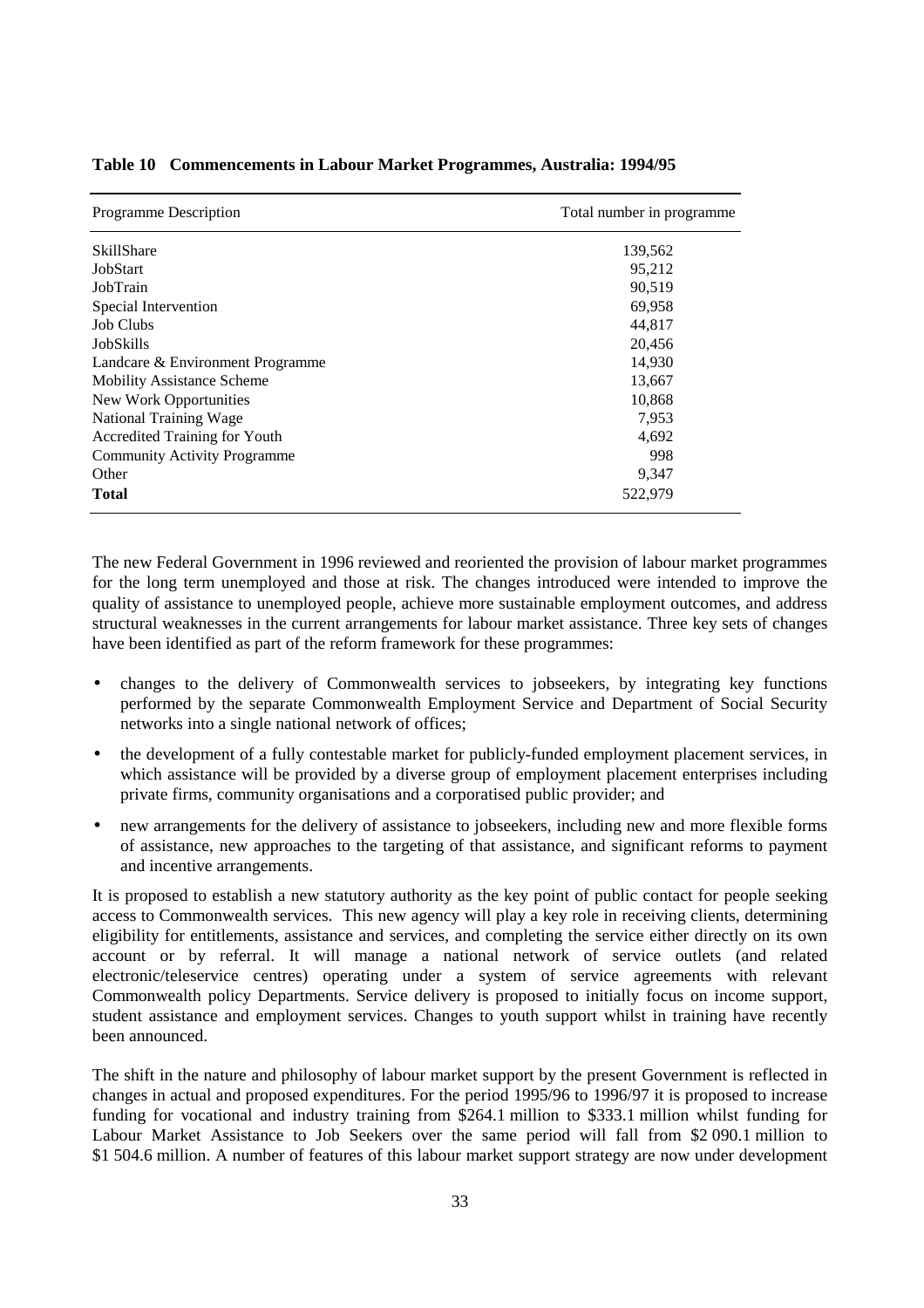and in the future should be evaluated in conjunction with other initiatives directed towards encouraging employer participation in training such as those associated with new wage and contract arrangements for New Apprenticeships.

## *The Modern Australian Apprenticeship and Traineeship System (now known as New Apprenticeships).*

The election of a new Federal Government in February 1996 introduced the Modern Australian Apprenticeship and Traineeship System (MAATS). In August 1996 the responsible Federal Minister issued a key statement explaining this initiative (Kemp 1996). Within this statement the Minister identified important contextual issues for the reform of training such as:

- the need for MAATS to reflect and strengthen enterprise based training;
- the neglect of the traditional apprentice system in meeting the emergent skill needs of small to medium enterprises;
- the complexity and cost in the provision of off the job training by traditional training providers to enterprises;
- the decline in apprentice numbers and the industrial control of the apprenticeship concept which prevented its application to emerging occupations in areas such as the new communications technologies; and
- the role of State Governments in the administration of training systems.

From these background issues the Federal Minister identified a set of key principles for MAATS. These were:

- that it should be an industry led system where training standards are directly related to employer needs and employers can be encouraged to participate more directly in the provision of training;
- streamlined regulation of training in order to make it attractive for employers to engage in more training;
- expanded training opportunities for young people into traditional and new industry and occupational areas building upon the concept of apprenticeship;
- to establish a regional and community focus in the training system which can link the training needs of small and medium enterprises to structured jobs for youth;
- that it should build upon existing work in the area of competency based training to further develop a national training framework; and
- that access and equity principles shall apply with particular reference to literacy and numeracy strategies, women, opportunities for training in regional and remote Australia and unemployed youth.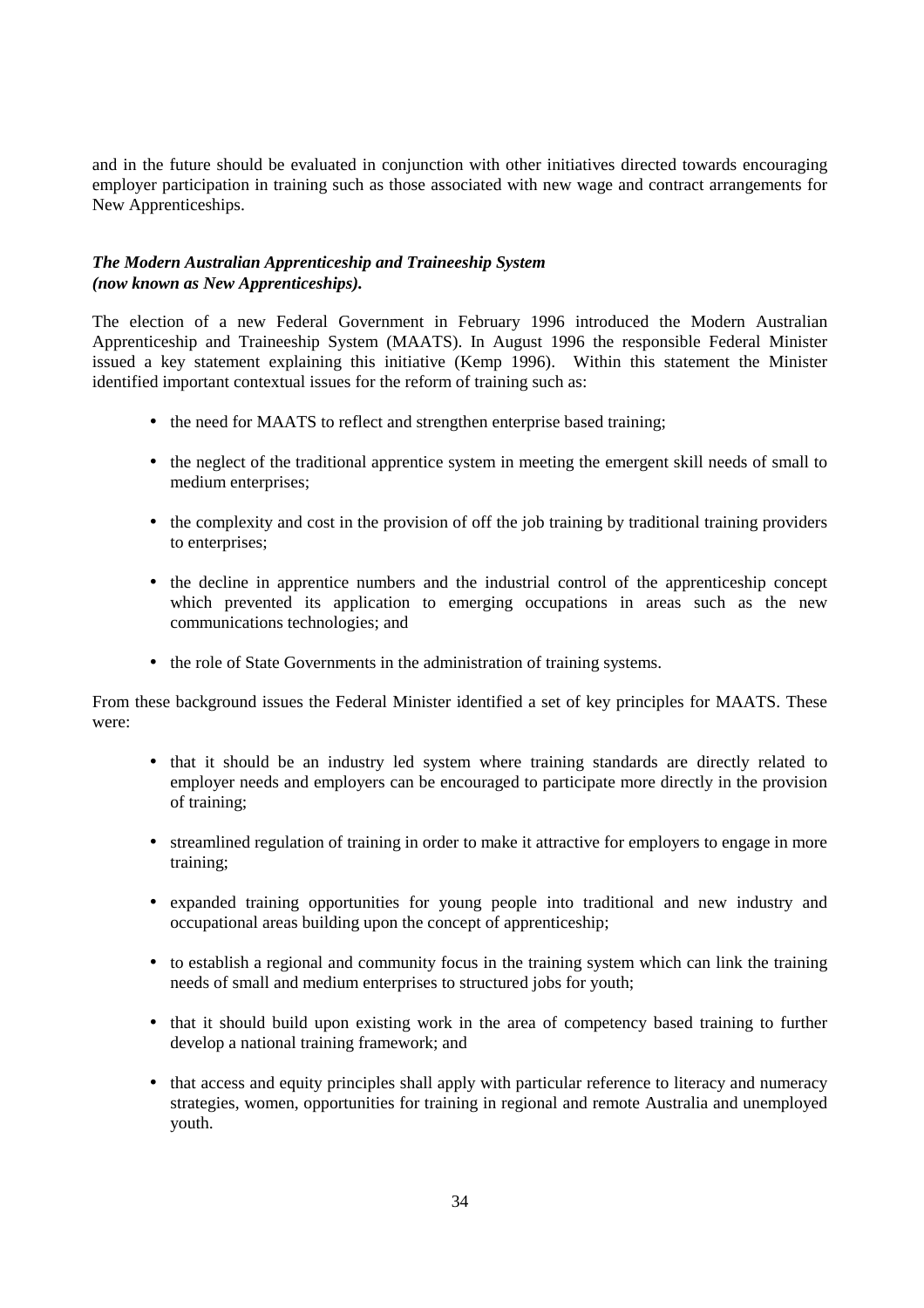The proposal for MAATS is that it will deliver:

- new types of apprenticeships for existing and emerging industries as well as updating apprenticeships in traditional areas;
- school based apprenticeships for young people, particularly those not going on to full time university or TAFE;
- more multiple work place apprenticeships and traineeships through Group Training Companies;
- more flexible mixes of training and work with appropriate wage structures via changes to the Workplace Relations Act and the introduction of Australian Workplace Agreements and Certified Agreements;
- income support to apprentices and trainees in new training/work arrangements under the above Agreements to ensure wages are up to National Training Wage levels;
- integration with the expanded Jobs Pathway Guarantee Programme which will enable brokers to provide a range of employment related services to school leavers;
- a user choice framework for the allocation of off the job training funds so that apprentices and trainees will be able to select their programme and programme deliverer; and
- training packages within a national quality assurance framework which will better meet the needs of employers while at the same time providing a nationally portable qualification.

This new Federal initiative is currently being negotiated and developed by a series of Federal/State cooperative committees operating largely under the aegis of either ANTA or MCEETYA. The MAATS policy, like the Kirby Report, seeks to structurally reform the provision of training for youth by:

- blurring the traditional separation between school and work:
- creating new and more flexible forms of training and training wages; and
- allowing industry to have a greater influence on the mix of skill required for particular occupations.

The most significant change to have occurred since February 1996, which will have far-reaching implications for new mixed modes or work and training for youth, is the passing of the Workplace Relations Act by the Federal Parliament in November 1996. This Act will assist the MAATS concept through its provision for Certified Agreements, Australian Workplace Agreements and Approving Authorities to allow training contracts between employers and youth. These Agreements (from July 1997) will enable varied duration training to occur with wages linked to productive time. The full impact on employers and State Training Authorities of this industrial legislation with regard to the provision of training and training places remains to be seen.

Other significant changes to occur in the VET system since 1985 include the establishment of the National Board of Employment, Education and Training in 1988 and its demise in 1996, the tabling of the Deveson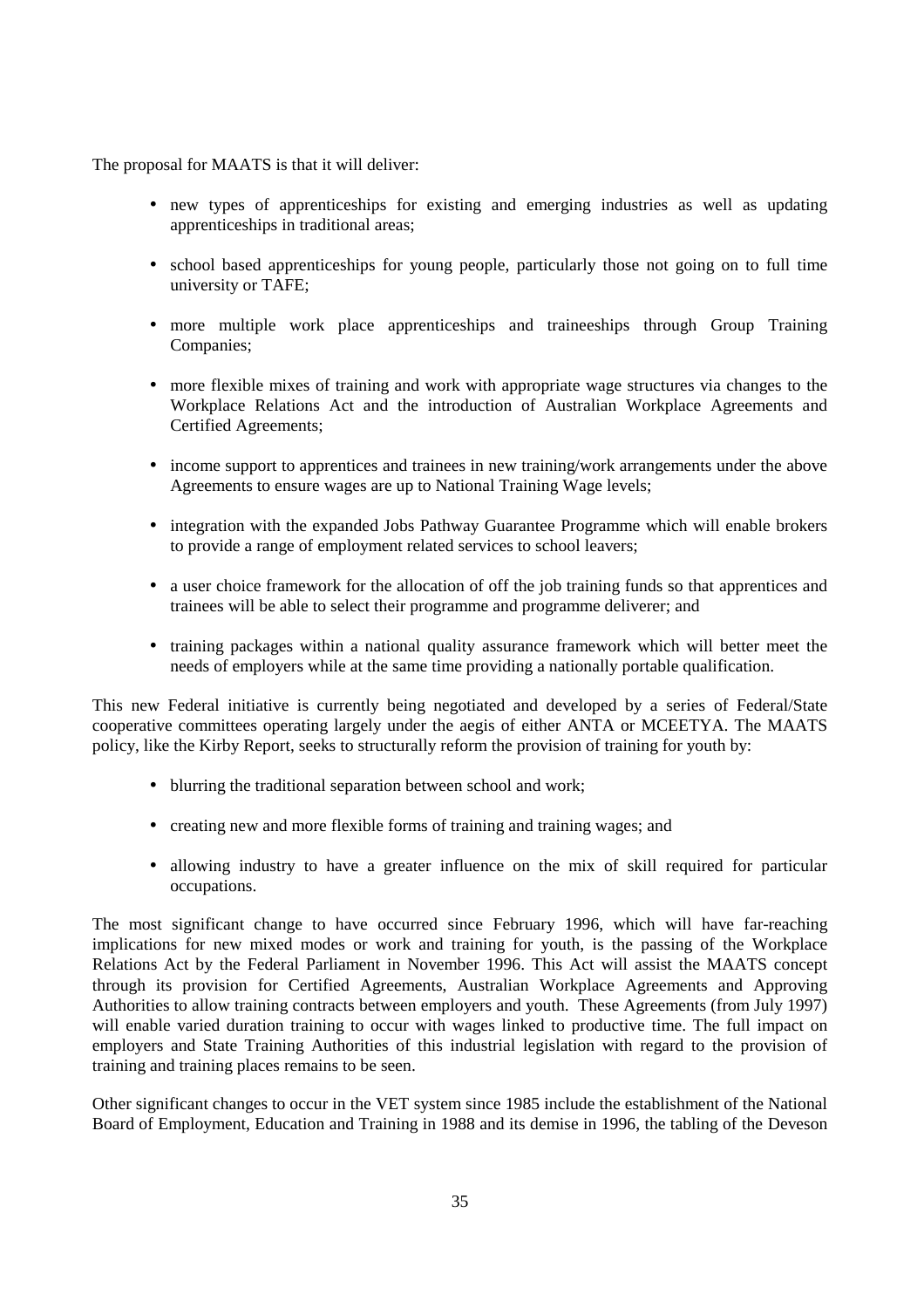Report of 1990, the Finn Review of 1991 and the establishment of ANTA 1992 with its growing attendant structures.

The environment for the VET system in Australia in terms of the near past (from 1990), the present and the near future (to 1998/99) is characterised by change, which in turn appears to be driven by a sensitivity towards market forces with regard to issues concerning efficiency, effectiveness and quality. The profile agreement process between ANTA and the States and Territories and the attendant access to Growth Funds illustrates this shift. Within this environment of change there appears to be some key issues which will require further attention by VET authorities. Some of these are:

- the inclusion within the VET information and allocation systems of the growing school/industry partnership movement in the provision of accredited VET modules and qualifications;
- how to engage enterprises in effective training partnerships which will allow greater access of training providers to state of the art equipment, processes and systems,
- evaluating the capacity of employers to expand their capacity to engage in cooperative structured work place programmes without substituting these places for what would otherwise have been wage-based part time jobs;
- the capability of what are at present essentially educational authorities in developing policies, programmes and procedures which integrate employment activities and outcomes for youth;
- the extent to which a Federal Government can maintain leadership for the reform of training systems (and in particular for the youth entry component) when States traditionally have controlled ground level implementation, and employers ultimately control the flow of youth into jobs or structured work placements; and
- the linking of training policy to employment and industry policy. Recommendations from recently released advice on tariff and protection policies for the automotive and textile, clothing and footwear industries if carried through will have significant impacts through the likely reduction of employment and training places.

#### **Vocational programmes in general secondary schools**

One influence of general secondary schools on the transition to work is through the inclusion of vocationally-oriented elements in its programme. In Australia, increases in school participation rates and continuing high levels of youth unemployment have caused attention to be given to issues of the relevance of senior secondary school studies for those who do not proceed to university (McKenzie & Alford, 1991) and to the provision of programmes within secondary schools which might be seen to be vocationallyorientated and to be integrating vocational learning with accredited school courses (Kennedy *et al.*, 1993; Russell, 1993; Curriculum Corporation, 1994; Golding, 1995). There has been evidence of students choosing more vocationally-oriented subjects in larger numbers than previously (Ainley *et al*, 1994).

Vocational education in secondary schools has often been criticised as a form of streaming which has undesirable outcomes such as the curtailment of opportunities (e.g. for a US critique see Oakes, 1985). However, an important review of research on the transition from school to work concluded that the streaming implications of vocational programmes in school were complex and not necessarily negative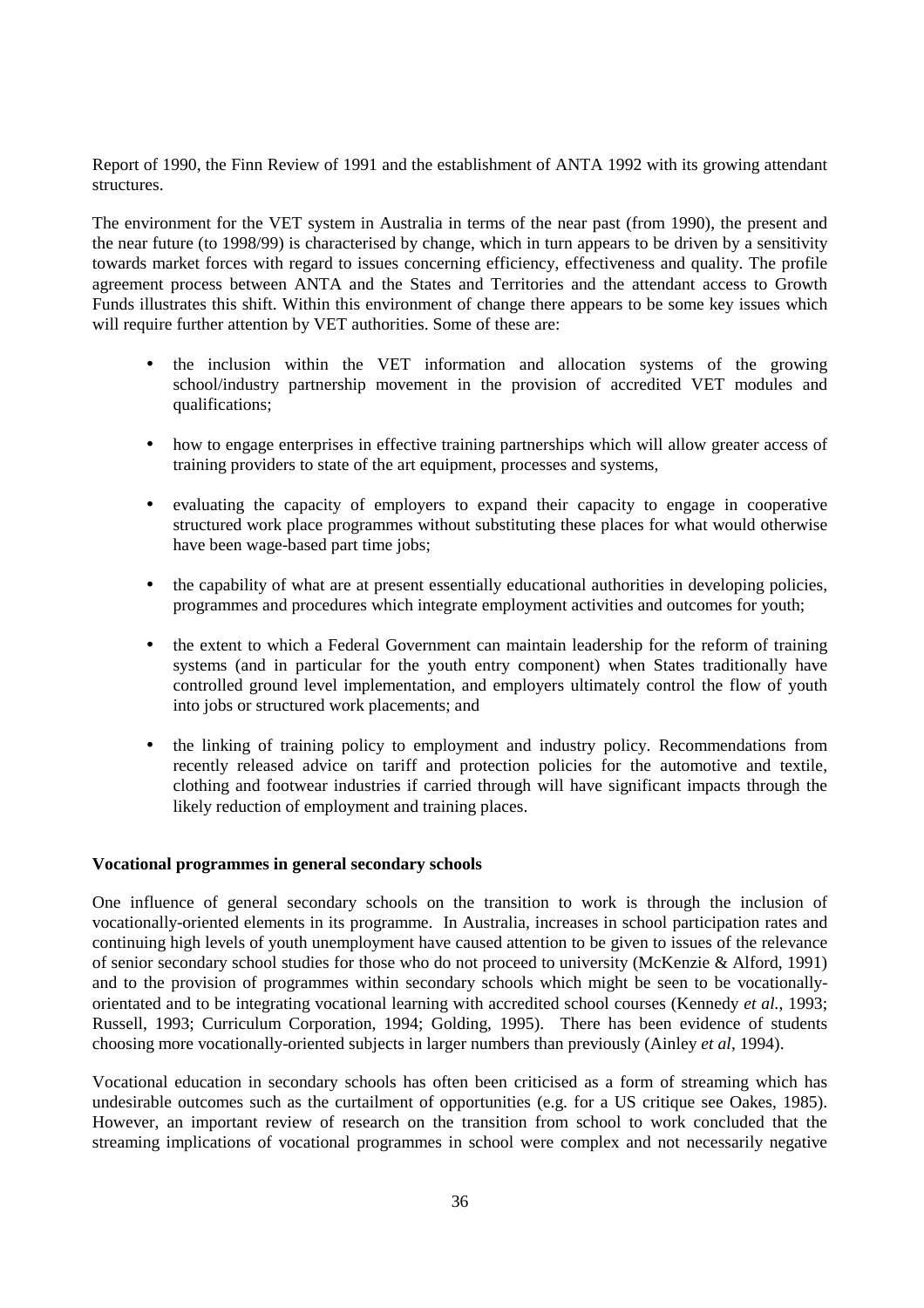(Rosenbaum, 1996). With the growth of what has been called the "new vocationalism" there has been increased attention to the ways in which vocational elements are included in secondary school programmes (Grubb, 1996). It is argued that the provision of vocational elements in school programmes should be seen as involving dimensions of both content and pedagogy. In terms of content, it is possible to envisage programmes as involving both academic and vocational elements as well as each separately and its pedagogy could be seen as incorporating a mix of teaching skills or teaching meaning in each. It is argued as mistaken to see a direct association between a particular form of pedagogy and a specific element on the content dimension.

One approach suggested in Australia as a means of characterising the ways in which vocational programmes are included in general secondary schools has been based on three models: the dual model, the unitary model and the integrated model (Schools Council, 1994).

- Under the dual model, students choose between an academic programme leading to university study or an explicitly vocational programme with non-university destinations and approaches to curriculum and pedagogy usually differ between the tracks. It assumes that better learning outcomes result from appropriate placement but in most systems that approximate the dual model the majority of students choose an academic track. The dual model may be implemented within general secondary schools (e.g. the Advanced Levels and the General National Vocational Qualifications of England and Wales represent elements of a dual model as would the tracks in a United States high school) or between general secondary schools and other institutions (e.g. New South Wales). The dual model may also be modified when elements carry dual recognition for each form of certificate.
- The unitary model provides one pathway and one form of credential that incorporates academic and vocational studies (e.g. Victoria). In this model the boundaries between academic and vocational studies in terms of organisation, curriculum and pedagogy are less marked than in the dual model but it becomes rather complex.
- The integrated model (proposed by Young, 1993a) extends the emphasis of the unitary model on the convergence of general and vocational studies. It retains a single certificate underpinned by a small group of core studies shared by all students in combination with "a system of theoretical and applied modules which integrate vocational with general learning". Vocational studies are organised into flexible but coherent combinations which have meaning in the labour market and further education. These combinations then constitute pathways between school and the world of work or further education. This model has been seen as being implicit in the upper secondary school reforms in Sweden and Finland (Young, 1993b) but is not seen as evident in Australia.

Of course these models do not precisely match actual systems in operation, although they may provide a basis for mapping some aspects of those systems. They also draw attention to issues to be resolved such as the relative status of different qualifications in a dual model (the relative status may differ according to the pathway being considered), the extent of differences in approaches to teaching and learning between tracks or courses in a dual model, what is the effect of dual recognition in providing a form that combines features of the dual and the unitary models, the extent to which a unitary approach broadens access to post-school options, which forms of study in a unitary system have the strongest influence over matters of curriculum and assessment, and what are the practical implications of implementing an integrated model in a modern school system.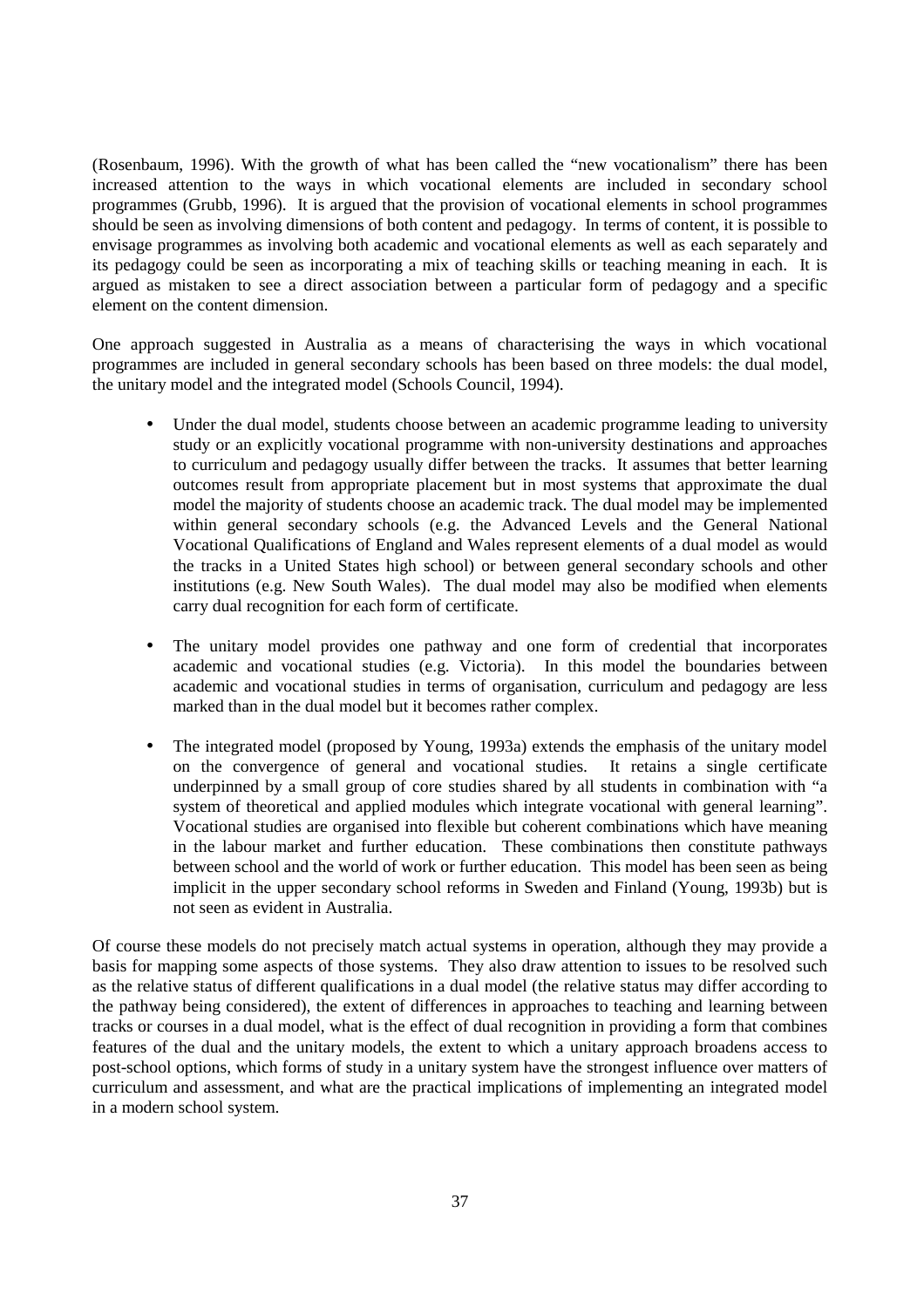#### *Dual recognition and other vocational programmes*

A significant area of growth has been in the provision of vocational education and training (VET) courses as part of the school curriculum by schools in conjunction with TAFE Institutes and/or other VET providers. In most States this provision of VET courses by schools is confined to years 11 and 12. How the States incorporate VET provision within their schools is variable and presents State and Federal agencies with complex funding and counting issues.

In New South Wales for 1996 some 36 000 students in senior high school were involved in vocational education. This amounts to approximately 30 per cent of the cohort of students in grades 11 and 12. Many of these students were enrolled in courses which were jointly recognised for Higher School Certificate and VET purposes. In Victoria there has also been a formal inclusion and recognition of VET courses within its end of school certificate (the Victorian Certificate of Education) as Dual Recognition courses. By the end of 1996 there were 4 200 students enrolled in Dual Recognition programmes (just over four per cent of the relevant cohort). In addition a much larger number of Victorian school students were undertaking VET courses or modules outside the Dual Recognition framework. Other States and Territories are experiencing similar enrolment growth of secondary school students in VET courses but are also experiencing some difficulty in accurately measuring this phenomenon.

#### *School-industry programmes*

School-industry programmes provide students in the senior years of secondary schools with the opportunity for structured learning in a workplace which is assessed and accredited as part of their school work. They differ from work experience programmes in that they incorporate a goal of structured learning in the workplace (rather than an orientation) and they usually extend over a longer time frame. In many instances these school-industry programmes are a subset of the dual recognition programmes identified in the preceding section and they form part of a wider range of school-industry links (Price, 1991). Schoolindustry programmes have expanded in recent years. For example, Victoria recently amended its Education Act to allow more flexible and extended work placement programmes for senior secondary students. The legislation encourages employer and skill centre partnerships with schools by providing worker compensation coverage to participating students.

A report by the Curriculum Corporation observed in 1993 that there was a large number of programmes in schools which incorporated *work-based learning* (Curriculum Corporation, 1994). For example, in New South Wales such links were embodied in the Training for Retail and Commerce (TRAC) course (a national programme), some school-initiated courses and Industry Studies offered as state-wide course. Lepani and Currie (1993) identified a number of benefits to students, teachers and industry from these programmes and pointed to solutions to some of the organisational obstacles to the wider implementation of such programmes. Consultations conducted by the Australian Student Traineeship Foundation indicated "a rich variety of actual and potential joint school-industry programmes throughout Australia" (ASTF, 1995). More recent survey information about these programmes indicates expansion of provision in 1995 and 1996 (Ainley & Fleming, 1996; 1997).

In 1995 some 46 per cent of schools provided, and 7 per cent of senior secondary students participated in, some form of programme that incorporated time in the workplace (Ainley & Fleming, 1996). In 1996 the corresponding figures were 60 per cent of schools and 12 per cent of students (Ainley & Fleming, 1997). Twenty per cent of schools in 1995, and 25 per cent in 1996, provided programmes which involved at least 20 days per year in the workplace, and a little more than 2 (2.3 per cent in both years) per cent of senior secondary students in those extended programmes. Growth between 1995 and 1996 appeared to have been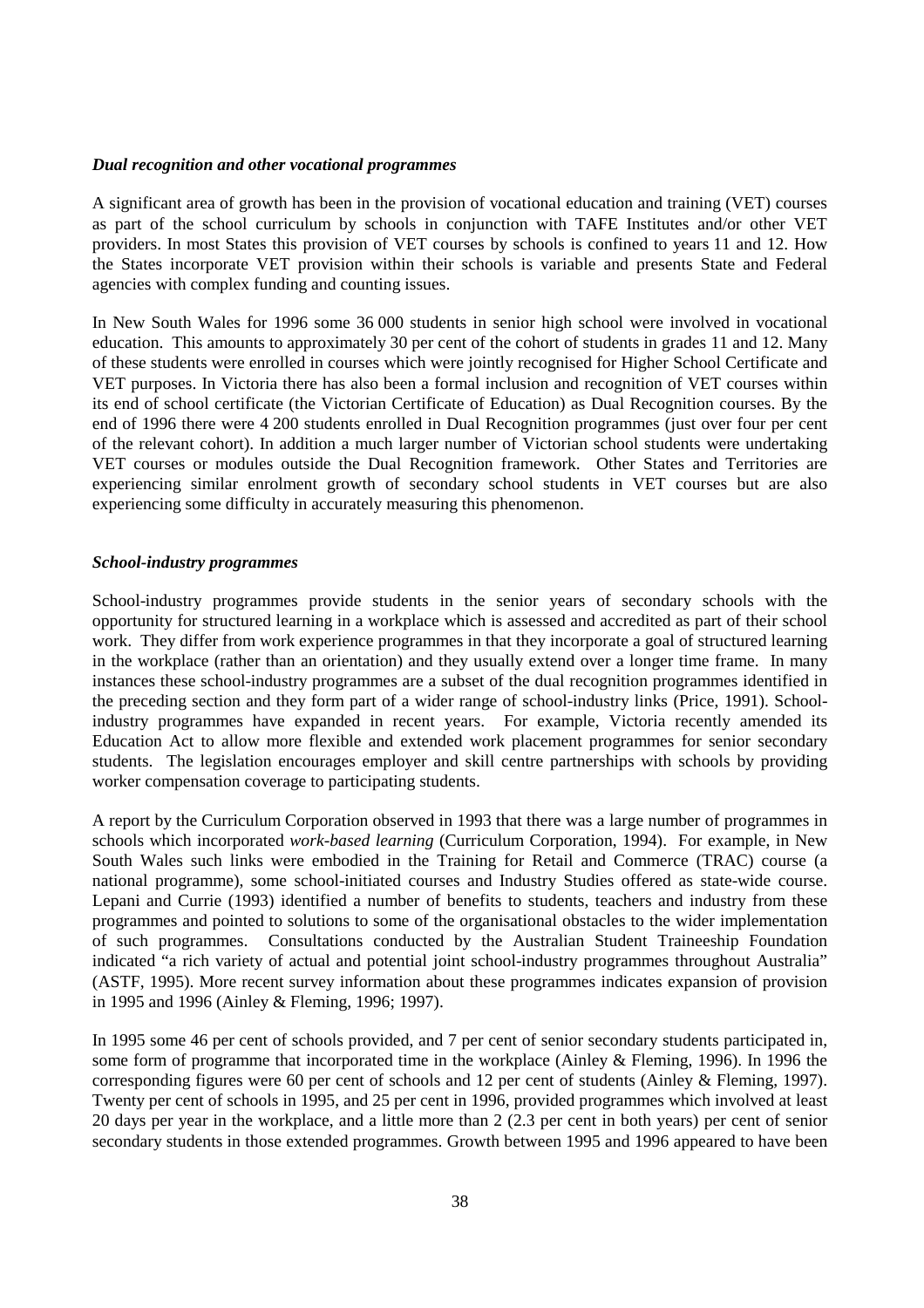in programmes that incorporated work placements of short duration. An important challenge is to provide sufficient high quality placements for students.

School-industry programmes cover a range of industries. Hospitality was strongly represented with 19 per cent of programmes referring to that industry. Retail, commerce and clerical made up 32 per cent of programmes. Manufacturing, construction or trades made up 20 per cent of nominations (manufacturing itself constituted 10 per cent of programmes). Approximately 12 per cent of the programmes involved referred to service industries (the most frequent being health and community services). The remaining 17 per cent of programmes involved either agriculture (3 per cent), utilities (4 per cent) or were crossindustry (10 per cent). School-industry programmes aimed to develop a number of characteristics but developing vocational skills specific to particular industries was important to most. It might therefore be concluded that these programmes were seen as having a strong vocational emphasis. They were not seen only as an aspect of general education, although those goals were important.

Programmes across Australia vary in the organisation of, and time provided for, workplace learning in terms of required attendance at work sites, the percentage of programme time allocated to work placements, the total time spent in the workplace, and how the time in the workplace was used. The intention of school-industry programmes is that they should incorporate structured learning in the workplace. In practice, two-thirds of programmes used the time for structured learning (the remaining third used the time for observation and experience only.

There are many programmes of school-industry partnerships but some model initiatives include:

- the MOSEDG project in Victoria which brings together some 16 schools, over 90 employers and 200 students in workplace learning and follow-up job placement activities;
- the General Motors initiative in South Australia which combine apprentice level training and schooling;
- the Australian Newsprint Mill project with Claremont College in Tasmania;
- the Hunter Valley Training in Retail and Commerce (TRAC) project; and
- the Queensland Rockhampton project engaging local business and schools.

There has been a study of the effects of the Training in Retail and Commerce (TRAC) programme in one State (Tasmania) (Scharaschkin, 1994). In that programme, students enrolled in an industry-accredited vocational course spent one day a week in the workplace in addition to the four days in a classroom. The study was able to identify differences in teaching and learning in the TRAC programme compared to traditional classrooms in terms of: engagement, adult work ethos, authentic consequences, immediacy of feedback, tangible rewards and multiple learning sites. Scharaschkin identified enhanced student outcomes in terms of such things as: motivation and confidence, satisfaction, personal and practical skills, and time management skills. A separate study using a national sample of 500 participants in the same programme showed that TRAC graduates had an unemployment rate approximately half that of nonuniversity bound school leavers as a whole and were 50 per cent more likely to be involved in further education and training through apprenticeships, traineeships or other forms of study (Dusseldorp Skills Forum, 1995). The authors attribute these differences to the effect of incorporating applied contextualised learning within a general education.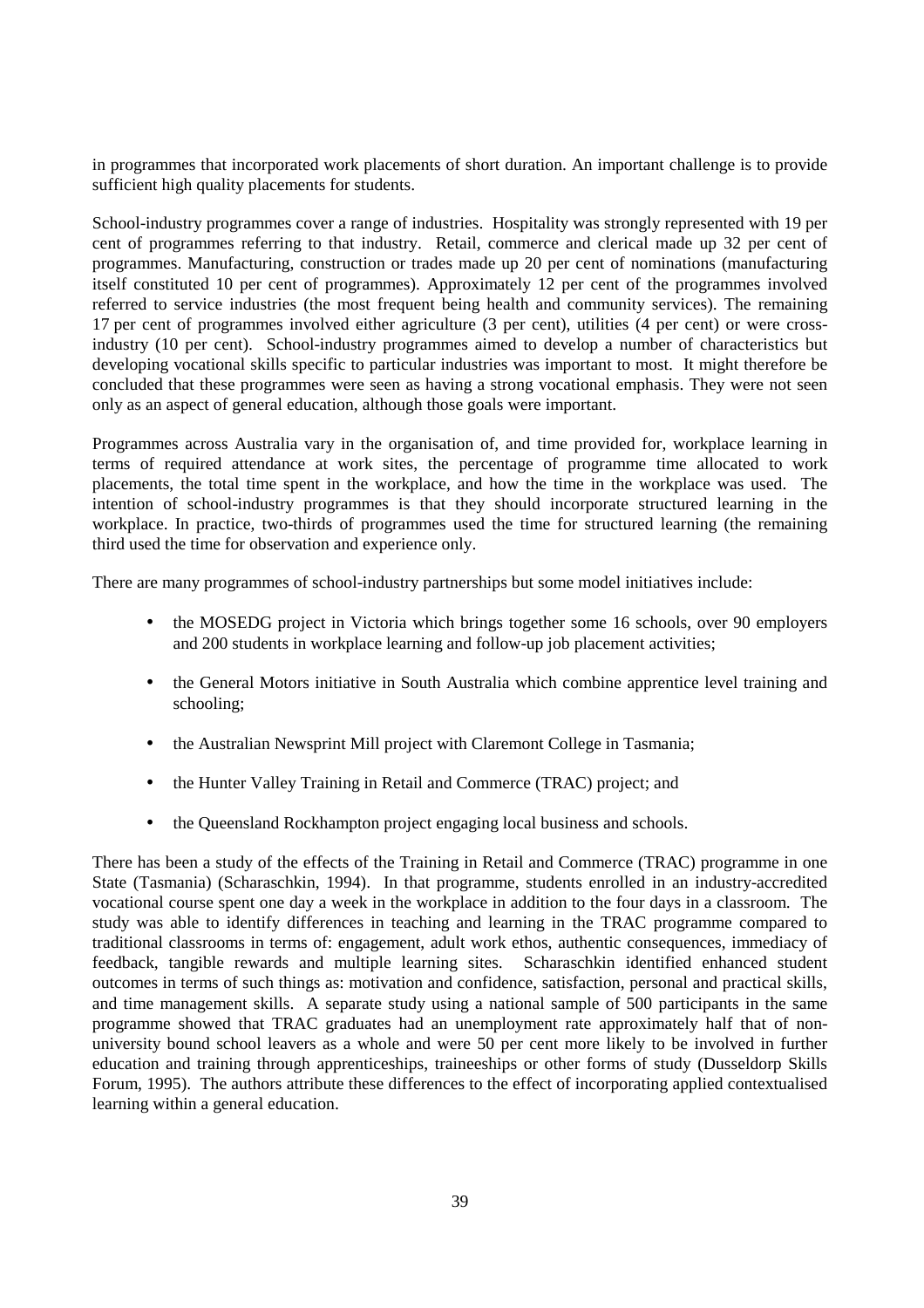#### **Work experience programmes in junior secondary school**

One of the ways in which general secondary schools provide for students to learn about work is through work experience programmes. Work experience programmes have been defined as "schemes in which people experience work tasks in work environments but without taking the full identity of the worker" (Watts, 1983). Typically these refer to programmes in which school students spend a limited time in a workplace with the intention of providing an orientation to the world of work in a general field but without a planned programme of skill development.

In Australia work experience programmes began in the late 1960s and early 1970s in schools with a more vocational orientation (eg. secondary technical schools) and the number of programmes increased through the 1970s as secondary schools began to use work placements as part of the school curriculum (Cole 1979: 31-42). By the early 1980s, work experience programmes were established features of school programmes and functioned under guidelines often with the support of advisers or kits of materials. Generally these work experience programmes take place in grades 9 or 10. Data gathered as part of the ACER *Youth in Transition* surveys of a national sample of 16-year-olds in 1986 indicated that some 89 per cent of young people had participated (84 per cent), or expected to participate (5 per cent), in work experience programmes during secondary school (93 per cent in government schools, 91 per cent in Catholic schools and 77 per cent in independent schools); and that on average, the programmes were of eight days' duration. These data are consistent with those published by the *Ministerial Review of Work Experience* in Victoria (Victoria, 1988) and the evaluation of work experience programmes conducted in Queensland (Hobbs, 1982).

Evans and Poole (1992) characterise work experience programmes as being partly concerned with vocational education (especially in relation to the character of workplaces, knowledge about particular jobs and related skills, and the formulation of vocational goals) and partly concerned with the social and life skills in the adult world generally (especially in relating to management and other workers). Evans and Poole found that students who participated in work experience rated those programmes highly in terms of value for future employment and enjoyment (but not quite as highly as a corresponding group of students from pre-vocational education programmes). Students also reported a sense of satisfaction with work experience in terms of gains in information, experience in and knowledge of specific job-related skills, and perceptions of their own competence in these skills: findings were consistent with other research. However, the authors conclude that: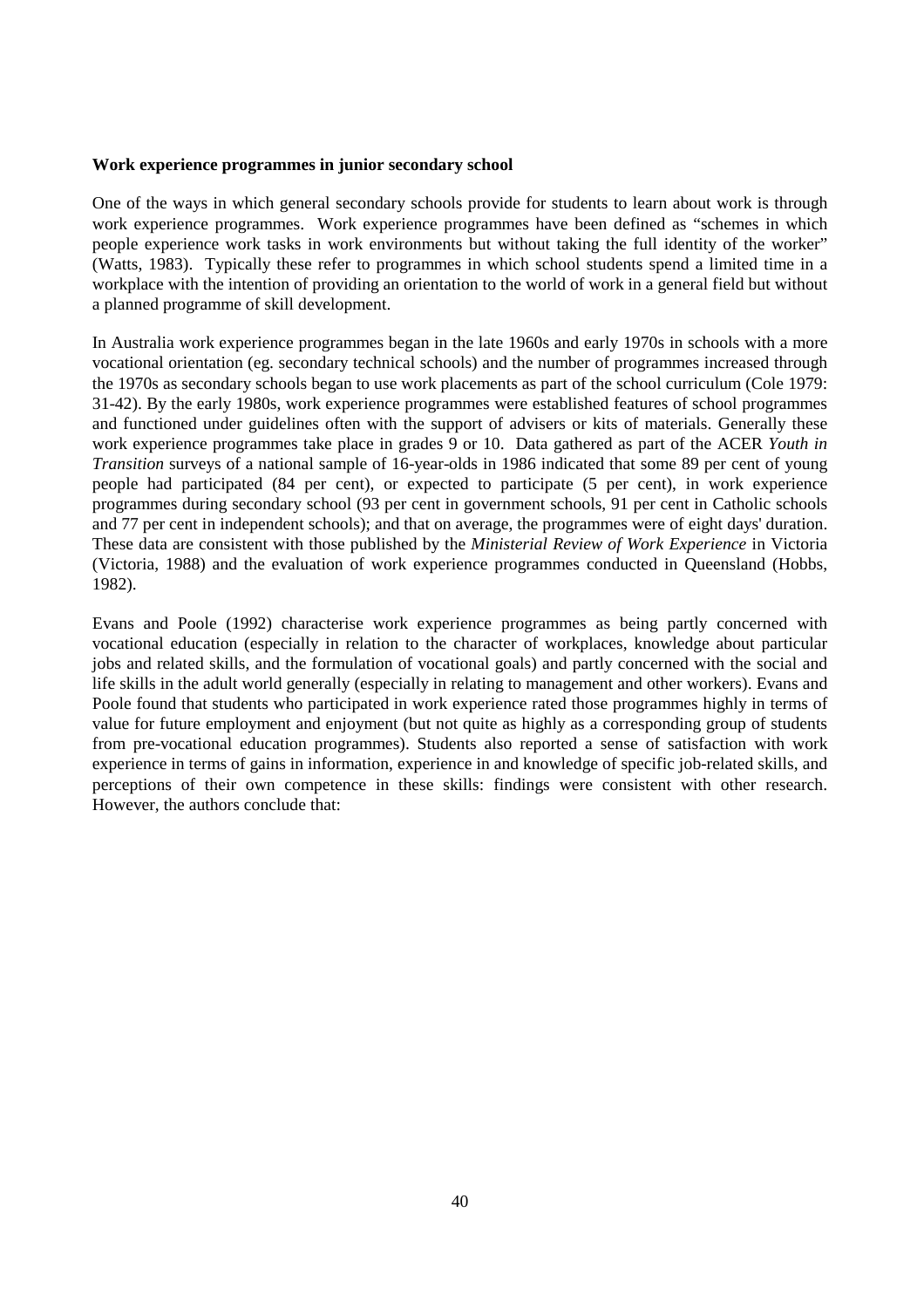*As a vehicle for helping students to develop other life skills or greater awareness of the nature of work, it would appear that there needs to be much more reflective activity in the school or college to make these programs more successful. In terms of the development of cognitive skills, they may be far too short to have a useful contribution.*

(Evans and Poole, 1992: 122)

#### **Defining work related competencies**

One way of linking the work of general secondary schools with the world of work is to define workrelated competencies and to use those to inform the programmes provided in schools. There are examples of attempts to define work-related competencies but it is not clear as to what extent the results of these have informed the programmes of general secondary schools.

In Australia, a major review of postcompulsory education and training argued that there should be a convergence between vocational and general education so as to foster a more creative and adaptable workforce (AEC, 1991). Its report proposed that employment-related competencies should be part of all forms of postcompulsory education. It argued that, by the time young people leave school, they should be competent in six key areas: language and communication, mathematics, scientific and technological understanding, cultural understanding, problem solving and personal and interpersonal areas. The nature of employment-related competencies was pursued further through the work of a subsequent committee of inquiry (Mayer, 1992). Its report identified seven generic work-related competencies conceptualised as transcending subject areas and providing links between school, vocational education and employment (Collins, 1995). These competencies, which were seen as generic to all kinds of work and to effective participation in many other social settings, were:

- *collecting, analysing and organising information;*
- *communicating ideas and information;*
- *planning and organising activities;*
- *working with others and in teams;*
- *using mathematical ideas and techniques;*
- *solving problems; and*
- *using technology.*

Subsequently an eighth competency (*cultural understanding*) was added.

At least part of the impetus for these ideas derived from a perception that substantial changes were occurring in the structure of the economy, in the organisation of industry and in economic relations with other nations which sharpened concern about the competitiveness of Australian industry (Wilson & Engelhardt, 1994). At the same time there was concern that traditional educational programmes were not developing appropriate employment-related skills among a sufficiently wide cross section of Australian youth. The emergence of employment-related competencies has implications for curricula in traditional fields of study in the senior secondary years (Lokan *et al*., 1995) as well as for the arrangements made for new programmes designed to provide more explicitly vocationally oriented studies.

A recent project investigated the possibility of basing a system of Key Competencies assessments on global teacher judgements made on the basis of normal class work and other school activities (McCurry & Bryce, 1997). It trialled such an assessment system in a number of schools and the degree of convergence in the assessments of individuals by different teachers was assessed. It has also gathered information about reactions to the system and judgements about the value of the assessments. The proposed assessment was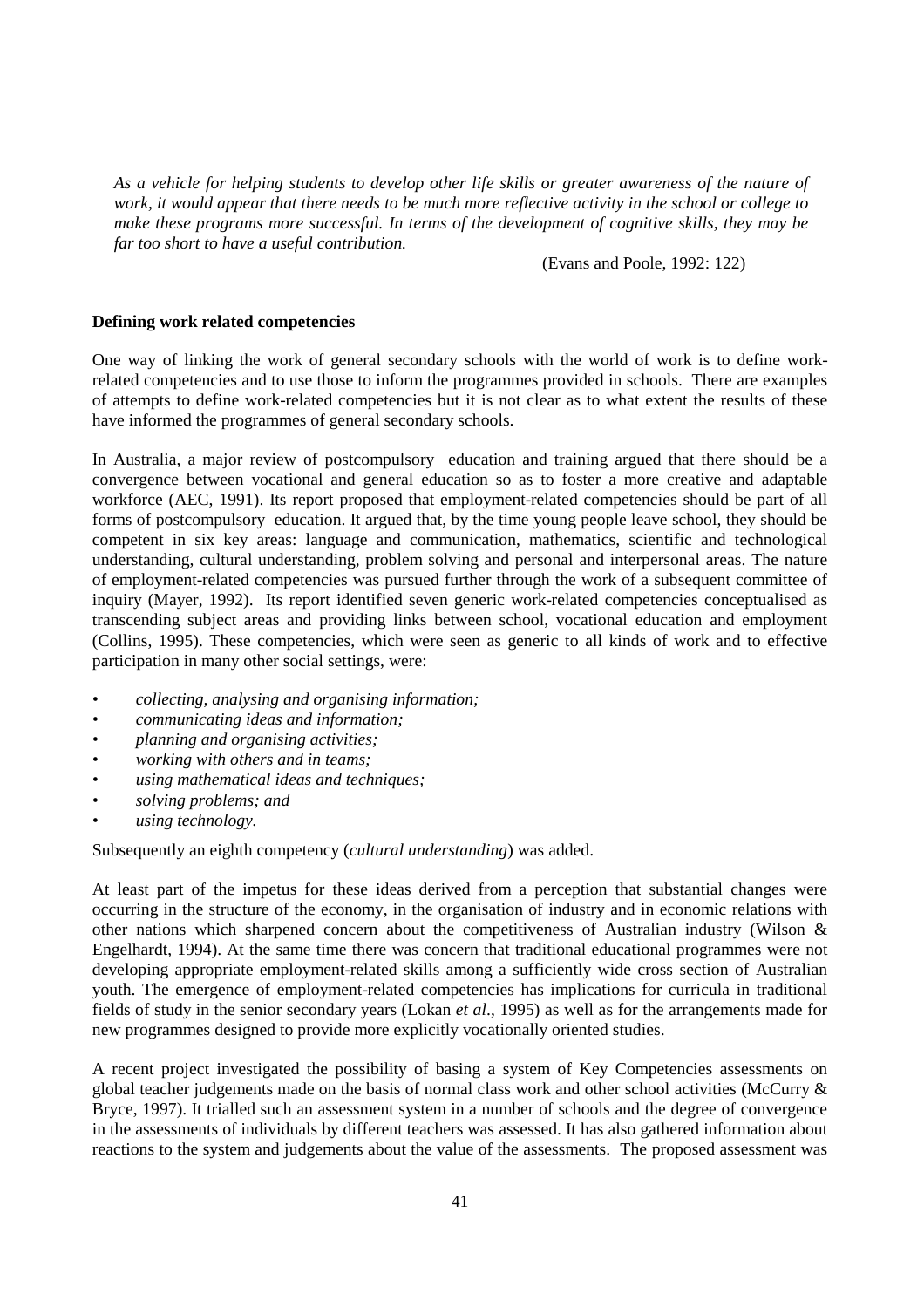based on the suggestion in the Mayer Report that Key Competencies assessments could be made in different programmes without entailing new or different assessment tasks. The project involved focussing and interpreting of the Key Competencies for the purpose of teacher-based judgements in general education programmes. It also elaborated the three levels outlined in the Mayer Report to form a broader scale and developed a method for recording teacher judgements efficiently and conveniently. The assessments were global impression judgements made by a range of teachers that could be subsequently synthesised into overall judgements and reported under the auspices of the school.

#### **Careers education in schools**

Careers education (sometimes under the name of guidance, counselling or advice) has a long history in Australian secondary schools. The nomenclature varies among the states, as does the orientation that is adopted and the personnel who fill the role. A study conducted in 1985 concluded that the practice of those responsible for these services in schools did not always reflect the terminology applied to their role (Naylor, Elsworth & Day, 1985). However, it noted that in careers education there was a shift towards a developmental perspective. The study concluded that there was a need for both a national training policy for careers guidance and counselling staff in schools, and a programme of development and dissemination of careers education materials.

Since that time computer based information packages such as the Job and Course Explorer (OZJAC) system (and others such as SIGI Plus) have been developed and made available to schools. An evaluation of the use of Job and Course Explorer indicated that it could be effective as a source of information but that its effectiveness depended on the availability of other sources of advice and support (Owen *et al*, 1991).

A more recent report pointed to the importance of careers education in schools that provided senior school programmes for a wider range of students than in past years and were linking those programmes to the world of work (Dusseldorp, 1996). It asserted that in this new environment "the challenge is to develop links between schools' work and training pathways and guidance that are as strong as the links between career education and guidance and the higher education pathway" (Dusseldorp, 1996: 7). Although there are policy statements about the need for comprehensive career education that is appropriately resourced, there are few national data on its provision and effectiveness (NBEET, 1991). A study by the Schools Council (1996) based on focus groups with a variety of young people concluded that there was considerable variation in their satisfaction with the careers services provided but that the information available was highly valued. Byrne and Beavers (1993), after a study of 17 high schools, were critical of what was provided in careers education and its links with the overall curriculum. They recommended a strategy for upgrading careers information centres in schools and providing better trained staff.

There is a number of examples of good careers education and guidance programme in Australian schools that use a range of resources and link to other aspects of the school curriculum (Dusseldorp, 1996). Such programmes can provide schools with valuable information about the destinations of their graduates. There are even examples where careers education in a school (at least with respect to a particular programme) extends to helping with job placement (as takes place in countries such as Japan). The challenge is to provide high quality careers education more widely and in a way that links to programmes of vocational preparation.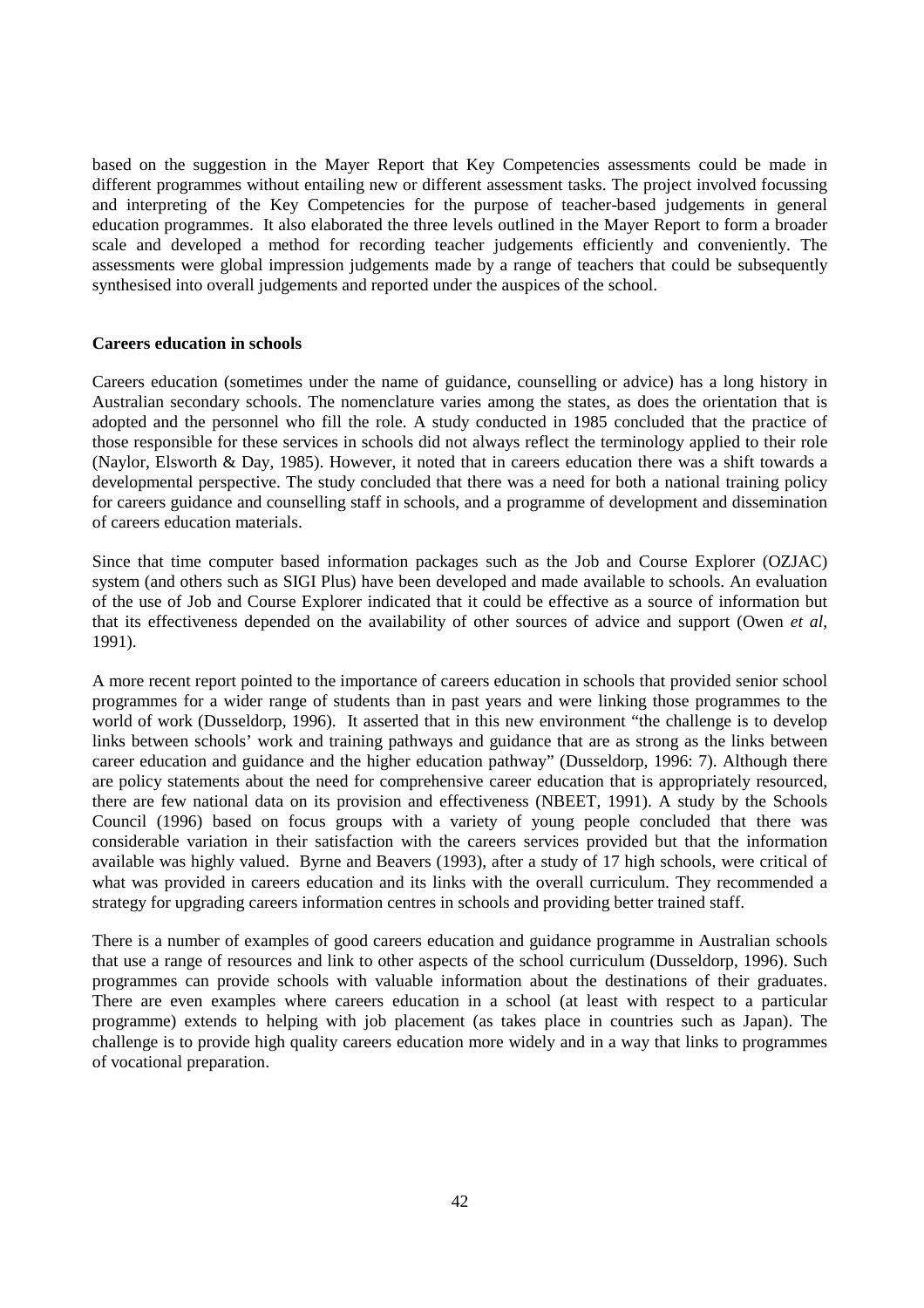## **5. CONCLUSION**

Australia is a high income country which has had a relatively high level of youth unemployment, and marginal employment, over the past two decades. It experienced a sharp increase in school retention rates through the 1980s until 1993 followed by a decline. There have been changes in the destinations of school leavers in Australia over the 1980s and 1990s. The destination of an increasing percentage of school leavers has been a programme of education or training rather than work. That increase has mainly been in university courses rather than vocational education and training. For these young people the transition from school to the world of work is indirect rather than direct. For those school leavers not proceeding directly to any further study there has been a decline in the percentage who work full-time and an increase in the percentage who work part-time. The growth in the percentage of young people whose first experience of working life is in part-time, and possibly marginal employment presents a challenge for policies concerned with transition.

Many aspects of the institutional provisions in Australia that impact on the transition from initial education to working life are changing as better arrangements for education and training are sought. In some ways it is the system itself that is in transition.

Part of the analytic framework developed by Hannan *et al* (1996) for the thematic review of the transition from initial education to working life refers to the education/training system and its relationship to labour markets. This provides a useful reference point for summarising developments in Australia.

- In terms of differentiation of the education-training system Australia has had a high level of differentiation between general and vocational education but is moving to a less differentiated system. The provision of vocational education through schools, the orienting of senior school programmes towards the world of work and the broadening scope of programmes in vocational education and training are some of the ways in which this is occurring.
- The situation with regard to standardisation of the education system is more complex. Through the compulsory school years there is a comparatively low degree of standardisation although the trend is towards a greater degree of standardisation of curricula and programmes. In the postcompulsory school years (Years 11 and 12) there is a comparatively high degree of standardisation (e.g. in assessment and certification procedures) within each State but there are differences between States. Consequently assessments at these levels are regarded as reliable and comparable between schools. The emergence of newer programmes of vocational education in schools has introduced elements with a lower level of standardisation (in the sense that assessment procedures are less uniform between schools) but there are initiatives to provide a uniform framework in this area. In the vocational education and training system the trend has been a move towards greater standardisation through standards and qualifications frameworks.
- In terms of labour market linkages the Australian pattern is similar to many other English-speaking countries as characterised by Hannan *et al* (1996): no direct linkages but market signals from schools are strong reliable and standardised. The development of vocational education in schools is resulting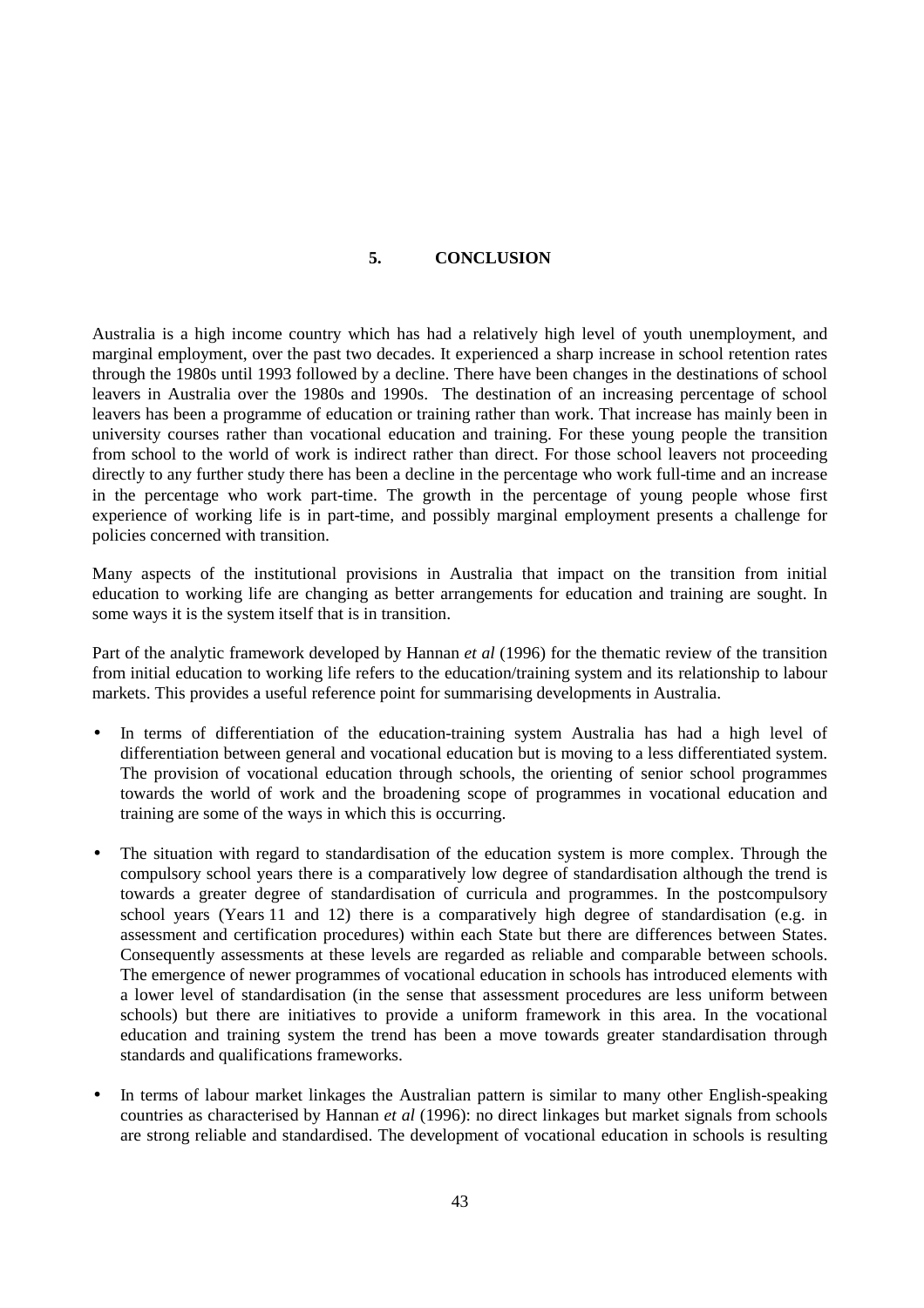in stronger linkages to the labour markets but only in the few schools where those programmes are strong.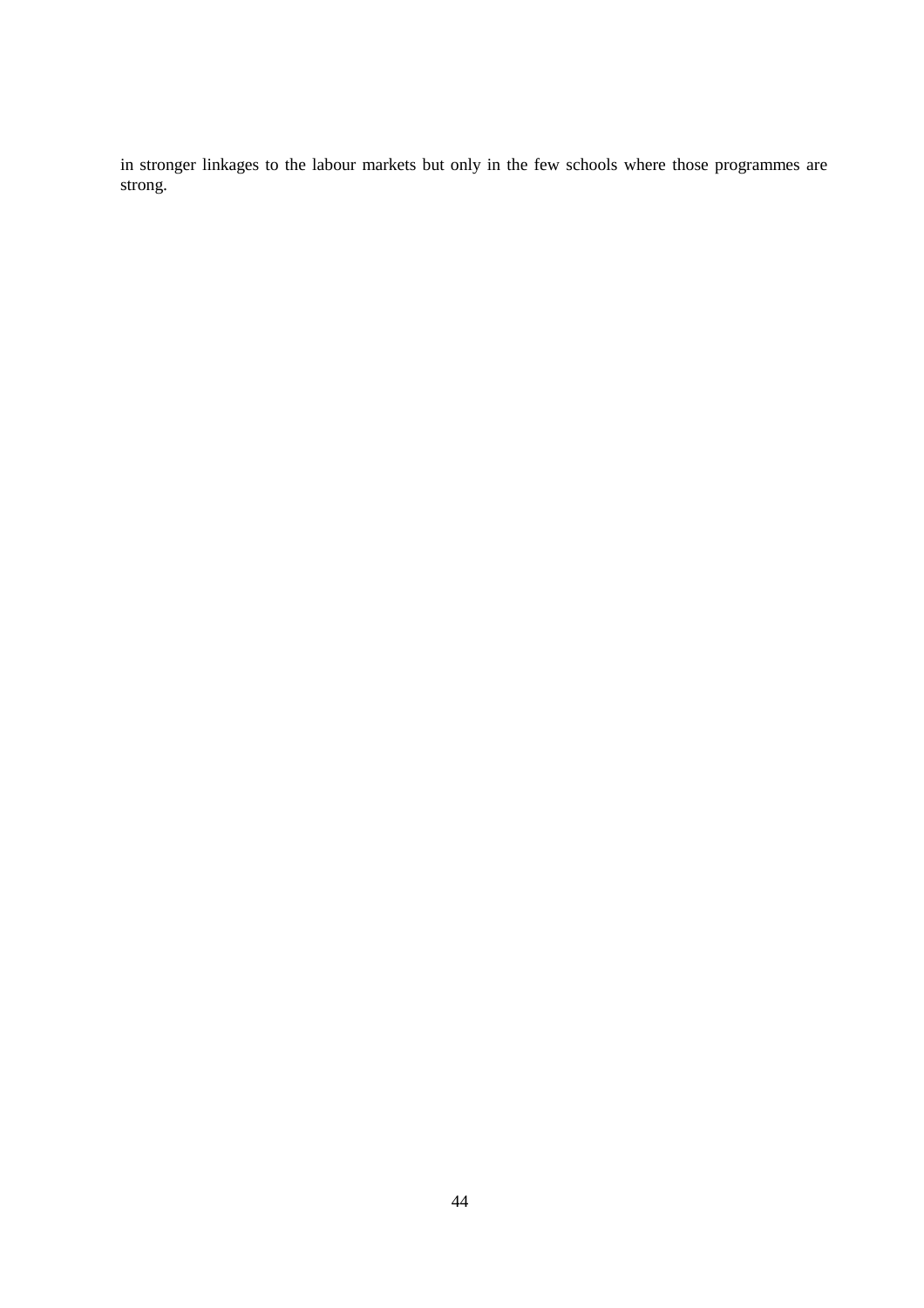#### **REFERENCES**

- Ainley, J. & Fleming, M. (1996) *School-industry Programs: National Survey 1995*. ASTF: Sydney.
- Ainley, J. & Fleming, M. (1997) *School-industry Programs: National Survey 1996.* ASTF: Sydney.
- Ainley, J., Robinson, L., Harvey-Beavis, A., Elsworth, G. & Fleming, M. (1994) *Subject Choice in Years 11 and 12.* AGPS: Canberra.
- Australia. Committee of Inquiry into Labour Market Programs (1986) Report of the Committee of Inquiry into Labour Market programs (Chair: P. Kirby). AGPS: Canberra.
- Australia. Commonwealth Tertiary Education Commission (CTEC) (1986) *Review of TAFE Funding*. AGPS: Canberra.
- Australian Bureau of Statistics (ABS) (1990) *The Labour Force: Australia* AGPS: Canberra. Cat. No. 6203.0
- Australian Bureau of Statistics (ABS) (1992) *Education and Training in Australia*. AGPS: Canberra. (Cat. No. 4224.0)
- Australian Bureau of Statistics (ABS) (1996a) *The Labour Force: Australia* AGPS: Canberra. Cat. No. 6203.0
- Australian Bureau of Statistics (ABS) (1996b) *Transition from Education to Work*. AGPS Canberra *(*Cat. No. 6227.0)
- Australian Bureau of Statistics (ABS) (1996c) *Participation in Education 1995.* AGPS Canberra (Cat. No. 6272.0)
- Australian Bureau of Statistics (ABS) (1996d) *Education and Training in Australia*: 1996 AGPS: Canberra. (Cat. No. 4224.0)
- Australian Bureau of Statistics (ABS) (1996e) *1995 Graduate Outcomes Technical and Further Education, Australia.* AGPS Canberra.
- Australian Bureau of Statistics (ABS) (1996f) *Schools Australia.* (Cat. No. 4221.0*).* AGPS Canberra.
- Australian Bureau of Statistics (ABS) (1997) *Education and Training in Australia*. AGPS: Canberra. (Cat. No. 4224.0)
- Australian Committee on Vocational Education and Training Statistics (ACVETS) (1995) *Selected Vocational Education and Training Statistics 1994.* NCVER: Adelaide.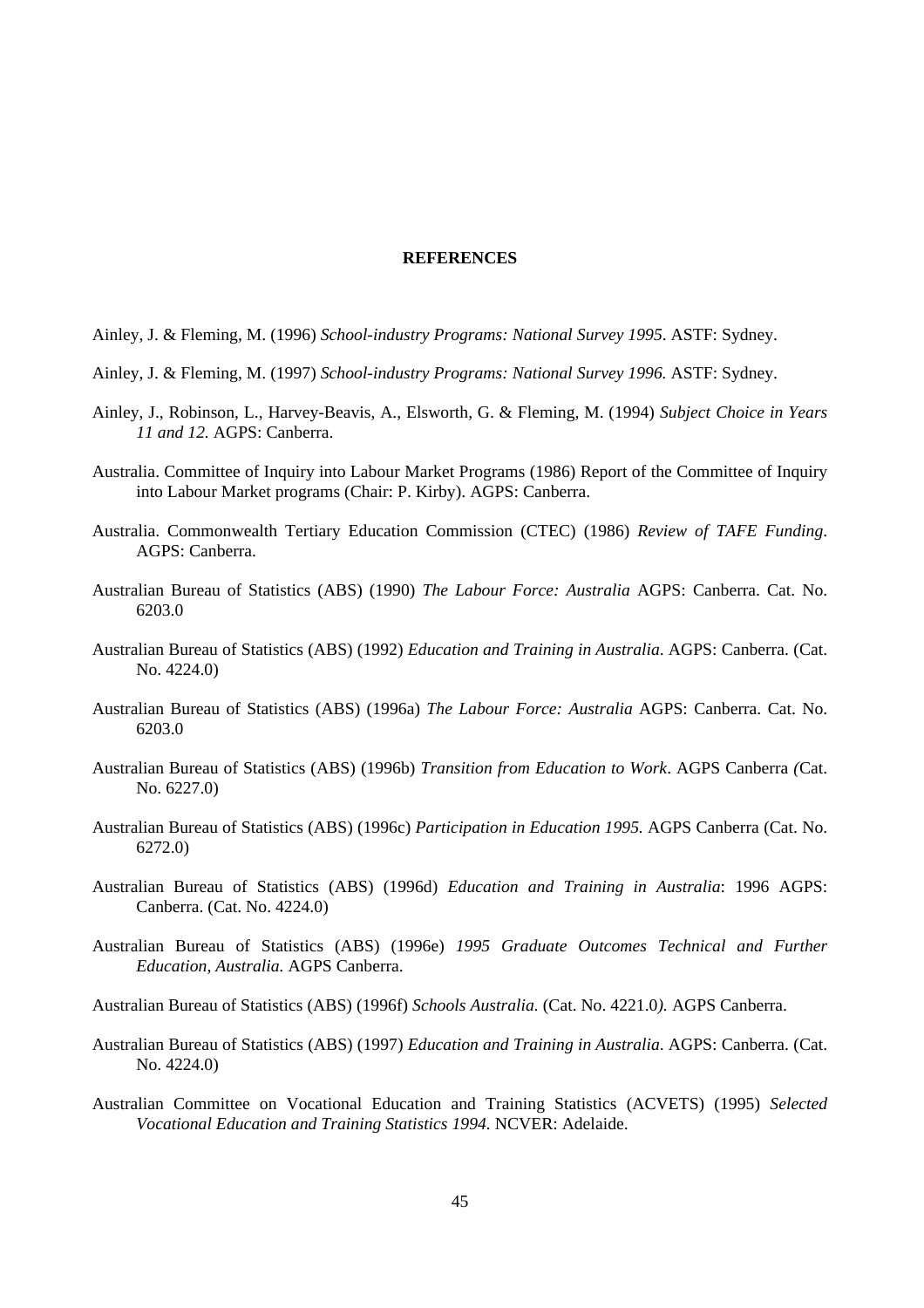- Australian Committee on Vocational Education and Training Statistics (ACVETS) (1996) *Selected Vocational Education and Training Statistics 1994.* NCVER: Adelaide.
- Australian Education Council (1991) *Young People's Participation in Post-compulsory Education and Training.* Report of the AEC Review Committee (Chair: T. B. Finn). Canberra: AGPS.
- Australian Education Council (1992) *Putting General Education to Work: The Key Competencies Report.* (Chair: E. Mayer) Australian Education Council: Melbourne.
- Australian National Training Authority (ANTA) (1997) *Taking Care of Business: Growth through Group Training: Issues Paper*. ANTA: Brisbane
- Burke, G. (1996) *Economic Restructuring, Education and Training*. Paper presented to the Reshaping Australian Education Conference, Australian National University, Canberra. Centre for Economics of Education and Training, Melbourne.
- Byrne, & Beavers, (1993) Career education career guidance and curricular choices: A research review. *Australian Journal of Career Development*, 23 (23), 23-26.
- Cole, P. (1979) *Work Experience: An Australian Perspective.* Education Department of Victoria: Melbourne..
- Collins, C. (1995) Curriculum stocktake: a context. In C. Collins (ed.) *Curriculum Stocktake: Evaluating School Curriculum Change.* Australian College of Education: Canberra.
- Coventry, G., Cornish, G., Stricker, P., Cooke, R. & O'Brien, A. (1984) *Part-time Work and Youth in Transition*. Melbourne: Victorian Institute of Secondary Education.
- Curriculum Corporation (1994) *Vocational Education in Australian Schools: Report on Stage 1 of the Vocational Education in Schools Project*. Carlton, Vic: Author.
- Department of Employment, Education, Training & Youth Affairs (1996a) *Selected Higher Education Statistics, 1995*. AGPS: Canberra
- Department of Employment, Education, Training & Youth Affairs (1996b) *Higher Education Students: Time Series Tables.* AGPS: Canberra.
- Dusseldorp Skills Forum (1995) *A Follow Up of 1994 TRAC Students*. Sydney: author.
- Dusseldorp Skills Forum (1997) *Career Education and Guidance for the Next Millennium*, Dusseldorp Skills Forum: Sydney.
- Evans, G. & Poole, M. (1992) Experiencing work: bridges to adulthood. In M. Poole (ed.) *Education and Work.* ACER: Melbourne.
- Golding, F. (1995) *Compendium of Good Practice: the Role of Schools in the Vocational Preparation of Australia's Senior Secondary Students.* (Schools Council, NBEET). AGPS: Canberra.

Graduate Careers Council of Australia (1996) *Graduate Destination Survey 1995.* GCCA: Melbourne.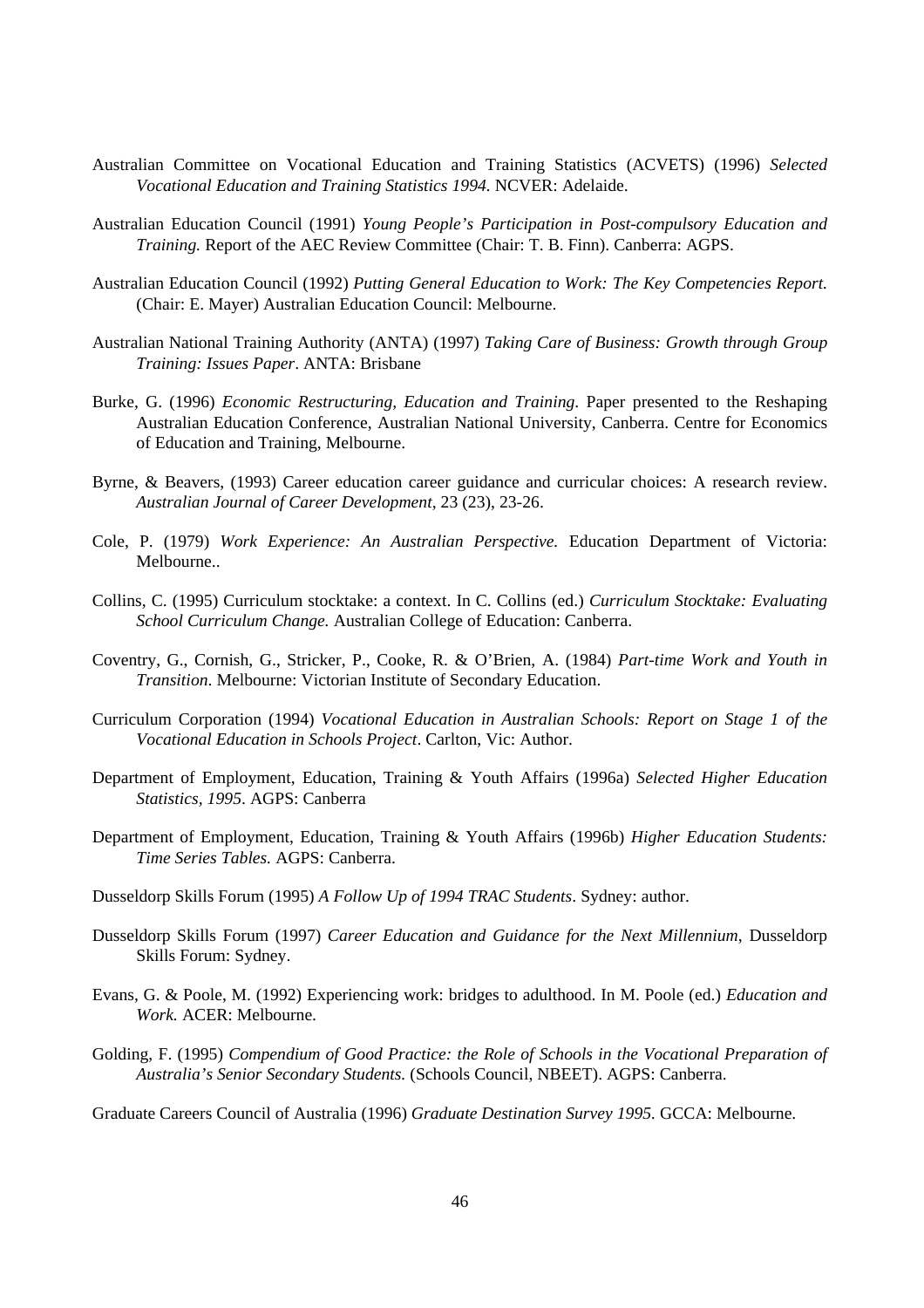- Gregory, R. (1995) *Higher Education Expansion and Change*, Paper presented to the Conference on Efficiency and Equity in Education Policy, Centre for Economic Policy Research, Australian National University, Canberra.
- Grubb, W. N. (1996) The new vocationalism: what it is, what it could be*. Phi Delta Kappan*, 77 (2), 535- 546.
- Hannan, D., Raffe, D. & Smyth, E. (1996) *Cross-National Research on School to Work Transitions: An Analytic Framework.* Paper for the Planning Meeting for the Thematic Review of the Transition from Initial Education to Working Life (Room Document No. 2), OECD: Paris.
- Hobbs, T. (1982) *Evaluation of Work Experience Programs for Queensland State Secondary Students*. Department of Education: Brisbane.
- Karmel, P. (1984) Education and training for work and living. *Australian Journal of Education*, 28, 190- 201.
- Keating, J. (1995) *Australian Training Reform: Implications for Schools*. Curriculum Corporation: Melbourne.
- Kemp, D. (1996) *Training for Real Jobs: The Modern Australian Apprenticeship and Traineeship System.* Ministerial Statement by the Minister for Schools, Vocational Education and Training, DEETYA: Canberra.
- Kennedy, K., Cumming, J. & Catts, R. (1993) *Vocational Education in Secondary Schools: A Review of the Literature.* University of Southern Queensland: Toowoomba, Queensland (mimeo).
- Lamb, S. (1994) Dropping out of school in Australia: recent trends in participation and outcomes, *Youth and Society*, 26 (2), 194-222.
- Lamb, S. (1997) *Completing School in the 1990s: Trends in the 1990s*. (LSAY Report No. 1). ACER: Melbourne.
- Lepani, B. & Currie, J. (1993) *Workplace Learning in NSW Senior Secondary Courses*. Dusseldorp Skills Forum: Sydney.
- Lokan, J., Withers, G., Mellor, S., Batten, M. McQueen, J. & Carthy, I. (1995) *Literacy and the Competencies*: *Potential Impact of Competency-based Approaches on Literacy Curricula and Assessment in Schools*. Final report submitted to Targeted Programs Branch of Department of Employment, Education and Training: Canberra.
- McGaw, B. (1992) *Competence or Expertise*. Directors Comment in the ACER Annual Report for 1991- 92. ACER: Melbourne.
- McKenzie, P. & Alford, K. (1991) *The Labour Market Relevance of Secondary Schooling: Perspectives from Year 12 School Leavers who do not Enrol in Higher Education*. (Summary Report) AGPS: Canberra.
- Miller, P. & Volker, P. (1989) Socioeconomic influences on educational attainment: Evidence and implications for the tertiary education finance debate. *Australian Journal of Statistics***,** 31, 47-70.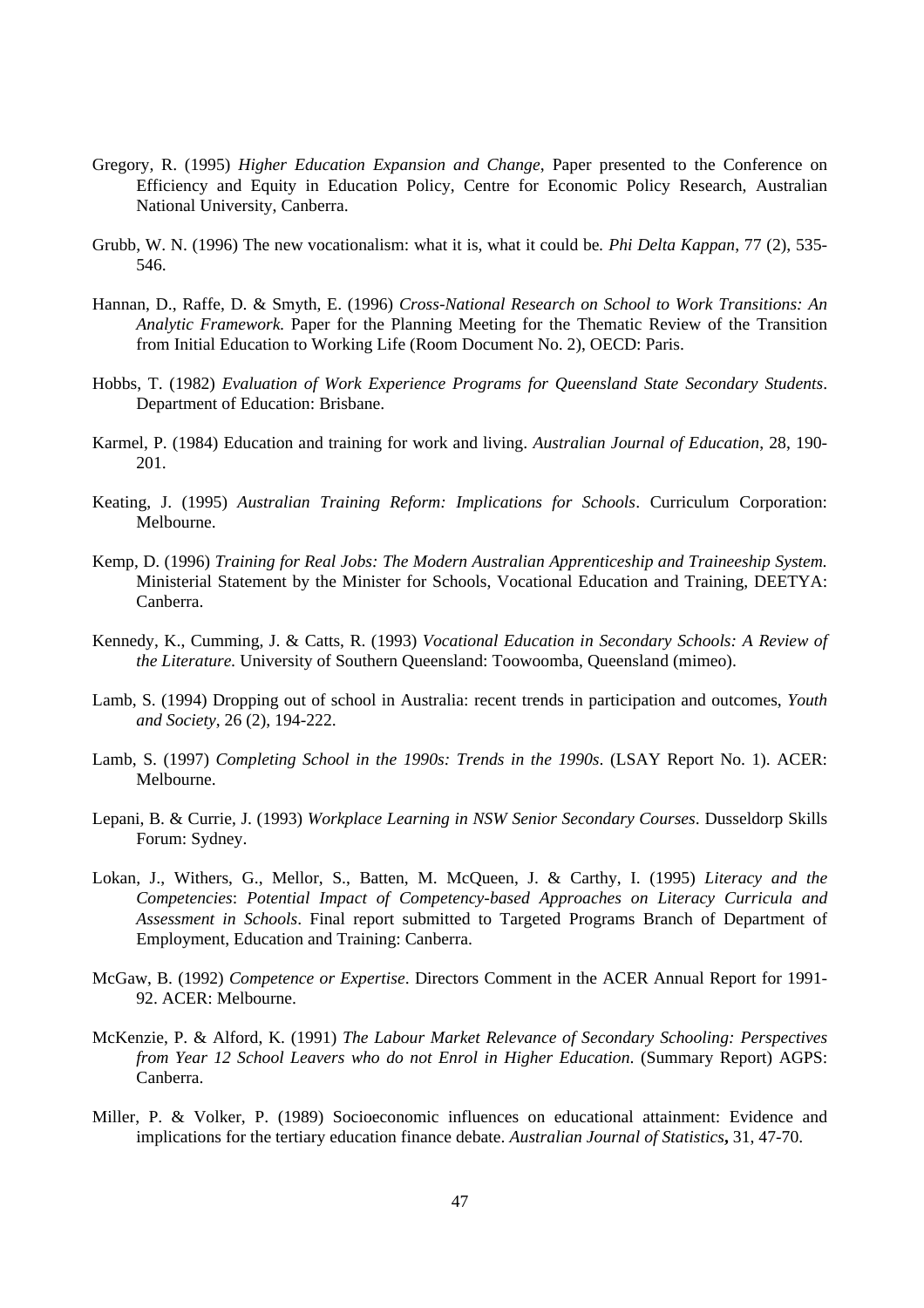- National Board for Employment, Education and Training (NBEET) (1991) *Strengthening Careers Education in Schools*. AGPS: Canberra.
- Naylor, F., Elsworth, G. & Day, N (1985) *Careers Guidance and Counselling in Australia*. AGPS: Canberra.
- Oakes, J. (1985) *Keeping Track: How Schools Structure Inequality*. Yale University Press: New Haven, CT
- Organisation for Economic Co-operation and Development (OECD) (1990) *Employment Outlook*. Paris: OECD.
- Organisation for Economic Co-operation and Development (OECD) (1995) Education at a Glance. OECD: Paris.
- Owen, J, Day & Joyce, K (1991) *Informing Decisions About Jobs and Courses: The Impact of the Job and Course Explorer*. Centre for Program Evaluation: Melbourne.
- Poole, M. (1992) Changing policy perspectives. In Poole, M. (ed.) *Education and Work*. ACER: Melbourne.
- Price, B. (1991) *School Industry Links: The Consequences of Minding Other People's Business*. ACER: Melbourne.
- Robinson, L. (1996) *Students and Part-Time Work*. (LSAY Report No. 2). ACER: Melbourne.
- Robinson, L. & Long, M. (1992) Student workers: New data on gender and education differences. *Youth Studies,* 11 (3), 14-24.
- Rosenbaum, J. E. (1996) Policy uses of research on the high school to work transition. *Sociology of Education*, Extra Issue, 102-122.
- Russell, V.J. (1993) *Post-compulsory Education and Training Arrangements in the Australian States and Territories*. AGPS: Canberra.
- Scharashkin, R. (1994*) Learning from TRAC*. Department of Education and the Arts: Hobart.
- Schools Council (1994) *The Role of Schools in the Vocational Preparation of Australia's Senior Secondary Students: Discussion Paper*. Canberra: AGPS.
- Schools Council (1996) *The Development of Knowledge and Attitudes about Career Options and Australia's Economic Future: Report of Focus Groups*. Commissioned Report No. 46. AGPS: Canberra.
- Sweet, R. (1988) What do developments in the labour market imply for postcompulsory education Australia*? Australian Journal of Education*, 32 (3), 331-356.
- Sweet, R. (1995) *Linking Schools and Workplaces: Lessons from Australia and Overseas*. Australian Student Traineeship Foundation: Sydney.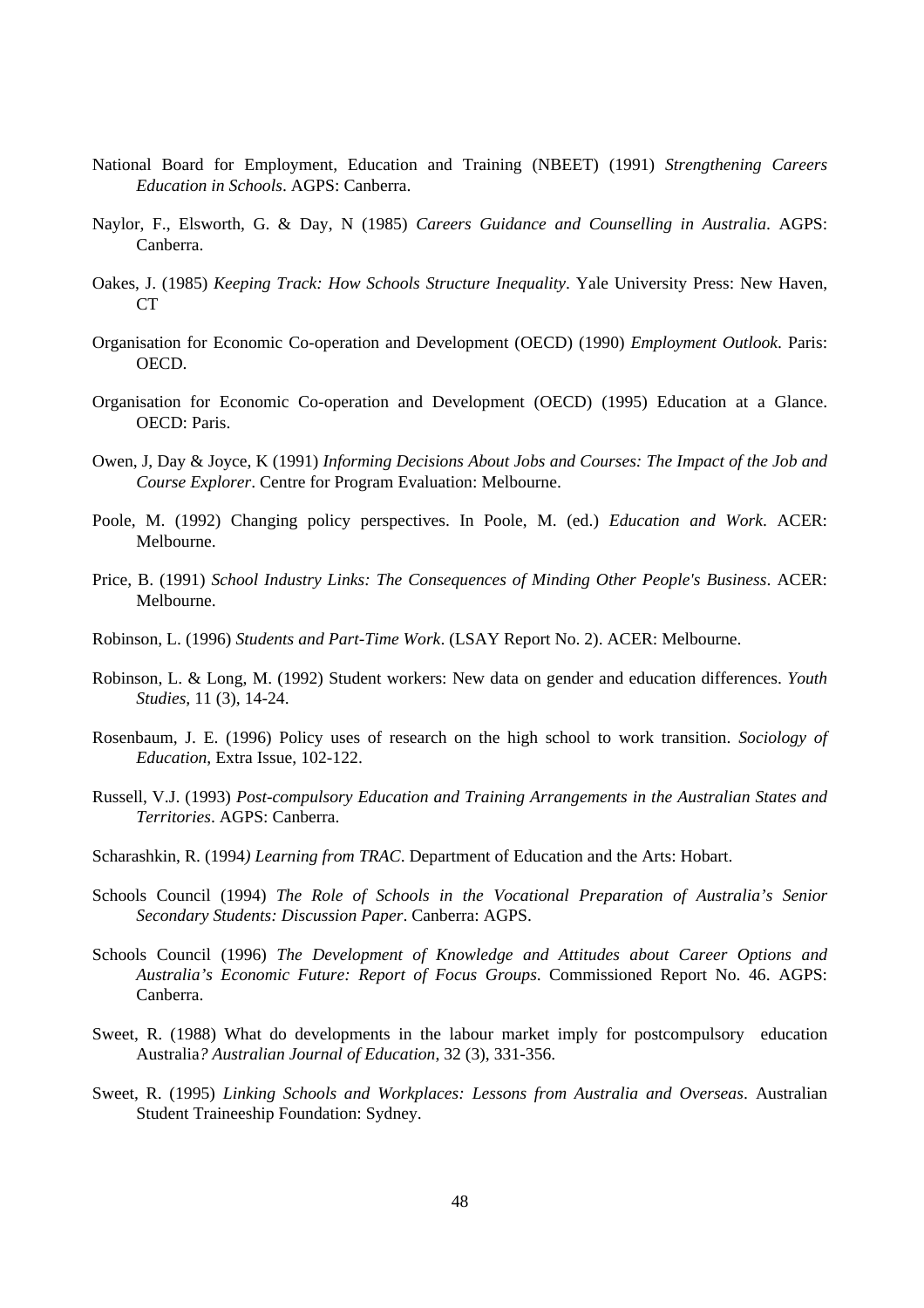- Sweet, R. (1996) *How Well Do Our Entry Level Training Models Fit the Labour Market of the 1990s.* Paper presented to the Tasmanian Education Consortium National Conference on Rethinking Work-Reinventing Education, Dusseldorp Skills Forum: Sydney.
- Vanstone A. (1996) *Reforming Employment Assistance Helping Australians Into Real Jobs*, Department of Employment, Education, Training and Youth Affairs: Canberra.
- Victoria, Ministerial Review of Work Experience (Chair: B. Rowe) (1988) *Ministerial Review of Work Experience.* Ministry of Education: Melbourne.
- Williams, T., Long, M., Carpenter, P. & Hayden, M. (1993) *Year 12 in the 1980s.* Canberra: AGPS.
- Wilson, B. & Englehardt, M. (1994) Changes to trade training. *Australian Journal of Career Development*, 3 (1), 22-28.
- Wilson, B., Wyn, J., Reeders, R. & Wook, R. (1987) *Education, Work and Youth Policy*. Curriculum Development Centre: Canberra.
- Young, M. (1993a) A curriculum for the 21st century? Towards a new basis for overcoming academic/vocational divisions*. British Journal of Educational Studies*, 41 (3), 203-222.
- Young, M. (1993b) Bridging the academic/vocational divide: two Nordic case studies. *European Journal of Education*, 28 (2), 209-214.